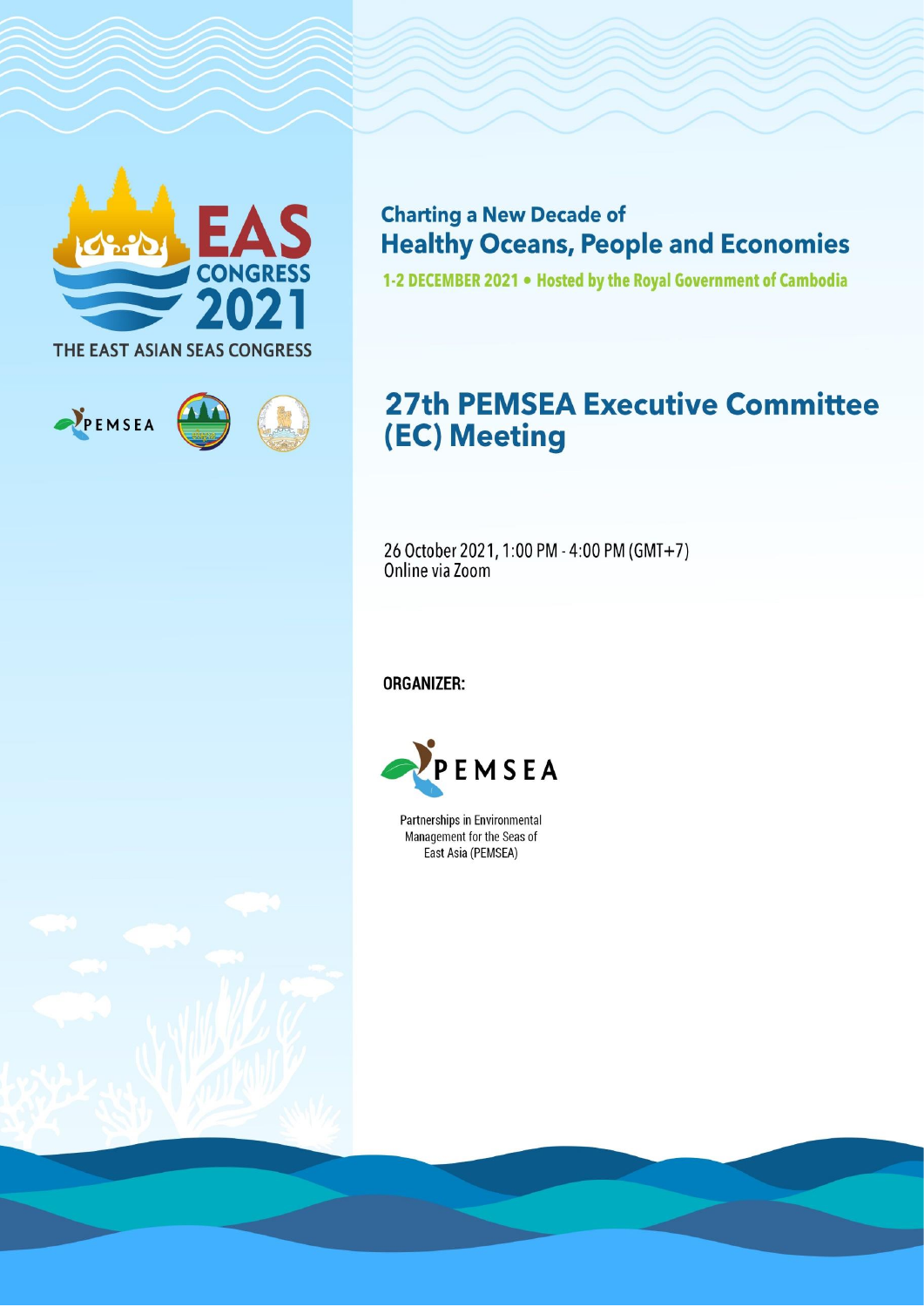# **27th (Expanded) Executive Committee Meeting of Partnerships in Environmental Management for the Seas of East Asia (PEMSEA)**

### **PROCEEDINGS**

#### **Table of Contents**

| <b>Introduction</b>                                                  | $\overline{2}$ |
|----------------------------------------------------------------------|----------------|
| <b>Council Session</b>                                               | $\overline{2}$ |
| Opening of the meeting and adoption of the agenda of the Council and |                |
| <b>Technical Sessions</b>                                            | 2              |
| <b>Technical Session</b>                                             | 3              |
| 2023-2027 Implementation Plan (IP) of the Sustainable Development    |                |
| Strategy for the Seas of East Asia (SDS-SEA)                         | 3              |
| East Asian Seas (EAS) Congress 2021                                  | 6              |
| 7 <sup>th</sup> EAS) Ministerial Declaration                         | 11             |
| <b>Council Session</b>                                               | 13             |
| <b>Other business</b>                                                | 13             |
| <b>Closing of the Council and Technical Sessions</b>                 | 14             |
| <b>Intergovernmental Session</b>                                     | 14             |
| Adoption of the agenda of the Intergovernmental Session              | 14             |
| Preparations for the 7 <sup>th</sup> EAS Ministerial Forum           | 14             |
| 2021-2022 work plan of PEMSEA Resource Facility (PRF)                | 19             |
| <b>Other business</b>                                                | 21             |
| Closing of the meeting                                               | 21             |
|                                                                      |                |

| Annexes                                                                    | 22 |
|----------------------------------------------------------------------------|----|
| 1. Provisional agenda of the 27 <sup>th</sup> PEMSEA EC Meeting            | 22 |
| 2. List of participants of the 27 <sup>th</sup> PEMSEA EC Meeting          | 25 |
| 3. Links to reference materials for the 27 <sup>th</sup> PEMSEA EC Meeting | 31 |
| 4. Updated $4th$ Draft of the $7th$ EAS Ministerial Declaration            | 32 |
|                                                                            |    |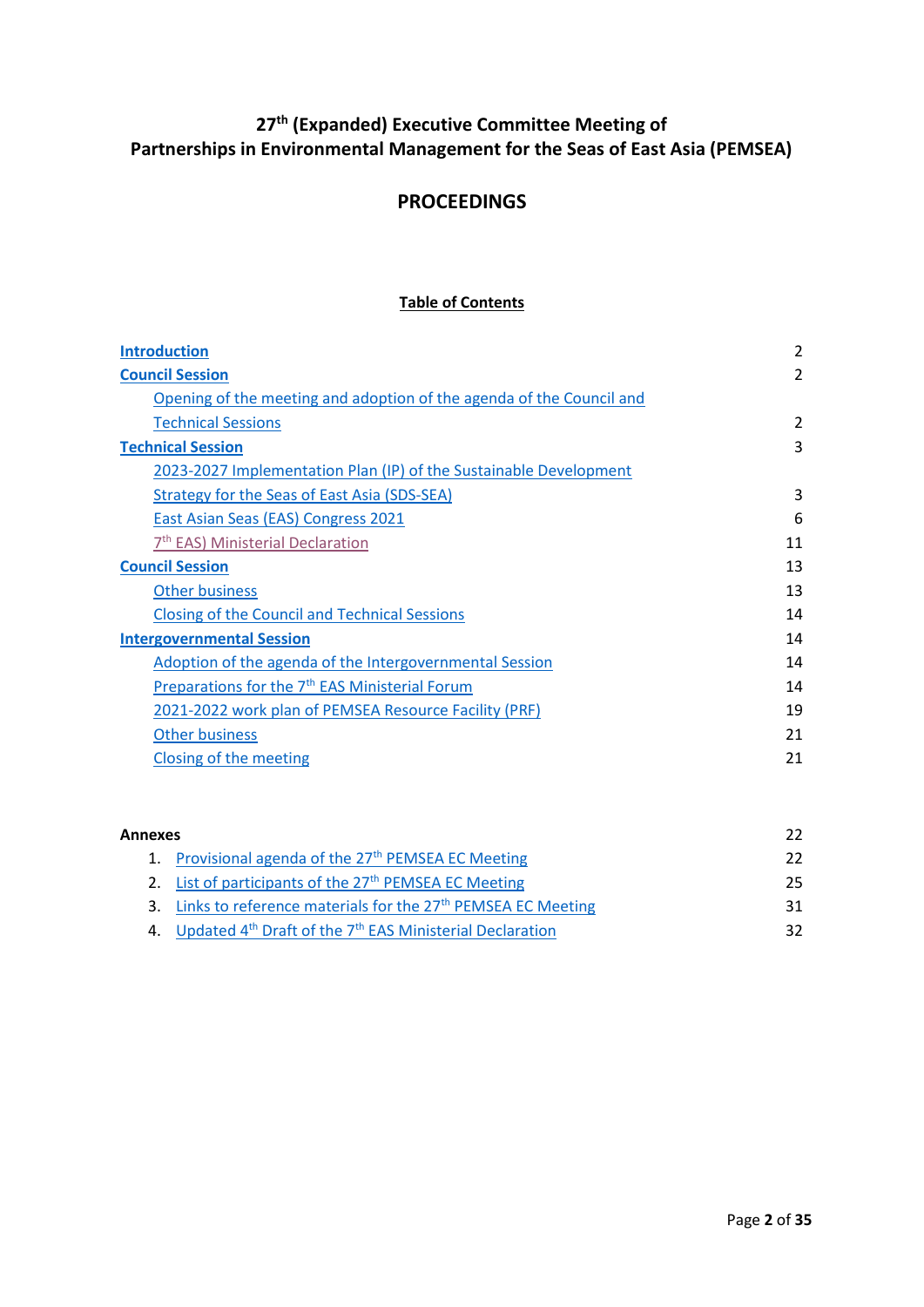#### <span id="page-2-0"></span>**INTRODUCTION**

- i. The 27<sup>th</sup> PEMSEA EC Meeting was held virtually on 26 October 2021 through a Zoom conference call. Representatives from 10 PEMSEA country partners (CPs)—namely Cambodia, China, Indonesia, Japan, Lao PDR, Philippines, RO Korea, Singapore, Timor-Leste, and Viet Nam attended the meeting along with representatives from PEMSEA non-country partners (NCPs), namely; International Environmental Management of Enclosed Coastal Seas (EMECS) Center, IPIECA, Korea Marine Environment Management Corporation (KOEM), Northwest Pacific Action Plan (NOWPAP), Ocean Policy Research Institute – The Sasakawa Foundation (OPRI-SPF), Oil Spill Response Limited (OSRL), and PEMSEA Network of Local Governments (PNLG). The PEMSEA Resource Facility (PRF) served as the Secretariat for the meeting.
- ii. The annotated agenda, list of participants, and links to other reference materials (i.e, meeting documents; presentation file; group photos; and video recording) can be found in Annexes 1, 2, and 3, respectively.

### <span id="page-2-1"></span>**A. COUNCIL SESSION**

- <span id="page-2-2"></span>**1.0 Opening of the meeting and adoption of the agenda of the Council and Technical Sessions (EC/27/DOC/01c)**
- 1.1 The EAS PC Chair, Mr. Arief Yuwono, called the meeting to order at 2:00 pm (GMT+8) and acknowledged the presence of his fellow EC members, CPs, NCPs, and the PRF.
- 1.2 In his opening remarks, Mr. Yuwono emphasized the remaining work needed to be done for the upcoming 7<sup>th</sup> EAS Ministerial Forum, which prompted the expansion of the meeting to cover CPs and NCPs.
- 1.3 Coming from the last EAS Partnership Council (PC) Meeting in July 2021, which saw several significant improvements on the draft  $7<sup>th</sup>$  EAS Ministerial Declaration, he reiterated the meeting's recommendation to have a regional long-term political commitment that is brief, yet clear in terms of expected outcomes, actions, and timeline, and at the same time cognizant of PEMSEA's strengths. There is a need for continued commitment on mainstreaming, integration, and promotion of ICM as an effective tool for scaling up the implementation of the SDS-SEA into national and local laws, policies, and programs to help attain blue economy. He also reiterated the importance of continued country support to PRF in delivering technical and secretariat services for SDS-SEA implementation as well as the need to ensure that the Declaration has enough flexibility to enable CPs to implement their commitments arising from the Declaration in their own respective context.
- 1.4 He expressed his hope that the 27<sup>th</sup> EC meeting will arrive at an initial concurrence on the latest version of the Ministerial Declaration in time for the final confirmation at the Senior Government Officials' Meeting (SGOM) on 25 November 2021 and looks forward to hearing updates on other Congress-related matters as well as the next steps on the formulation process of the SDS-SEA IP 2023-2027.
- 1.5 Ending his speech, Mr. Yuwono underscored the importance of PEMSEA taking the initiative and steering the discourse to sustain its momentum of building meaningful and transformative solutions towards the global ocean agenda amidst the new normal in an era of post-GEF support.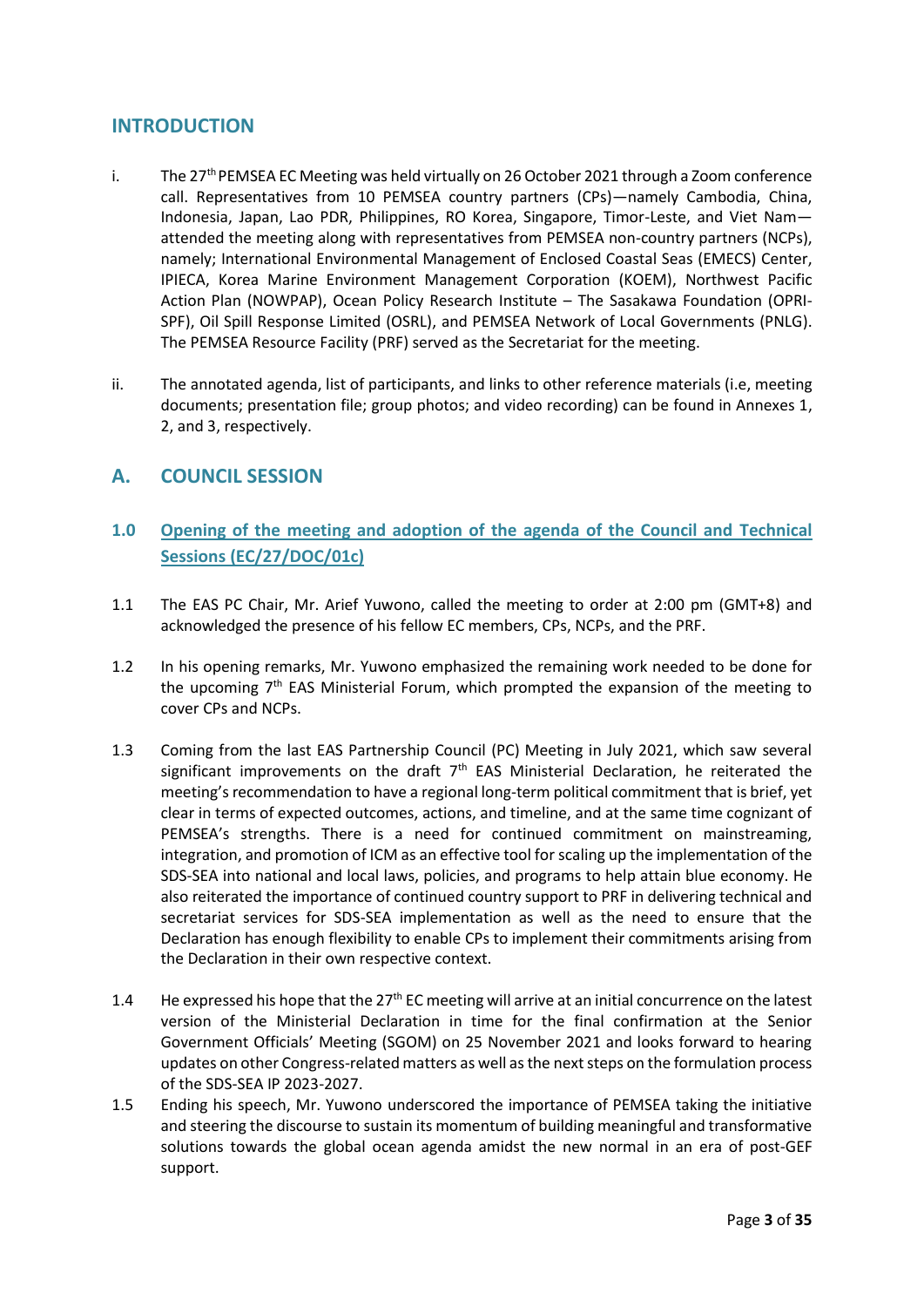- 1.6 The Secretariat Coordinator of the PRF, Ms. Karen See, then presented the agenda of the Council and Technical Sessions for review/approval of the meeting.
- 1.7 **Decision:** The agenda was approved as presented.

#### <span id="page-3-0"></span>**B. TECHNICAL SESSION**

### <span id="page-3-1"></span>**2.0 2023-2027 Implementation Plan (IP) of the Sustainable Development Strategy for the Seas of East Asia (SDS-SEA) (EC/27/DOC/02)**

- 2.1 Ms. See presented the updates on developing the SDS-SEA IP 2023-2027 during this segment.
- 2.2 She reminded everyone that the  $13<sup>th</sup>$  EAS PC Meeting recognized the need for a Technical Working Group (TWG) that will lead the development of the SDS-SEA IP 2023-2028—from the drafting of the document and conduct of online consultations to the building of consensus and finalization of the plan. PRF then drafted the Terms of Reference of the TWG (TOR) (Annex 1 of EC/27/DOC/02), which was sent to PC members in August 2021 for consideration.
- 2.3 The core TWG will be composed of the Technical Session Chair and Co-Chair of the EAS PC as the overall lead and advisers as well as the PRF as technical and secretariat support and will be assisted by voluntary representatives within the Council as nominated by their respective institutions during the period of August-September 2021.
- 2.4 Table 1 provides the list of PC representatives who have been nominated to assist the core TWG.

| <b>Institution</b>                                                                         | Representative/s                                                                                                                                                                                                                                                                                                  |
|--------------------------------------------------------------------------------------------|-------------------------------------------------------------------------------------------------------------------------------------------------------------------------------------------------------------------------------------------------------------------------------------------------------------------|
| <b>PEMSEA CPS</b>                                                                          |                                                                                                                                                                                                                                                                                                                   |
| China-PFMSFA<br>Sustainable Coastal<br>Management<br>Cooperation Center (CPC)              | Mr. WEN Quan<br>Consultant, CPC; and Researcher, National Marine Environmental<br>Forecasting Center, China                                                                                                                                                                                                       |
| Department of Water<br>Resources (DWR), Lao<br><b>PDR</b>                                  | Dr. Inthavy AKKHARATH<br>Director-General                                                                                                                                                                                                                                                                         |
| Department of<br><b>Environment and Natural</b><br>Resources (DENR),<br><b>Philippines</b> | Ms. Alita SANGALANG (Principal)<br>Senior Ecosystems Management Specialist, Coastal Management<br>Division (CMD), Biodiversity Management Bureau (BMB)<br>Ms. Coleen Joyce BAUTISTA<br>Project Development Officer, BMB-CMD<br>Mr. Jay ARIDIDON<br>Monitoring Officer, BMB-CMD<br>Ms. Maria Delia Cristina VALDEZ |

#### **Table 1. List of nominated PC representatives as support to the core TWG.**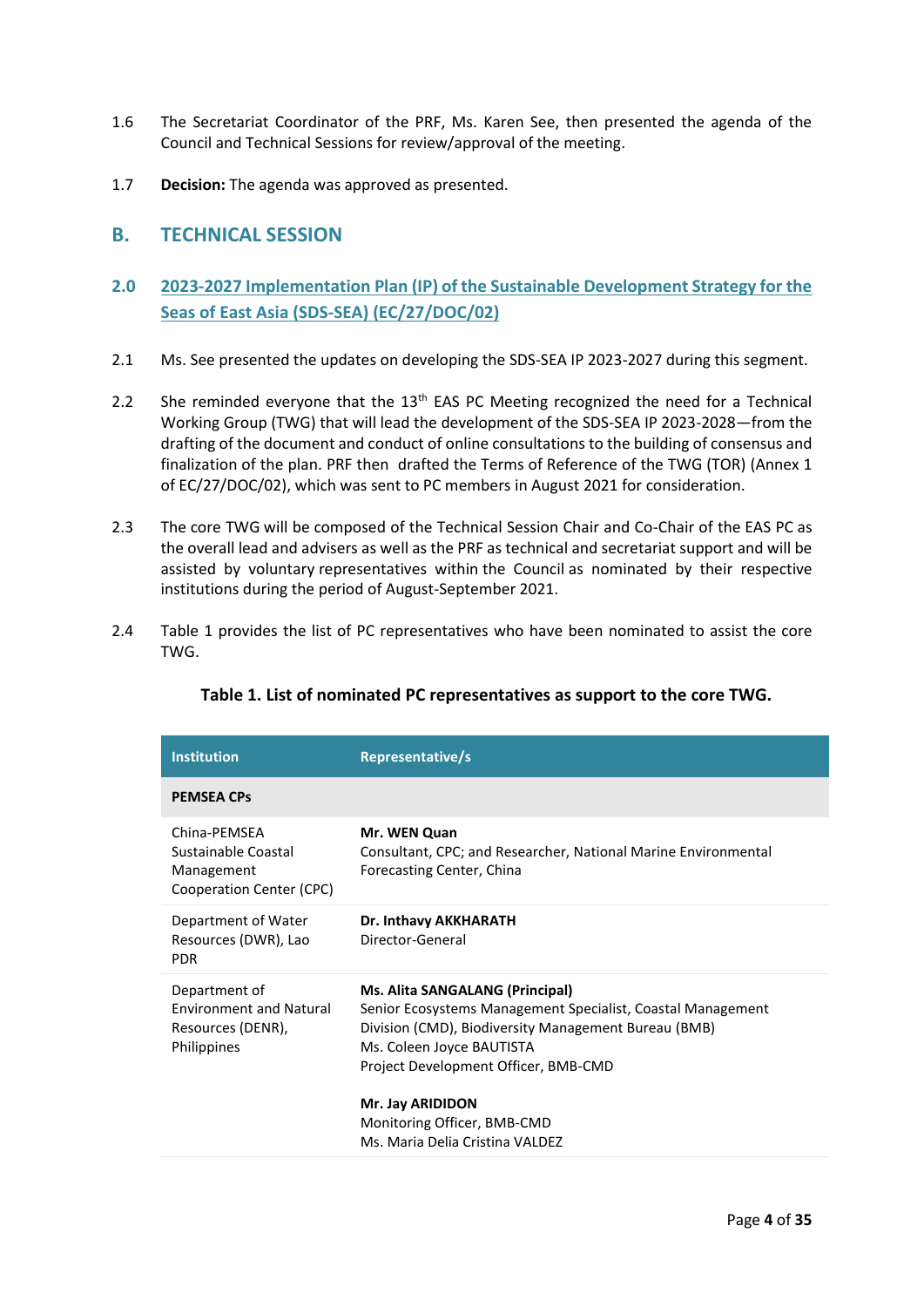| <b>Institution</b>                                                          | <b>Representative/s</b>                                                                                                                                                                                                                                                                                                                                                                                                                                                                                                                                                                                                                                                                        |
|-----------------------------------------------------------------------------|------------------------------------------------------------------------------------------------------------------------------------------------------------------------------------------------------------------------------------------------------------------------------------------------------------------------------------------------------------------------------------------------------------------------------------------------------------------------------------------------------------------------------------------------------------------------------------------------------------------------------------------------------------------------------------------------|
|                                                                             | Officer-in-Charge, Solid Waste Management Division, Environmental<br>Management Bureau (EMB)<br>Ms. Ma. Fatima Anneglo MOLINA<br>Chief, Environmental Research and Laboratory Services Division, EMB<br>Ms. Consolacion CRISOSTOMO<br>Chief, Policy, Planning and Program Division, EMB<br><b>Ms. Mary Esther OFIAZA</b><br>Officer-in-Charge, Project Management and International Affairs Section<br><b>Ms. Michieko SIBUNGA</b><br>Senior Environmental Management Specialist<br>Mr. Jose Isidro Michael PADIN<br>Chief Science Research Specialist<br>Coastal Resources and Ecotourism Research, Development and<br>Extension Center, Ecosystems Research and Development Bureau<br>(ERDB) |
| Ministry of Agriculture<br>and Fisheries (MAF),<br>Timor-Leste              | <b>Mr. Acacio GUTERRES</b><br>Director General of Fishery, Aquaculture and Marine Resources<br><b>Mr. Artur Maria PEREIRA</b>                                                                                                                                                                                                                                                                                                                                                                                                                                                                                                                                                                  |
|                                                                             | Staff                                                                                                                                                                                                                                                                                                                                                                                                                                                                                                                                                                                                                                                                                          |
| <b>PEMSEA NCPS</b>                                                          |                                                                                                                                                                                                                                                                                                                                                                                                                                                                                                                                                                                                                                                                                                |
| <b>IPIECA</b>                                                               | Mr. Nai Ming LEE<br>Project Manager, IMO-IPIECA Global Initiative for Southeast Asia (GISEA)<br>Project                                                                                                                                                                                                                                                                                                                                                                                                                                                                                                                                                                                        |
| Ocean Policy Research<br>Institute, Sasakawa Peace<br>Foundation (OPRI-SPF) | Mr. Masanori KOBAYASHI<br>Senior Research Fellow                                                                                                                                                                                                                                                                                                                                                                                                                                                                                                                                                                                                                                               |
|                                                                             | Dr. Atsushi WATANABE<br>Senior Research Fellow                                                                                                                                                                                                                                                                                                                                                                                                                                                                                                                                                                                                                                                 |
| Oil Spill Response Limited                                                  | Mr. James TAN<br>Industry Engagement Lead - Asia Pacific region                                                                                                                                                                                                                                                                                                                                                                                                                                                                                                                                                                                                                                |
| <b>PEMSEA Network of Local</b><br>Governments (PNLG)                        | Dr. FANG Qinhua<br>Deputy Secretary General, PNLG Secretariat; and Director of Coastal and<br>Ocean Management Institute (COMI), Xiamen University (XMU), China                                                                                                                                                                                                                                                                                                                                                                                                                                                                                                                                |

- 2.5 She clarified that the consultation process will nonetheless involve all Council members; the consultations are not restricted to the members of the TWG alone.
- 2.6 The following documents/information will be used as initial reference materials in the development of the plan:
	- [SDS-SEA IP 2018-2022;](http://pemsea.org/publications/reports/sds-sea-implementation-plan-2018-2022)
	- [Results and recommendations from the midterm review of the SDS-SEA IP 2018-2022;](https://www.dropbox.com/s/ik5uxc5st4m4itj/PC_13_DOC_04_Charting%20the%20PEMSEA%20Roadmap%20to%202030%20%26%20SDS-SEA%20IP%202023-2027.docx?dl=0)
	- Recommendations from the 13<sup>th</sup> EAS PC Meeting on the priority governance and [management programs of the new IP;](http://pemsea.org/publications/meeting-documents/proceedings-13th-east-asian-seas-partnership-council-meeting)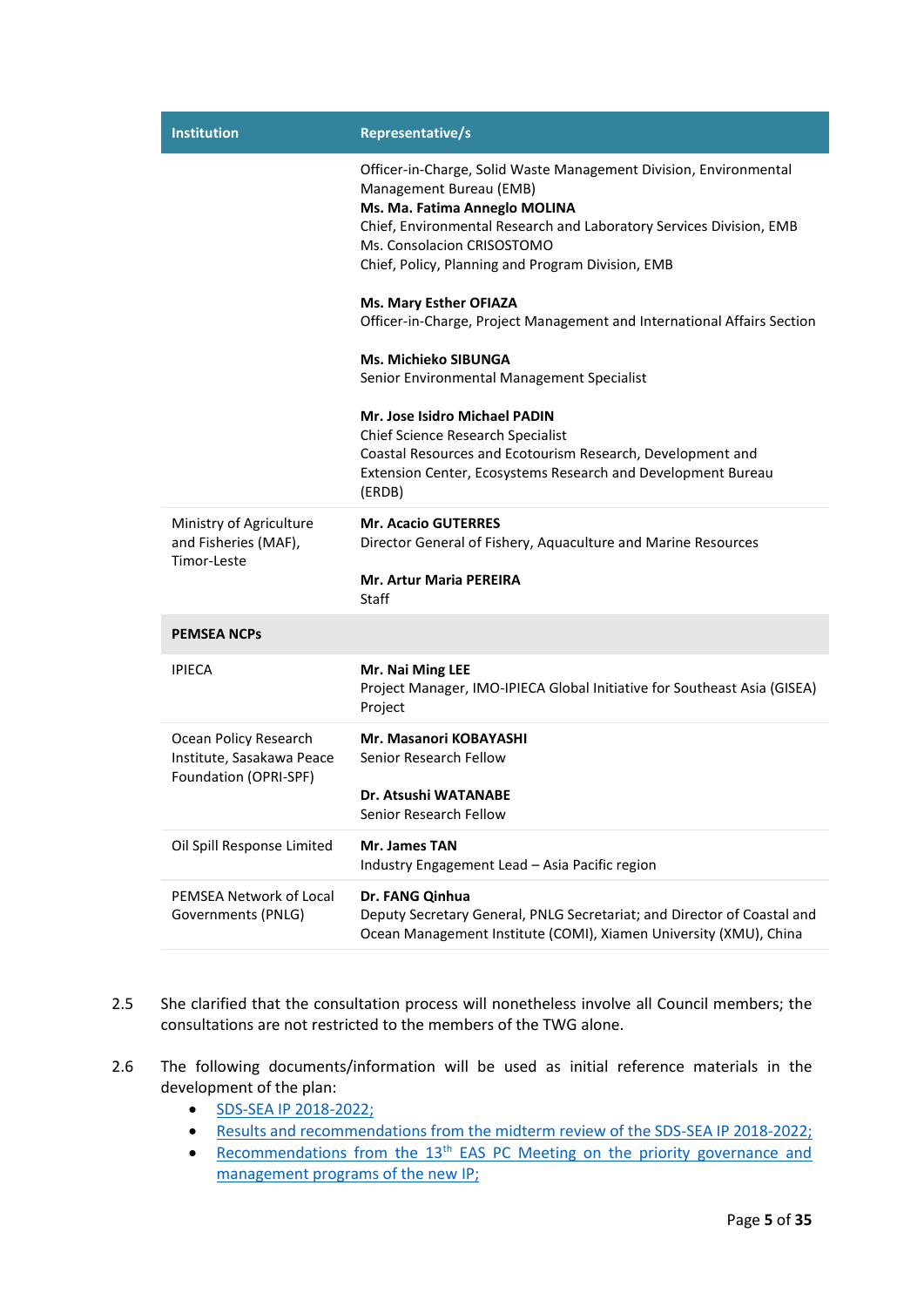- PEMSEA's Post[-2020 Futures Report and Strategy;](http://pemsea.org/publications/reports/post-2020-futures-report-and-strategy)
- [Sustainable recovery measures of PEMSEA country partners in response to the COVID-](https://tinyurl.com/OceanRTD-Proceedings)19 pandemic [as discussed in the Ocean Roundtable Dialogue of the EAS Congress 2021](https://tinyurl.com/OceanRTD-Proceedings)  [held on 8 June 2021;](https://tinyurl.com/OceanRTD-Proceedings)
- Priorities and proposed actions, indicators of progress, and opportunities for cooperation under relevant global plans of actions; and
- [Draft PEMSEA Roadmap 2030.](https://www.dropbox.com/s/gils9n902y7vm6p/PEMSEA%20Roadmap%202030%20outline_fin%20for%20release.docx?dl=0)
- 2.7 She then shared the updated timeline for developing the new SDS-SEA IP (see Table 2).

#### **Table 2. Updated timeline for developing the SDS-SEA IP 2023-2027.**

| <b>Activities/Deliverables</b>                                                                                                                   | <b>Responsibility Center</b>                                                                                                                                           | <b>Schedule</b> |
|--------------------------------------------------------------------------------------------------------------------------------------------------|------------------------------------------------------------------------------------------------------------------------------------------------------------------------|-----------------|
| <b>Preparation and Consultation Phase</b>                                                                                                        |                                                                                                                                                                        |                 |
| Finalize the TOR and establish the TWG                                                                                                           | PRF                                                                                                                                                                    | Oct. 2021       |
| Share additional plans,<br>strategies, and programs of the concerned<br>country/organization that are deemed<br>relevant as reference materials  | CPs, NCPs, PNLG, and<br>PNLC members to provide<br>copies of relevant<br>documents/information<br>PRF to consolidate and<br>process the submitted<br>files/information | Oct.-Dec. 2021  |
| Online meeting to discuss the new SDS-                                                                                                           | <b>TWG</b>                                                                                                                                                             | Jan. 2022       |
| SEA IP action programs, targets, indicators,<br>and timeline for implementation based on<br>the initial assessment done by PRF                   |                                                                                                                                                                        |                 |
| Prepare the annotated outline (and<br>supporting information/documents)<br>for the new SDS-SEA IP as reference<br>materials for the consultation | <b>TWG</b>                                                                                                                                                             | Jan. 2022       |
| Conduct consultations with the TWG, CPs,<br>NCPs, PNLG, PNLC, and other relevant<br>stakeholders                                                 | PRF                                                                                                                                                                    | Feb.-Mar. 2022  |
| Present the annotated and results of the<br>consultations at the 28 <sup>th</sup> EC Meeting                                                     | <b>TWG</b>                                                                                                                                                             | Mar. 2022       |
| <b>Finalization and Approval Phase</b>                                                                                                           |                                                                                                                                                                        |                 |
| Prepare the first draft of the SDS-SEA IP<br>2023-2027                                                                                           | <b>TWG</b>                                                                                                                                                             | Apr.-May 2022   |
| Review the first draft                                                                                                                           | CPs, NCPs, PNLG, PNLC,<br>and other relevant<br>stakeholders                                                                                                           | May 2022        |
| Prepare the second draft incorporating the<br>comments on the first draft                                                                        | <b>TWG</b>                                                                                                                                                             | Jun. 2022       |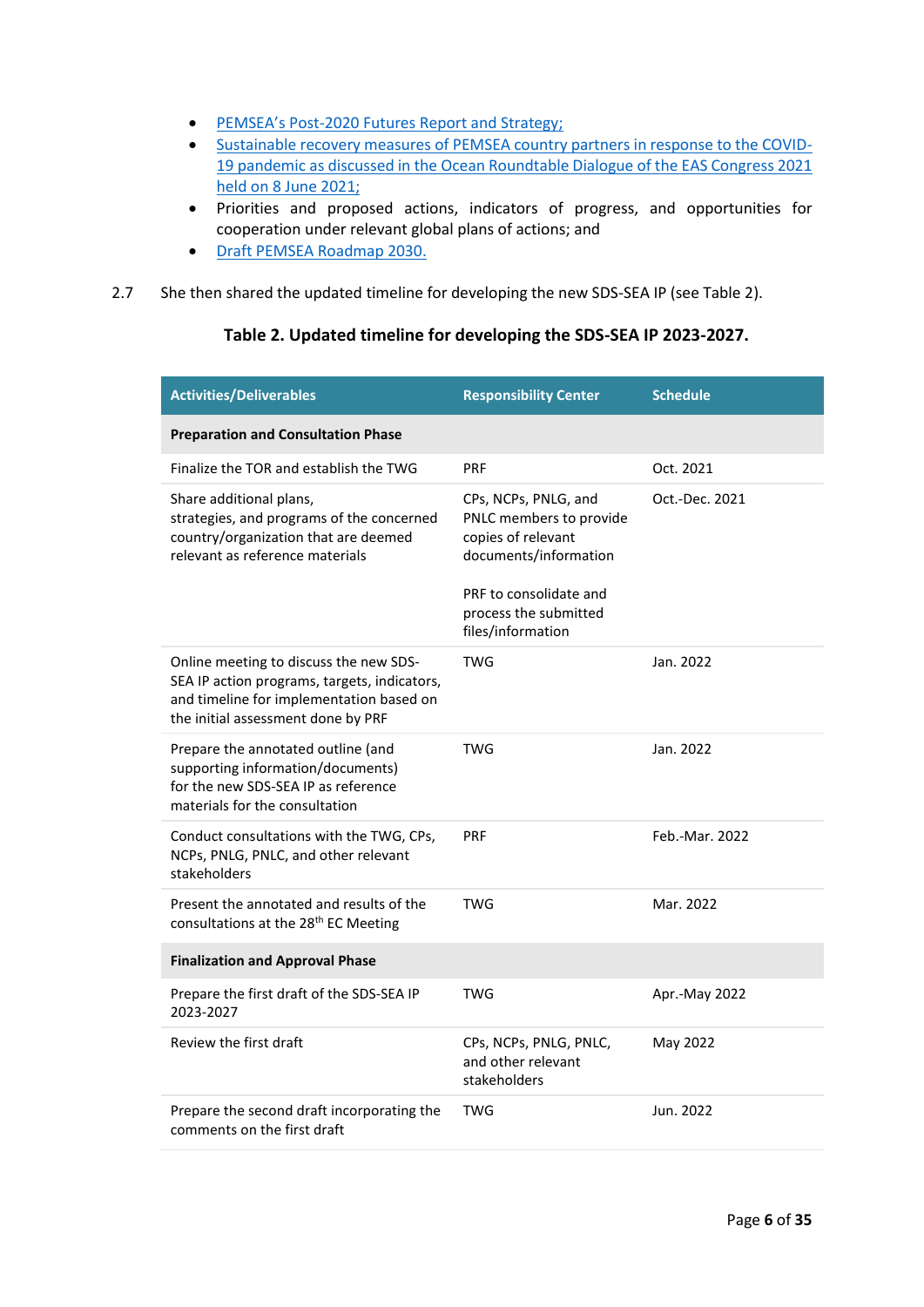| <b>Activities/Deliverables</b>                                         | <b>Responsibility Center</b>                                 | <b>Schedule</b> |
|------------------------------------------------------------------------|--------------------------------------------------------------|-----------------|
| Review the second draft                                                | CPs, NCPs, PNLG, PNLC,<br>and other relevant<br>stakeholders | Jun. 2022       |
| Refine and finalize the SDS-SEA IP 2023-<br>2027                       | TWG                                                          | Jul. 2022       |
| Approve the SDS-SEA IP 2023-2027 at the<br>14 <sup>th</sup> PC Meeting | РC                                                           | Jul. 2022       |

2.8 On behalf of the Ministry of Environment and Forestry (MoEF) of Indonesia, Ms. Irene Aditya Yuniarti, Head of the Environment Quality Standards Section expressed their appreciation towards the PRF for its ongoing preparations in developing the SDS-SEA IP 2023-2027 and will submit the names of their representatives to the TWG.

#### 2.9 **Decisions:**

- The Technical Session approved the Terms of Reference (TOR) and timeline for developing the SDS-SEA IP 2023-2027 and agreed to provide additional reference materials such as relevant country/organizational level strategies/plans in the next 5- 6 years.
- MoEF Indonesia to send the Secretariat the names of their representatives in the TWG leading the formulation of the SDS-SEA IP.

#### <span id="page-6-0"></span>**3.0 EAS Congress 2021 (EC/27/DOC/03)**

- 3.1 Dr. Vann Monyneath, Secretary General at the Ministry of Environment (MoE) Cambodia as host country of the EAS Congress 2021, provided updates on their preparations for the ongoing Congress. The MoE, along with other key Ministries in Cambodia, have created the working committees to prepare for the main Congress events on December 1-2, 2021, such as the 2021 PNLG Forum, Main Conference, Partnership Night, and 7<sup>th</sup> EAS Ministerial Forum. Select Cambodian delegates shall convene together face-to-face at the Independence Hotel in Sihanoukville, Cambodia to join these events. Administrative and logistical preparations are well underway.
- 3.2 On behalf of MoE, he thanked PEMSEA partners for the support in organizing and participating in the different Congress events such as the collabs or knowledge-sharing sessions. Ms. See apprised the Technical Session about upcoming activities, particularly the collabs in November, under the EAS Congress 2021 (see Table 3):

| <b>Date and Time</b><br>$(GMT+7)$ | <b>Event Title and Description</b>                                                                  | <b>Organizers</b>                       |
|-----------------------------------|-----------------------------------------------------------------------------------------------------|-----------------------------------------|
| 3 November 2021                   | <b>Coastal Ecosystem Restoration Using Nature-</b><br>based Solutions (NBS): Focusing on the        | • China-PEMSEA<br>Sustainable Coastal   |
| 8:00 AM - 11:00 AM                | Seaweed Beds and Marine Microalgae in China                                                         | Management<br><b>Cooperation Center</b> |
|                                   | The workshop, which will be held in Mandarin,<br>will share Chinese experiences in algae artificial | (CPC)                                   |

#### **Table 3. Overview of remaining activities under EAS Congress 2021.**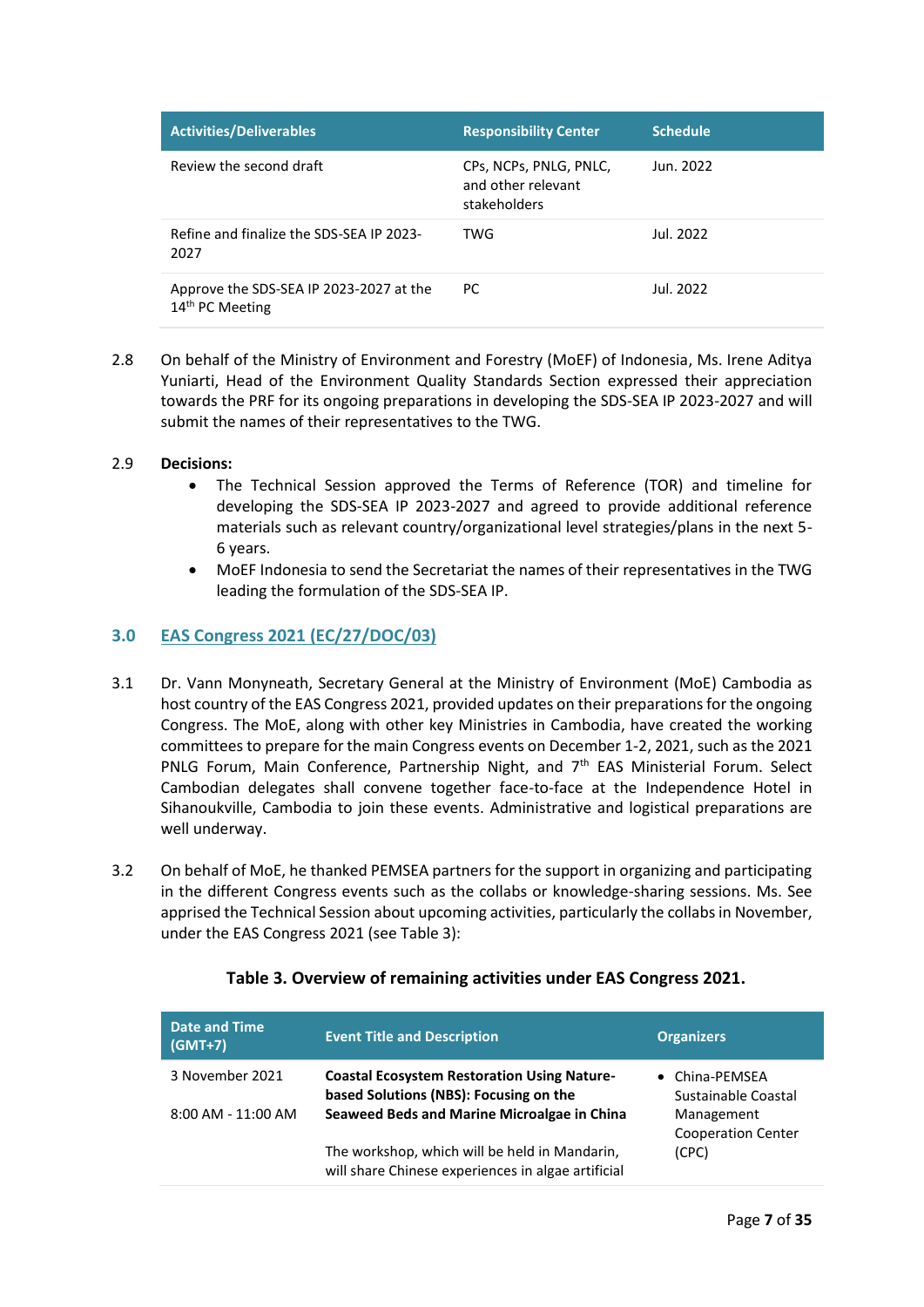| <b>Date and Time</b><br>$(GMT+7)$     | <b>Event Title and Description</b>                                                                                                                                                                                                                                                                                                                                                                                                                                                                                                                                                                                                                                                                                                                                                                                                                                            | <b>Organizers</b>                                                                                                                                |
|---------------------------------------|-------------------------------------------------------------------------------------------------------------------------------------------------------------------------------------------------------------------------------------------------------------------------------------------------------------------------------------------------------------------------------------------------------------------------------------------------------------------------------------------------------------------------------------------------------------------------------------------------------------------------------------------------------------------------------------------------------------------------------------------------------------------------------------------------------------------------------------------------------------------------------|--------------------------------------------------------------------------------------------------------------------------------------------------|
|                                       | breeding and cultivation and rehabilitation of<br>giant seaweed beds that contribute to carbon<br>sequestration.<br>The event is open to the public.<br>Vooy Link:<br>https://meeting.tencent.com/dm/ioqBpsq3vQQh<br>No.: 640 258 607<br>Pin: 319321<br>Visit the event's page for more information.                                                                                                                                                                                                                                                                                                                                                                                                                                                                                                                                                                          | • Ocean University of<br>China (OUC)<br>$\bullet$ PRF                                                                                            |
| 9 November 2021<br>2:00 PM - 5:00 PM  | <b>Replicable Models on Marine Plastic Pollution</b><br><b>Monitoring</b><br>This collab will highlight the lessons learned from<br>the ASEAN-Norwegian Cooperation Project on<br>Local Capacity Building for Reducing Plastic<br>Pollution in the ASEAN Region (ASEANO) and<br>other efforts in Asia to reduce the flow of plastic<br>waste into the ocean by providing examples of<br>approaches to understanding and tackling the<br>monitoring of plastic pollution issues while<br>providing a platform in which peer-to-peer<br>knowledge sharing can take place.<br>The event is open to the public. To join, kindly<br>register here by 5 November 2021, 11:59 PM<br>(GMT+7).<br>Visit the event's page for more information.                                                                                                                                         | $\bullet$ ASEANO<br>$\bullet$ PRF                                                                                                                |
| 11 November 2021<br>2:00 PM - 5:00 PM | <b>Seminar on Innovative Solutions to Address</b><br><b>Biofouling in the ASEAN Region</b><br>The seminar aims to shed light on the biological<br>and chemical characteristics of biofouling and<br>the economic impacts of invasive aquatic species<br>transferred by biofouling; present the ways to<br>obtain information on the economic impacts<br>from relevant industries and other stakeholders;<br>share information and knowledge on innovative<br>solutions to combat biofouling; and identify and<br>agree on cooperation needs across the marine<br>value chain and beyond to support these<br>innovative solutions and best practices on data<br>and information sharing, policies, and programs.<br>The event is open to the public. To join, kindly<br>register here by 9 November 2021, 11:59 PM<br>(GMT+7).<br>Visit the event's page for more information. | $\bullet$ PRF<br>• Korea Institute of<br>Ocean Science and<br>Technology (KIOST)<br>International<br>$\bullet$<br>Maritime<br>Organization (IMO) |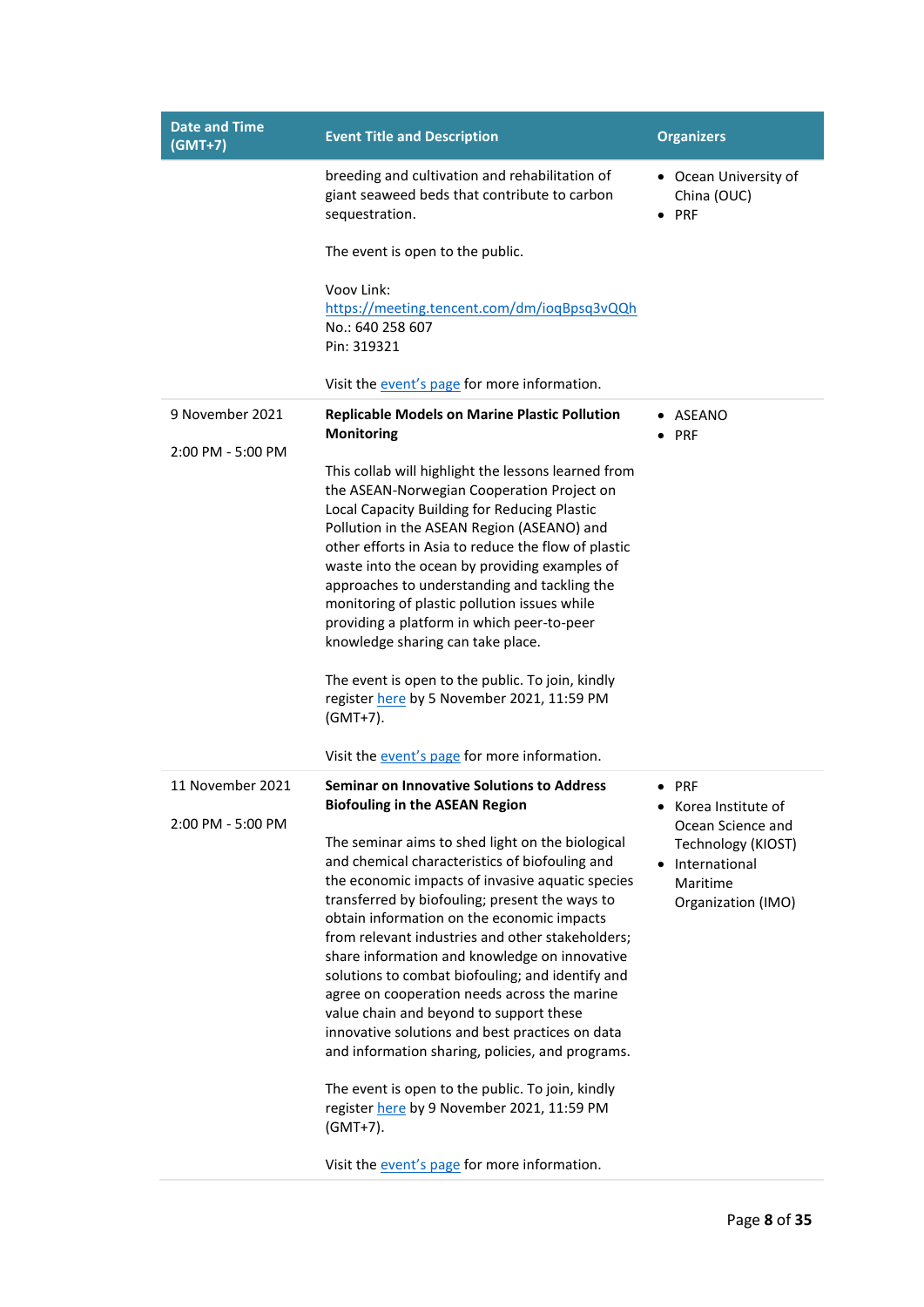| <b>Date and Time</b><br>$(GMT+7)$       | <b>Event Title and Description</b>                                                                                                                                                                                                                                                                                                                                                                                                                                                                                                                                                                                                                                                                                                                                                                                                                                                                                                                                                                                                                                                                                                                                                                                                           | <b>Organizers</b>                                                                                                                                                                                         |
|-----------------------------------------|----------------------------------------------------------------------------------------------------------------------------------------------------------------------------------------------------------------------------------------------------------------------------------------------------------------------------------------------------------------------------------------------------------------------------------------------------------------------------------------------------------------------------------------------------------------------------------------------------------------------------------------------------------------------------------------------------------------------------------------------------------------------------------------------------------------------------------------------------------------------------------------------------------------------------------------------------------------------------------------------------------------------------------------------------------------------------------------------------------------------------------------------------------------------------------------------------------------------------------------------|-----------------------------------------------------------------------------------------------------------------------------------------------------------------------------------------------------------|
| 15 November 2021<br>8:00 AM - 9:30 AM   | <b>Making Asia-Pacific Resilient to Climate Change:</b><br>The Effort and Perspective of the Asia-Pacific<br><b>Climate Change Adaptation Information</b><br><b>Platform (AP-PLAT)</b><br>AP-PLAT was established at the 2018 Group of<br>Twenty (G20) summit in Japan with the vision of<br>helping Asia-Pacific countries to build a climate-<br>resilient and sustainable society. Its activities<br>revolve around: 1) developing scientific<br>knowledge and information related to climate<br>change impacts in the region; 2) providing<br>support tools for stakeholders engaged in policy-<br>making; and 3) providing capacity-building on<br>climate change impact assessment and<br>formulation of adaptation projects. In relation to<br>this, the collab aims to present useful scientific<br>tools and online capacity-building services<br>available in AP-PLAT and discuss potential areas<br>for collaboration/synergy between AP-PLAT and<br>PEMSEA and the role of the Institute for Global<br>Environmental Strategies (IGES) Japan as a<br>PEMSEA Regional Center of Excellence and<br>promoter of capacity-building activities about<br>AP-PLAT.<br>The event is open to the public. Kindly register<br>here to join. | IGES<br>$\bullet$<br>Ministry of the<br>$\bullet$<br>Environment Japan<br>• Center for Climate<br><b>Change Adaptation</b><br>(CCCA), National<br>Institute for<br>Environmental<br>Studies (NIES), Japan |
|                                         | Visit the event's page for more information.                                                                                                                                                                                                                                                                                                                                                                                                                                                                                                                                                                                                                                                                                                                                                                                                                                                                                                                                                                                                                                                                                                                                                                                                 |                                                                                                                                                                                                           |
| 16 November 2021<br>$2:00$ PM - 4:00 PM | <b>Online Dialogue: Circular Economy Solutions to</b><br><b>Reduce Plastic Waste and Marine Litter</b><br>The forum will bring together experiences and<br>perspectives from Europe and East and<br>Southeast Asia in terms of strategies, tools,<br>mechanisms, and success stories in sustainable<br>plastic production and consumption. The forum<br>will be organized under the GIZ-EU project<br>entitled "Rethinking Plastics - Circular Economy<br>Solutions to Marine Litter," which supports the<br>transition of select countries in East and<br>Southeast Asia to a circular plastic industry with<br>the end goal of improving resource efficiency<br>and reduced marine litter. The project provides<br>advisory services and pilot projects in close<br>cooperation with regional, national, and local<br>partners.<br>The event is open to the public. Kindly register<br>here to join.<br>Visit the event's page for more information.                                                                                                                                                                                                                                                                                       | • Department of<br>Environment and<br><b>Natural Resources</b><br>(DENR), Philippines<br>• Rethinking Plastics:<br>Circular Economy<br><b>Solutions to Marine</b><br>Litter                               |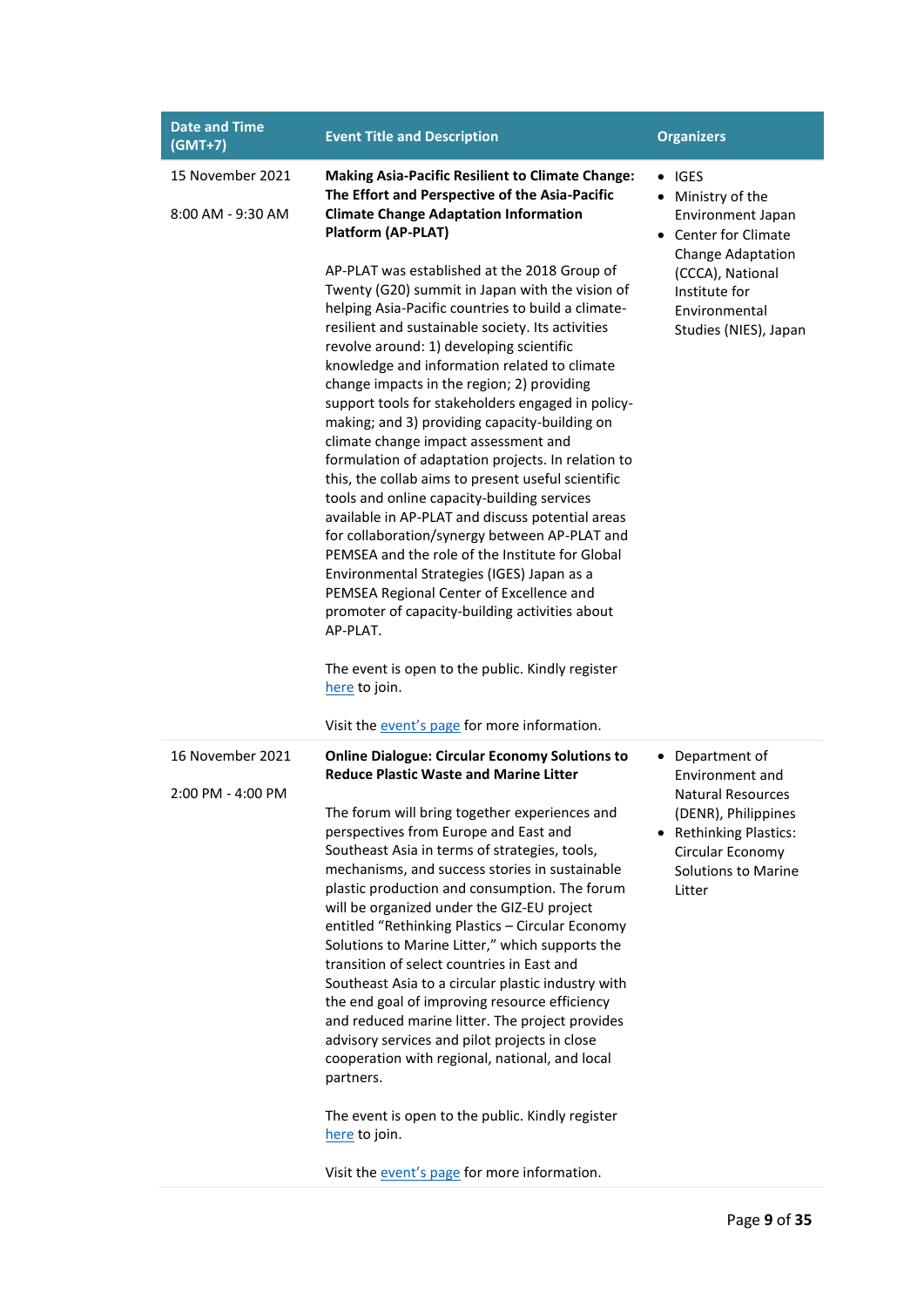| <b>Date and Time</b><br>$(GMT+7)$                                               | <b>Event Title and Description</b>                                                                                                                                                                                                                                                                                                                                                                                                                                                                                                                                                                                                                                                                                                                                                                                                                                                                                                                                                                                                                                                                                                                                                                                                                                                                             | <b>Organizers</b>                                                                                                                                                                                                                                                                                                                                                                                                                       |
|---------------------------------------------------------------------------------|----------------------------------------------------------------------------------------------------------------------------------------------------------------------------------------------------------------------------------------------------------------------------------------------------------------------------------------------------------------------------------------------------------------------------------------------------------------------------------------------------------------------------------------------------------------------------------------------------------------------------------------------------------------------------------------------------------------------------------------------------------------------------------------------------------------------------------------------------------------------------------------------------------------------------------------------------------------------------------------------------------------------------------------------------------------------------------------------------------------------------------------------------------------------------------------------------------------------------------------------------------------------------------------------------------------|-----------------------------------------------------------------------------------------------------------------------------------------------------------------------------------------------------------------------------------------------------------------------------------------------------------------------------------------------------------------------------------------------------------------------------------------|
| 18 November 2021<br>1:30 PM - 4:40 PM<br>19 November 2021<br>8:00 AM - 11:05 AM | 2021 Joint Learning Forum of the PEMSEA<br><b>Networks of Local Governments and Learning</b><br><b>Centers</b><br>Close to three decades of developing,<br>implementing, and verifying the effectiveness of<br>integrated coastal management (ICM) in terms of<br>socioeconomic and environmental benefits have<br>driven the replication and scaling up of ICM,<br>covering more coastlines in the various countries<br>in the East Asian Region. The replication and<br>scaling up efforts were made possible with the<br>issuance of necessary policies and supporting<br>legislations by several countries in the region to<br>support ICM implementation. As scaling up<br>efforts continue to accelerate in the coming<br>decade, it is critical that the next generation of<br>coastal managers and practitioners are adept in<br>ICM principles, concept, framework, processes,<br>and tools to enable them to effectively carry out<br>their tasks and contribute to achieving local,<br>national, regional, and global targets in line with<br>the United Nations (UN) Sustainable<br>Development Goals (SDGs).<br>Target audience:<br>Members of the PEMSEA Network of Local<br>Governments (PNLG) and PEMSEA Network of<br>Learning Centers (PNLC)<br>Visit the event's page for more information. | • PNLG Secretariat<br>Coastal and Ocean<br>Management<br>Institute (COMI),<br>Xiamen University<br>(XMU)<br>• Xiamen Marine<br>International<br><b>Cooperation Center</b><br>(XMICC), China                                                                                                                                                                                                                                             |
| 19 November 2021<br>8:00 AM - 4:05 PM                                           | 2021 International Conference on Blue Carbon<br>The role of blue carbon in climate change<br>mitigation and adaptation has now reached<br>international prominence. Extensive blue carbon<br>studies are helping policy-makers clarify the role<br>and value of coastal resources in carbon<br>sequestration and provide nature-based<br>solutions to climate change challenges. To<br>promote knowledge and experience sharing on<br>blue carbon science and policy and facilitate<br>international cooperation in this regard under<br>the PEMSEA framework, the 2021 International<br>Conference on Blue Carbon will be organized as<br>an event of the EAS Congress 2021 and 2021<br>Xiamen World Ocean Week.<br>The event is open to the public. Visit the event's<br>page for more information.<br>Registration details will be shared to Council<br>members once available.                                                                                                                                                                                                                                                                                                                                                                                                                             | • Department of<br>International<br>Cooperation, Ministry<br>of Natural Resources<br>(MNR), China<br><b>PRF</b><br>Department of<br>Ecological<br>Restoration of<br>Territorial Space,<br>MNR, China<br>• Xiamen Municipal<br><b>Bureau of Ocean</b><br>Development, China<br>• Key Laboratory of<br>Marine Ecological<br>Conservation and<br>Restoration, MNR,<br>China<br>• Observation and<br>Research Station of<br>Coastal Wetland |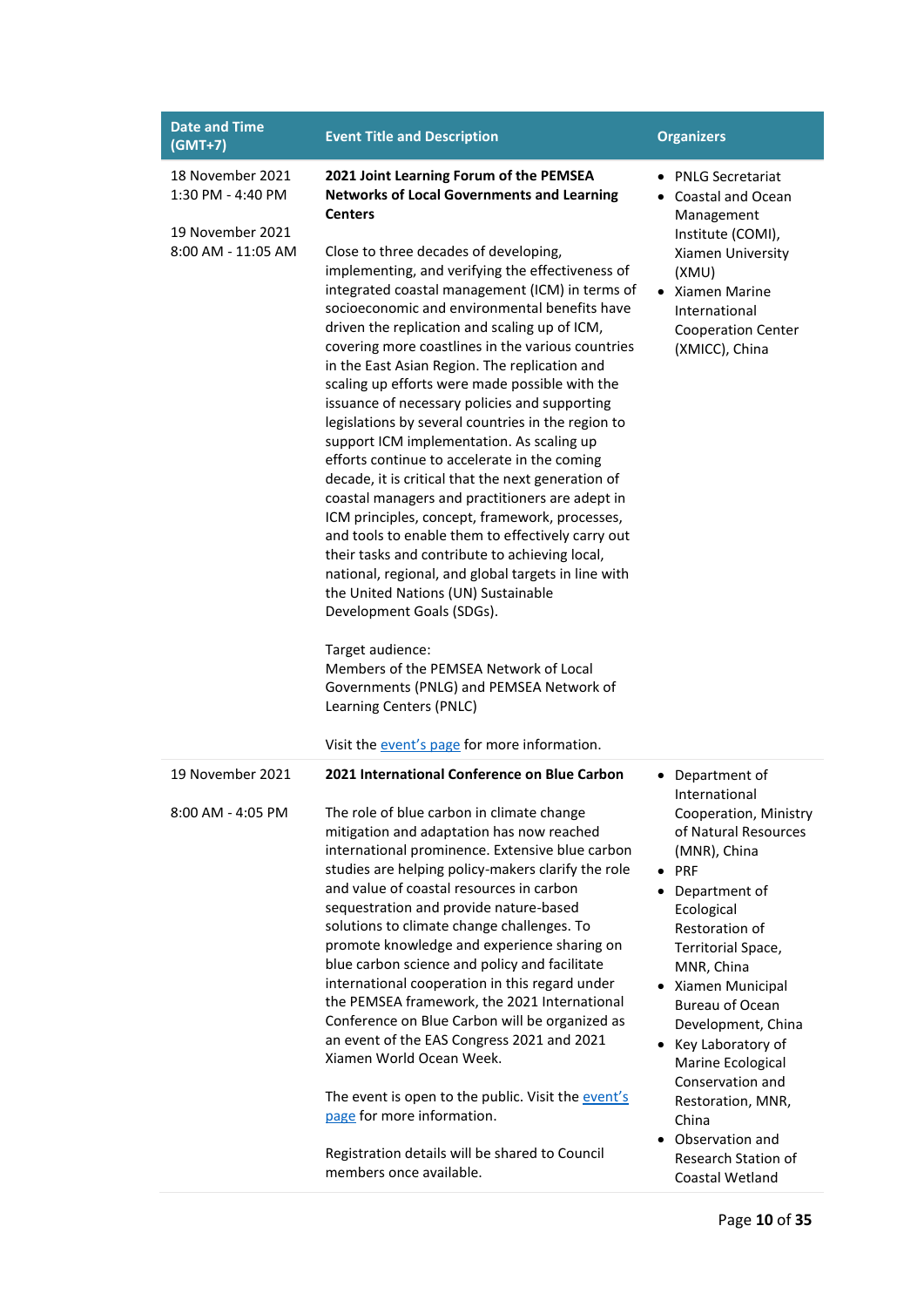| <b>Date and Time</b><br>$(GMT+7)$                                 | <b>Event Title and Description</b>                                                                                                                                                                                                                                                                                                                                                                                                                                                                                                                                                                              | <b>Organizers</b>                                                                                                                                                                                                                                                                                                                                                                |
|-------------------------------------------------------------------|-----------------------------------------------------------------------------------------------------------------------------------------------------------------------------------------------------------------------------------------------------------------------------------------------------------------------------------------------------------------------------------------------------------------------------------------------------------------------------------------------------------------------------------------------------------------------------------------------------------------|----------------------------------------------------------------------------------------------------------------------------------------------------------------------------------------------------------------------------------------------------------------------------------------------------------------------------------------------------------------------------------|
|                                                                   |                                                                                                                                                                                                                                                                                                                                                                                                                                                                                                                                                                                                                 | Ecosystem in Beibu<br>Gulf, MNR, China<br>• Key Laboratory of<br>Oceanic-Atmospheric<br>Chemistry and Global<br>Change, MNR, China<br>• Marine Ecological<br>Committee, China<br><b>Ecological Society</b><br>• SEE (Society of<br>Entrepreneurs and<br><b>Ecology Foundation</b>                                                                                                |
| 26 November 2021<br>$8:00$ AM - 4:00 PM                           | <b>Training Session on Pollution Assessment and</b><br><b>Management (PAM)</b><br>The training will cover the concept, principles,<br>and best practices in environmental risk<br>assessment and management of chemical<br>contaminants in water bodies from the<br>standpoint of prospective, retrospective, and<br>tiered approaches. The training will also provide<br>an overview of emerging technologies in<br>monitoring and assessment of marine pollution.<br>The event is open to the public. Kindly register<br>here to join.<br>Visit the event's page for more information.                        | • State Key Laboratory<br>of Marine Pollution<br>(SKLMP)<br>• City University of<br>Hong Kong (CityU)<br>Department of<br>$\bullet$<br>Applied Biology and<br>Chemical Technology,<br>The Hong Kong<br>Polytechnic<br>University (PolyU)<br>Department of<br>$\bullet$<br>Science and<br>Environmental<br>Studies, The<br><b>Education University</b><br>of Hong Kong<br>(EdUHK) |
| 27 November 2021<br>8:00 AM - 4:00 PM                             | A Symposium on Recent Advances in Marine<br><b>Environmental Research</b><br>With the goal of paving the way for capacity-<br>building and research collaboration in Asia-<br>Pacific, this symposium will feature a series of<br>talks on recent advances in pollution monitoring<br>and control technologies, environmental risk<br>assessment of emerging chemicals of concern,<br>and ecological restoration through the eyes of<br>leading experts from Hong Kong. Particular<br>attention will be placed on toxins or man-made<br>substances that pollute the ocean or affect its<br>living biodiversity. | SKLMP<br>CityU<br>Department of<br>Applied Biology and<br>Chemical Technology,<br>PolyU<br>Department of<br>$\bullet$<br>Science and<br>Environmental<br>Studies, EdUHK                                                                                                                                                                                                          |
| November 2021<br>(exact date and<br>schedule to be<br>determined) | <b>Session on Innovations in Greenhouse Gas</b><br><b>Reduction in East and Southeast Asia's</b><br><b>Maritime Sector</b><br>This is a regional project meeting that aims to<br>discuss the progress of the Blue Solutions project<br>preparation phase. In June 2021, the IMO and                                                                                                                                                                                                                                                                                                                             | <b>IMO</b><br><b>PRF</b>                                                                                                                                                                                                                                                                                                                                                         |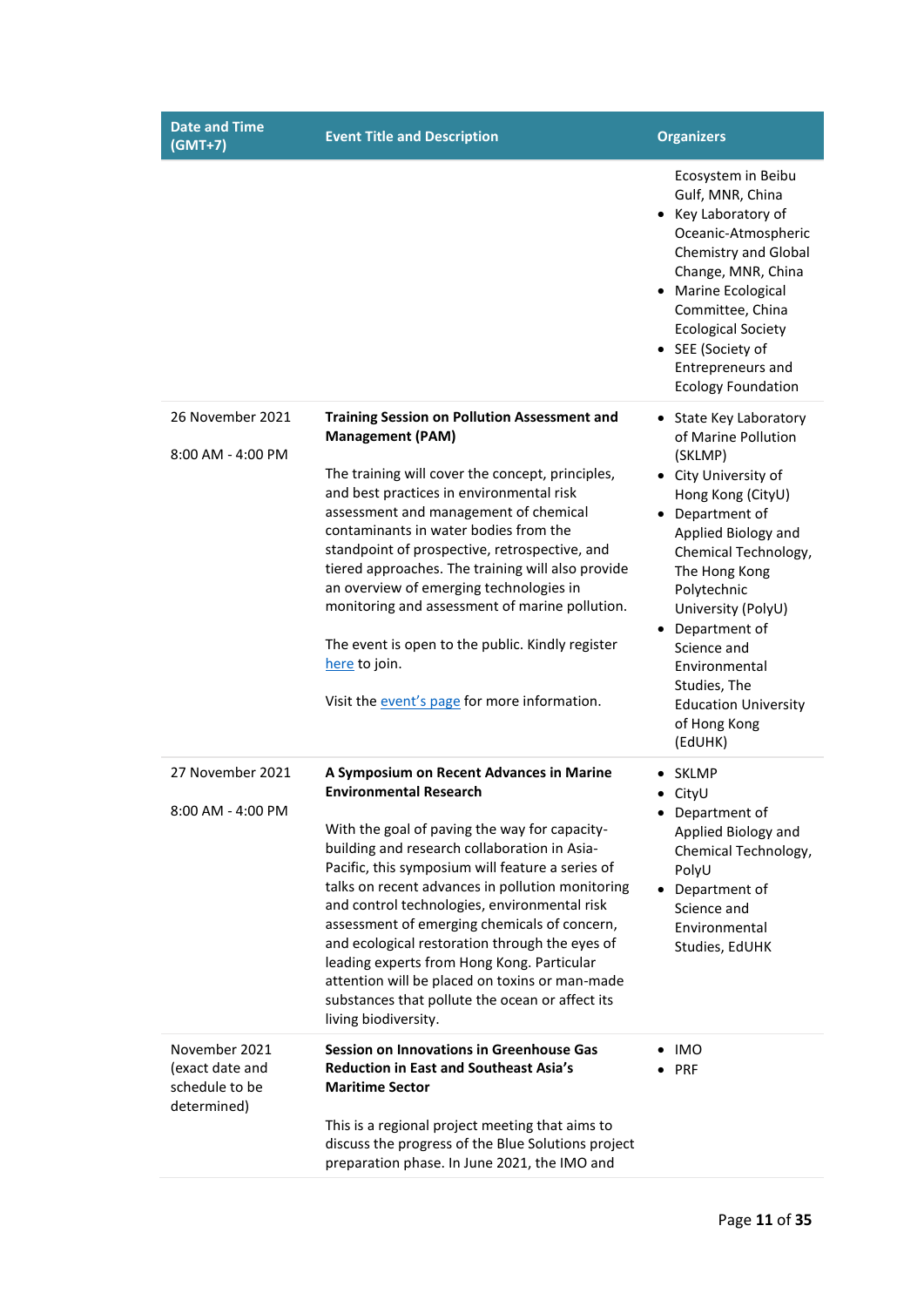| <b>Date and Time</b><br>$(GMT+7)$ | <b>Event Title and Description</b>                                                                                                                                                                                                                                                                                                                                                                                                                                                                                                                                                                                                                                                                                                                                                                                                   | <b>Organizers</b> |
|-----------------------------------|--------------------------------------------------------------------------------------------------------------------------------------------------------------------------------------------------------------------------------------------------------------------------------------------------------------------------------------------------------------------------------------------------------------------------------------------------------------------------------------------------------------------------------------------------------------------------------------------------------------------------------------------------------------------------------------------------------------------------------------------------------------------------------------------------------------------------------------|-------------------|
|                                   | PEMSEA embarked on the planning and<br>preparation of a project designed to build and<br>enhance greenhouse gas (GHG) reduction<br>strategies and capacities in the maritime sector<br>among East and Southeast Asian countries,<br>focusing on interface areas and interactions<br>across ships, ports, and hinterland transport. The<br>regional meeting will provide an opportunity for<br>beneficiary countries, namely Cambodia,<br>Indonesia, Malaysia, Philippines, Thailand, and<br>Vietnam, to share information on their<br>respective national GHG pilot projects to be<br>funded under the project, including their<br>potential contribution to the achievement of<br>Nationally Determined Contributions (NDCs)<br>under the United Nations Framework<br>Convention on Climate Change (UNFCCC).<br>By-invitation only. |                   |
|                                   |                                                                                                                                                                                                                                                                                                                                                                                                                                                                                                                                                                                                                                                                                                                                                                                                                                      |                   |

- 3.3 Ms. Aimee Gonzales, Executive Director of the PRF, then reminded the meeting to visit the EAS Congress 2021 website [\(https://eascongress2021.pemsea.org/\)](https://eascongress2021.pemsea.org/) for full information about the Congress, including completed and upcoming events. She also reminded the Session about the expected outputs of the Congress, namely the signing of the  $7<sup>th</sup>$  EAS Ministerial Declaration and the PNLC Charter and the approval of the PNLG Strategic Action Plan (SAP) 2022-2030 and the PNLG Declaration.
- 3.4 **Decision:** The Technical Session shall register for upcoming collabs where applicable and assist the Congress Secretariat in promoting the Congress by disseminating all available marketing materials to their respective information portals as an ongoing regular activity.

#### <span id="page-11-0"></span>**4.0 7 th EAS Ministerial Declaration (EC/27/DOC/04)**

- 4.1 Ms. Gonzales presented an overview of the processes undertaken as part of the review and consensus building on the draft  $7<sup>th</sup>$  EAS Ministerial Declaration. In particular, following the 13<sup>th</sup> EAS PC Meeting in July 2021, the Secretariat has facilitated the  $2^{nd}$  and  $3^{rd}$  round of consultations with CPs and NCPs as well as bilateral discussions with CPs on the 2<sup>nd</sup> and 3<sup>rd</sup> draft Ministerial Declaration.
- 4.2 As a result of the series of consultations, the  $4<sup>th</sup>$  draft EAS Ministerial Declaration was developed and presented at the meeting with the following key elements and proposed revisions:
	- o Brief and succinct formulation using clear and internationally accepted terminologies.
	- o A revised section on PEMSEA Roadmap to 2030 focusing on four key strategic objectives on effective governance, healthy ocean, healthy people, and healthy economies in line with the SDS-SEA vision while the detailed description of target priorities was reflected in a separate working document on the PEMSEA Roadmap.
	- o Deletion of reference to other international instruments that are still undergoing deliberations (i.e., regarding UNFCCC-Net Zero Carbon; Post-2020 Global Biodiversity Framework) so as not to preempt the results of these deliberation.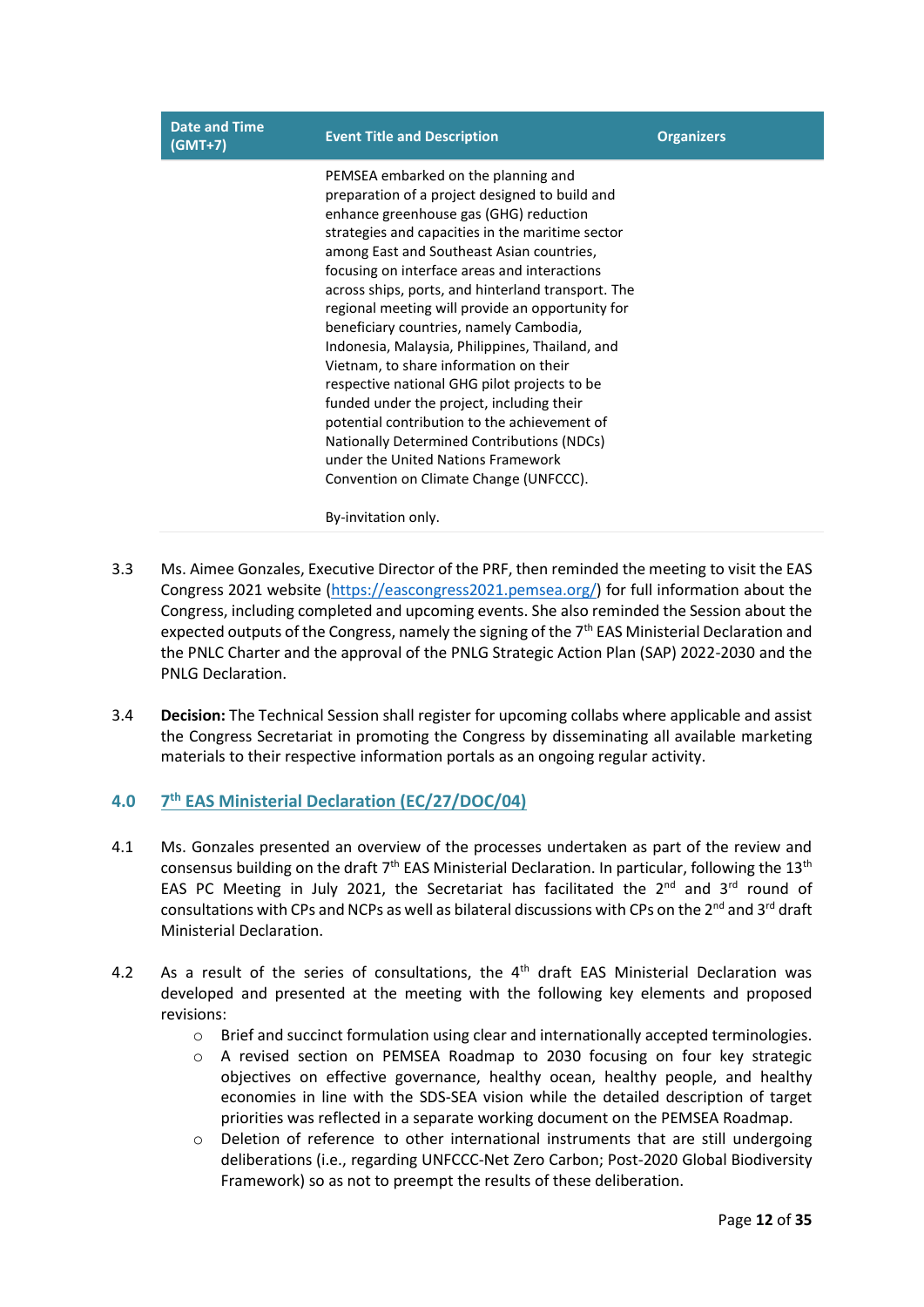- o Inclusion of river and water resources in relevant sections, mainly to reflect the focus area of Lao as CP as well as other PEMSEA initiatives related to integrated river basin and coastal area management
- $\circ$  An updated section on Call for Action covering recognition and support to the PRF, strengthened partnerships, and commitment to green recovery.
- $\circ$  The 4<sup>th</sup> draft Declaration containing specific text suggestions or proposed revisions were presented as provided in Annex 4.
- 4.3 Ms. Gonzales further reminded the meeting of the remaining activities and schedule in support of the finalization of the 7<sup>th</sup> EAS Ministerial Declaration (Table 4):

#### **Table 4. Schedule of remaining activities to finalize the 7th EAS Ministerial Declaration.**

| <b>Activity</b>                                                                                                                                                                | <b>Target Date</b> |
|--------------------------------------------------------------------------------------------------------------------------------------------------------------------------------|--------------------|
| Dissemination of the revised Draft Ministerial Declaration based on<br>inputs from the $27th$ EC Meeting in preparation for the<br>Senior Government Officials' Meeting (SGOM) | 2 November 2021    |
| 7th EAS SGOM (confirmation and endorsement of final draft to $7th$ EAS<br>Ministerial Forum)                                                                                   | 25 November 2021   |
| Release of Final Ministerial Declaration to all CPs for printing                                                                                                               | 29 November 2021   |
| Adoption of $7th$ EAS Ministerial Declaration at the $7th$ EAS Ministerial<br>Forum                                                                                            | 2 December 2021    |
| Submission of signed copy of the 7 <sup>th</sup> EAS Ministerial Declaration to the<br><b>PRF</b>                                                                              | 3-15 December 2021 |

- 4.4 On behalf of MoE, Cambodia, Mr. Prak Amida, the Deputy Secretary General of the National Council for Sustainable Development expressed the host country's appreciation to all partners for their support and inputs during the consultations on the draft Ministerial Declaration and noted that the latest draft is almost close to finalization. Mr. Prak indicated that the current iteration of the Declaration is acceptable to MoE and that they support the endorsement of the draft to the SGOM for final review.
- 4.5 On behalf of the Ministry of Oceans and Fisheries (MOF) of RO Korea, Ms. Soobin Shim, Deputy Director, Marine Environment Policy Division, suggested to insert the year "2016" as signature date of the Paris Climate Agreement under paragraph 4 of the draft Ministerial Declaration.
- 4.6 Representatives from each Country Partner apprised the meeting of the status of their consultations with regard to the draft Ministerial Declaration. In particular, while majority indicated no further or specific comments on the draft and the pending text in brackets, CPs indicated that in-country consultation processes are still ongoing within their respective PEMSEA focal ministries as well as with other relevant agencies. CPs will provide further updates to the PRF on the results of in-country consultations in the lead-up to the SGOM.
- 4.7 On the other hand, representatives from NCPs expressed their appreciation to the EAS PC and the PRF for engaging NCPs in the review process of the draft Declaration and expressed full support on the Ministerial Declaration's objectives.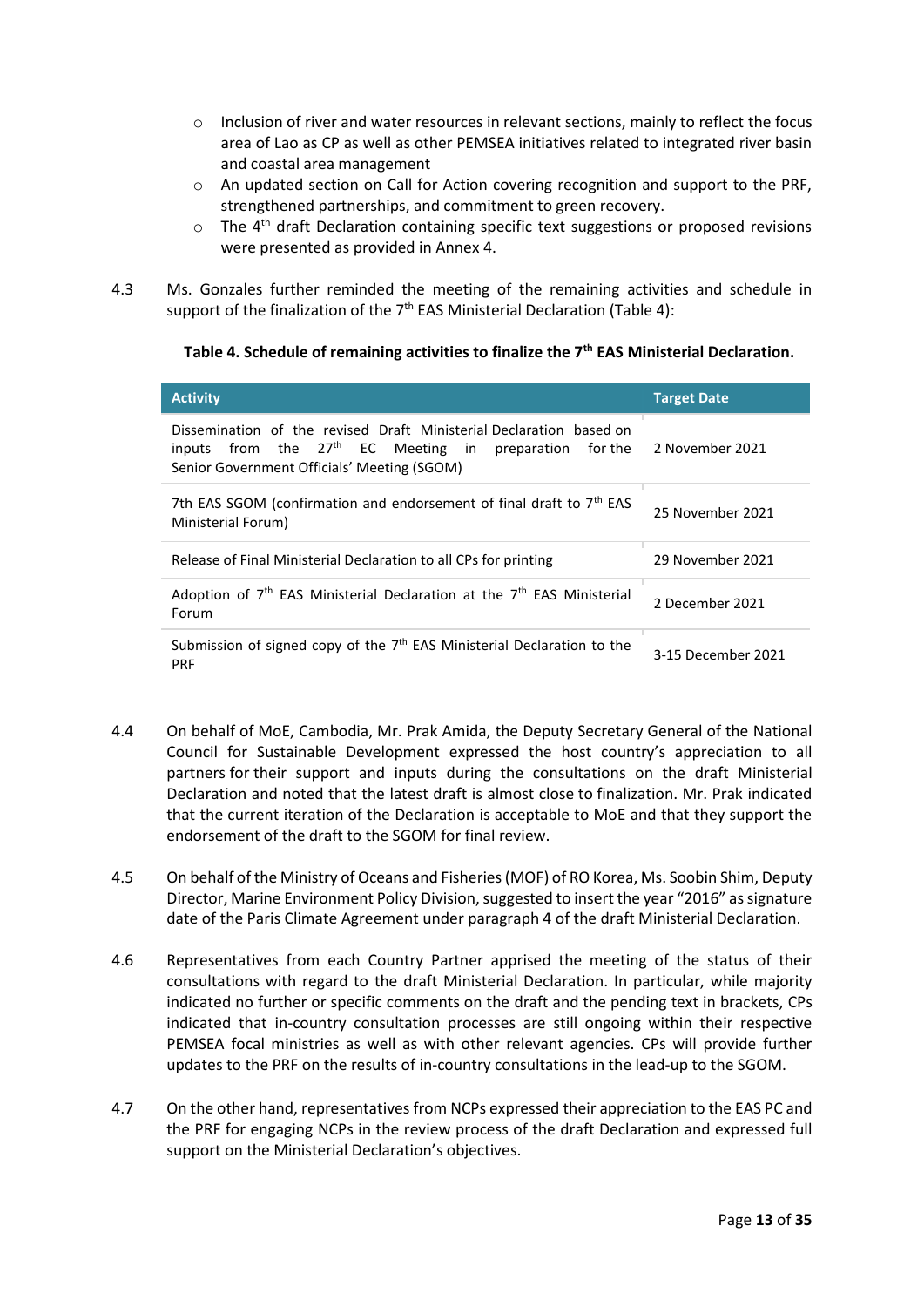- 4.8 Mr. Kobayashi Masanori, Senior Research Fellow of the Ocean Policy Research Institute Sasakawa Peace Foundation (OPRI-SPF), further indicated the importance of bringing the Declaration to the highest attention of various PEMSEA countries to ensure effective support and implementation of the work and initiatives that will arise out of the Declaration.
- 4.9 Mr. Yuwono concurred that the  $4<sup>th</sup>$  draft Ministerial Declaration is more concise and comprehensive as compared to previous drafts. He underscored the importance of ensuring that the review and finalization of the Declaration remains transparent, participatory, and inclusive in order to guarantee that the Ministerial Declaration can be implemented by all PEMSEA partners once adopted.
- 4.10 Considering the limited time left before the 7<sup>th</sup> EAS Ministerial Forum, Dr. Keita Furukawa, Technical Session Co-Chair of the EAS PC, reiterated the request particularly to CPs in securing the final inputs and confirmation on the draft Ministerial Declaration, which will be subject to the final review and endorsement by the  $7<sup>th</sup>$  EAS SGOM on 25 November 2021.

#### 4.11 **Conclusions:**

- $\bullet$  The 4<sup>th</sup> Draft Ministerial Declaration has been found to be in order, brief and succinct, reflecting key inputs and suggestions generated during the consultation process with CPs and NCPs.
- To ensure partners' ownership and that the highest attention is accorded to the Declaration, it is crucial to have a transparent and inclusive process in the finalization of the document.

#### 4.12 **Decisions:**

- The Technical Session agreed to finalize in-country consultations on the draft Declaration and to comment and/or confirm remaining proposed revisions on the  $4<sup>th</sup>$ Draft Declaration in preparation for the final review at the 7<sup>th</sup> EAS SGOM.
- NCPs shall provide updates on their delegation for the  $7<sup>th</sup>$  EAS Ministerial Forum to the PRF by 15 November 2021.
- 4.13 **Note from PRF:** In line with the agreed work plan and timeline for the finalization of the 7<sup>th</sup> EAS Ministerial Declaration, an updated copy of the  $4<sup>th</sup>$  draft Ministerial Declaration was released by the PRF to all Country Partners on 2 November 2021 together with a response form to facilitate the receipt of final inputs and/or initial concurrence on the draft by 17 November 2021 in preparation for the  $7<sup>th</sup>$  EAS SGOM.

### <span id="page-13-0"></span>**C. COUNCIL SESSION**

#### <span id="page-13-1"></span>**5.0 Other Business**

#### 5.1 **Decisions:**

- CPs and NCPs to submit to the PRF a short write-up (maximum of 500 words) on the 2021 highlights/accomplishments of their respective organizations, including high resolution action photos of their work on coastal and marine governance, by 7 January 2022 for inclusion in the 2021 PEMSEA Annual Report.
- Council members agreed on a schedule for developing the 27<sup>th</sup> EC Meeting proceedings (see Table 5).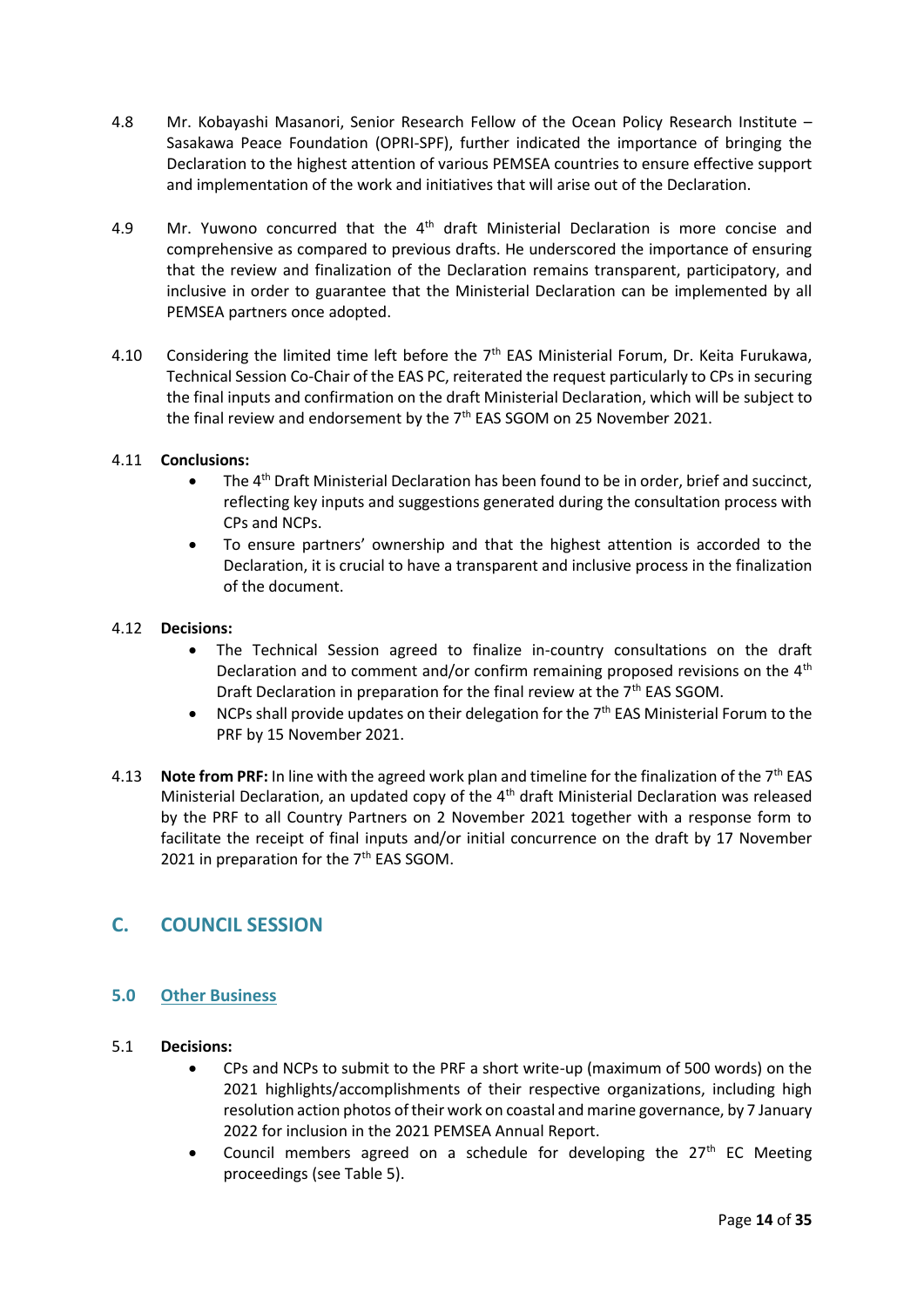#### **Table 5. Schedule for developing the proceedings of the 27th PEMSEA EC Meeting.**

| <b>Activity</b>                                                                                                                                                           | <b>Target Date</b> |
|---------------------------------------------------------------------------------------------------------------------------------------------------------------------------|--------------------|
| Deadline for Secretariat to send the <b>draft conclusions</b><br>and<br><b>recommendations</b> to Council members                                                         | 27 October 2021    |
| Deadline for the Council to submit feedback on the <b>draft conclusions and</b><br>recommendations to the Secretariat and answer the post-EC meeting<br>evaluation survey | 29 October 2021    |
| Deadline for the Secretariat to send the <b>draft proceedings</b> to the Council                                                                                          | 3 November 2021    |
| Deadline for the Council to submit feedback on the <b>draft proceedings</b> to<br>the Secretariat                                                                         | 12 November 2021   |
| Release of final proceedings to the Council                                                                                                                               | 15 November 2021   |

#### <span id="page-14-0"></span>**6.0 Closing of the Council and Technical Sessions**

6.1 Mr. Yuwono provided the highlights of the Council and Technical Sessions. He thanked Dr. Jae Ryoung Oh and Dr. Furukawa of the EC for their commendable chairmanship of the Technical Session, the PRF staff for facilitating the preparations of the  $27<sup>th</sup>$  EC Meeting, and PEMSEA partners for their continued support.

#### <span id="page-14-1"></span>**D. INTERGOVERNMENTAL SESSION**

- <span id="page-14-2"></span>**7.0 Approval of the agenda of the Intergovernmental Session (EC/27/DOC/06)**
- 7.1 Ms. See presented the agenda of the Intergovernmental Session for review/approval of the meeting.
- 7.2 **Decision:** The agenda was approved as presented.

#### <span id="page-14-3"></span>**8.0 Preparations for the 7th EAS Ministerial Forum (EC/27/DOC/05)**

- 8.1 Ms. Kathrine Rose Aguiling, PRF Consultant for the  $7<sup>th</sup>$  EAS Ministerial Forum, presented the following progress or accomplishments with regard to the preparations for the 7<sup>th</sup> EAS SGOM, 7<sup>th</sup> EAS Ministerial Forum, and Post-Ministerial Forum Press Conference:
	- o Programs for all three events completed and disseminated
	- o Invitation letters and registration opened to target invitees
	- $\circ$  Country Guidance Document to facilitate preparations for the  $7<sup>th</sup>$  EAS Ministerial Forum and post-Ministerial Forum Press Conference disseminated to CPs
	- o Briefing for 8 country media focal points in preparation for the post-Ministerial Forum Press Conference conducted (briefing for Indonesia and Vietnam media focal points scheduled on 28 October 2021) and media advisory on the Ministerial Forum released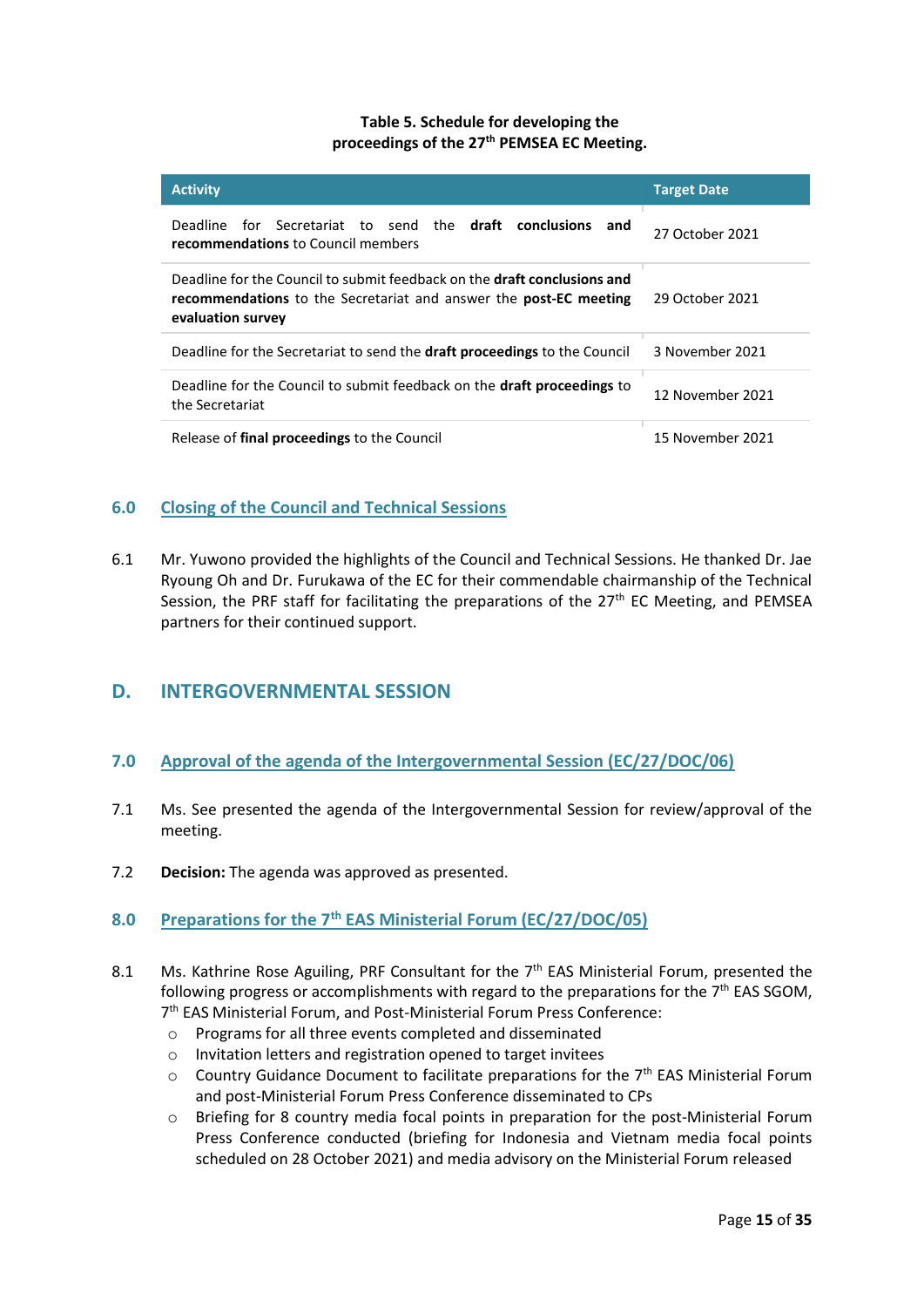- o Administrative and logistical arrangements together with MoE Cambodia, the Provincial Administration of Preah Sihanouk, and the virtual events producer are well underway
- 8.2 The Representatives of each CP shared updates with regard to their preparation for the three events (see Table 6).

| <b>Country</b>                                                                                                                                                     | <b>Updates</b>                                                                                                                                                                                                                                                                                                                                                                                                                                                                                                                                                                                                                                                |
|--------------------------------------------------------------------------------------------------------------------------------------------------------------------|---------------------------------------------------------------------------------------------------------------------------------------------------------------------------------------------------------------------------------------------------------------------------------------------------------------------------------------------------------------------------------------------------------------------------------------------------------------------------------------------------------------------------------------------------------------------------------------------------------------------------------------------------------------|
| Cambodia<br>Dr. Vann Monyneath<br>Secretary General, Ministry of<br>Environment (MoE)                                                                              | SGOM<br>Head of Delegation confirmed - H.E. Eang Sophalleth,<br>$\bullet$<br>Secretary of State, MoE<br>Other members of the delegation to be confirmed<br>$\bullet$<br>7 <sup>th</sup> EAS Ministerial Forum<br>Head of Delegation and Chair of $7th$ EAS MF confirmed – H.E.<br>$\bullet$<br>Say Samal, Minister, MoE<br>Support to Minister and assigned official to deliver country<br>٠<br>statement confirmed - H.E. Eang Sophalleth, Secretary of<br>State, MoE<br>Members of Cambodia delegation confirmed and will<br>$\bullet$<br>convene face-to-face in Sihanoukville (Note: more than 200<br>participants expected to converge in Sihanoukville) |
|                                                                                                                                                                    | Draft Country/Ministerial<br>Statement<br>developed<br>and<br>$\bullet$<br>undergoing final review and approval<br>Post-Ministerial Forum Press Conference<br>MoE's Communications Team in place and coordinating with<br>$\bullet$<br><b>PRF</b>                                                                                                                                                                                                                                                                                                                                                                                                             |
| China<br>Ms. Yu Xinwei<br>Deputy Division Director,<br><b>International Cooperation</b><br>Department, Ministry of<br>Natural Resources (MNR)                      | <b>SGOM</b><br>Head of Delegation confirmed - Ms. Chen Danhong, Deputy<br>Director General, International Cooperation Department,<br><b>MNR</b><br>7 <sup>th</sup> EAS Ministerial Forum<br>Head of Delegation confirmed - H.E. Dr. Wang Hong, Vice<br>Minister; and Administrator, State Oceanic Administration,<br><b>MNR</b><br>Other members of the delegation to be confirmed<br>٠<br>Country/Ministerial Statement being developed (to be<br>$\bullet$<br>delivered in Chinese; interpreter to be provided by MNR)                                                                                                                                      |
|                                                                                                                                                                    | Post-Ministerial Forum Press Conference<br>Media Focal Point confirmed - Ms. Heyun Xu, Division<br>$\bullet$<br>Director, International Cooperation Department                                                                                                                                                                                                                                                                                                                                                                                                                                                                                                |
| Indonesia<br>Ms. Irene Aditya Yuniarti<br>Head, Environment Quality<br><b>Standards Section, Directorate</b><br>of Coastal and Marine<br>Pollution and Degradation | SGOM<br>List of delegation being finalized<br>7 <sup>th</sup> EAS Ministerial Forum<br>Consultation with MoEF's Minister ongoing<br>List of delegation to be finalized<br>Country/Ministerial Statement being developed<br>$\bullet$                                                                                                                                                                                                                                                                                                                                                                                                                          |

#### **Table 6. Country preparations for the 7th EAS SGOM, 7th EAS Ministerial Forum, and Post-Ministerial Forum Press Conference.**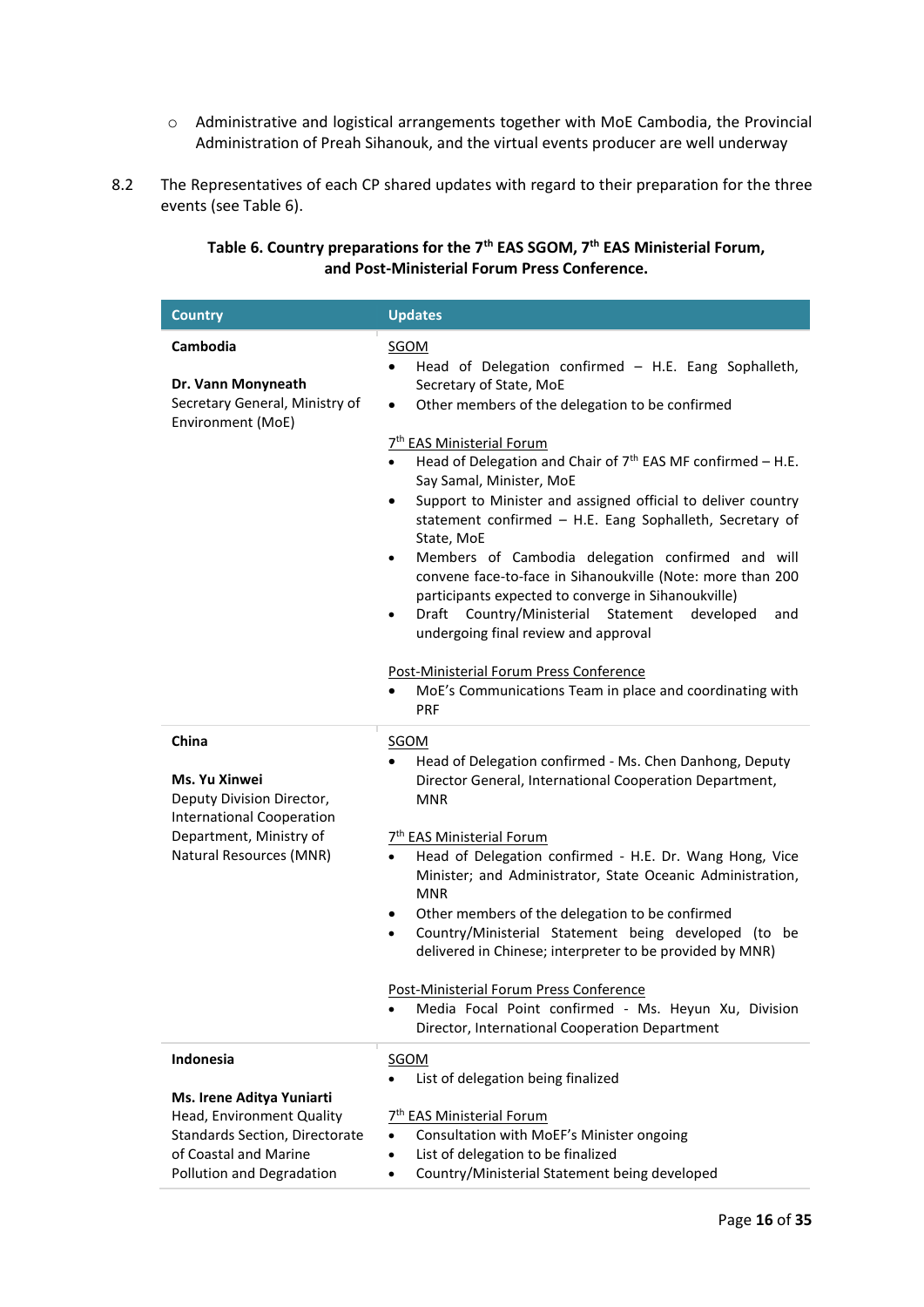| <b>Country</b>                                                                                                                                                                                   | <b>Updates</b>                                                                                                                                                                                                                                                                                                                                                                                                                                                                                                                                                                                                                                                                                                                                                                                                     |
|--------------------------------------------------------------------------------------------------------------------------------------------------------------------------------------------------|--------------------------------------------------------------------------------------------------------------------------------------------------------------------------------------------------------------------------------------------------------------------------------------------------------------------------------------------------------------------------------------------------------------------------------------------------------------------------------------------------------------------------------------------------------------------------------------------------------------------------------------------------------------------------------------------------------------------------------------------------------------------------------------------------------------------|
| Control, Ministry of<br><b>Environment and Forestry</b><br>(MoEF)                                                                                                                                | Post-Ministerial Forum Press Conference<br>Media Focal Point confirmed - Ms. Nuke Mutikania Mulyana                                                                                                                                                                                                                                                                                                                                                                                                                                                                                                                                                                                                                                                                                                                |
| Japan<br>Mr. Nobuhiro Hirashima<br>Director for International<br>Ocean Affairs, Ocean Policy<br>Division, Policy Bureau,<br>Ministry of Land,<br>Infrastructure, Transport and<br>Tourism (MLIT) | Note: At the time of the 27 <sup>th</sup> EC Meeting, MLIT Japan was still<br>finalizing its internal consultations on the list of their delegation.<br>The following information was received after the 27th EC<br>Meeting:<br>SGOM<br>Delegation confirmed - Mr. Nobuhiro Hirashima, Director for<br>$\bullet$<br>International Ocean Affairs, Ocean Policy Division, Policy<br>Bureau, MLIT; and Mr. Kensaku Kobayashi, Coordinator for<br>International Ocean Affairs, Ocean Policy Division, Policy<br>Bureau, MLIT<br>7 <sup>th</sup> EAS Ministerial Forum<br>Head of Delegation confirmed: H.E. Masayuki Takada,<br>$\bullet$<br>Deputy Minister for Technical Affairs, MLIT<br>List of delegation to be finalized<br>$\bullet$<br>Country/Ministerial<br>undergoing<br>internal<br>Statement<br>$\bullet$ |
|                                                                                                                                                                                                  | consultations<br>Post-Ministerial Forum Press Conference<br>Media Focal Points confirmed - Mr. Nobuhiro Hirashima,<br>Director for International Ocean Affairs, Ocean Policy<br>Division, Policy Bureau, MLIT; and Mr. Kensaku Kobayashi,<br>Coordinator for International Ocean Affairs, Ocean Policy<br>Division, Policy Bureau, MLIT                                                                                                                                                                                                                                                                                                                                                                                                                                                                            |
| Lao PDR<br>Mr. Phonexay Simmalavong<br>Deputy Director General,<br>Department of Water<br>Resources (DWR), Ministry of<br>Natural Resources and<br>Environment (MONRE)                           | SGOM<br>List of delegation being finalized<br>7 <sup>th</sup> EAS MF<br>Head of Delegation confirmed - H.E. Mme Bounkham<br>$\bullet$<br>Vorachit, Minister, MONRE<br>Other members of the delegation to be confirmed but may<br>come from<br>MONRE's DWR, Department of Planning and Finance, and<br>Department of Meteorology and Hydrology<br>Draft<br>Country/Ministerial Statement<br>developed<br>and<br>$\bullet$<br>undergoing final review and approval<br>Post-Ministerial Forum Press Conference<br>Media Focal Point confirmed - Mr. Aphideth Sengdala and<br>Ms. Thongphun Oudomphet                                                                                                                                                                                                                  |
| <b>Philippines</b><br>Atty. Analiza Rebuelta-Teh<br>Undersecretary for Finance,<br>Information Systems and<br>Climate Change, Department<br>of Environment and Natural<br>Resources (DENR)       | <b>SGOM</b><br>List of delegation being finalized<br>7 <sup>th</sup> EAS Ministerial Forum<br>Head of Delegation confirmed - H.E. Roy Cimatu, Secretary,<br><b>DENR</b>                                                                                                                                                                                                                                                                                                                                                                                                                                                                                                                                                                                                                                            |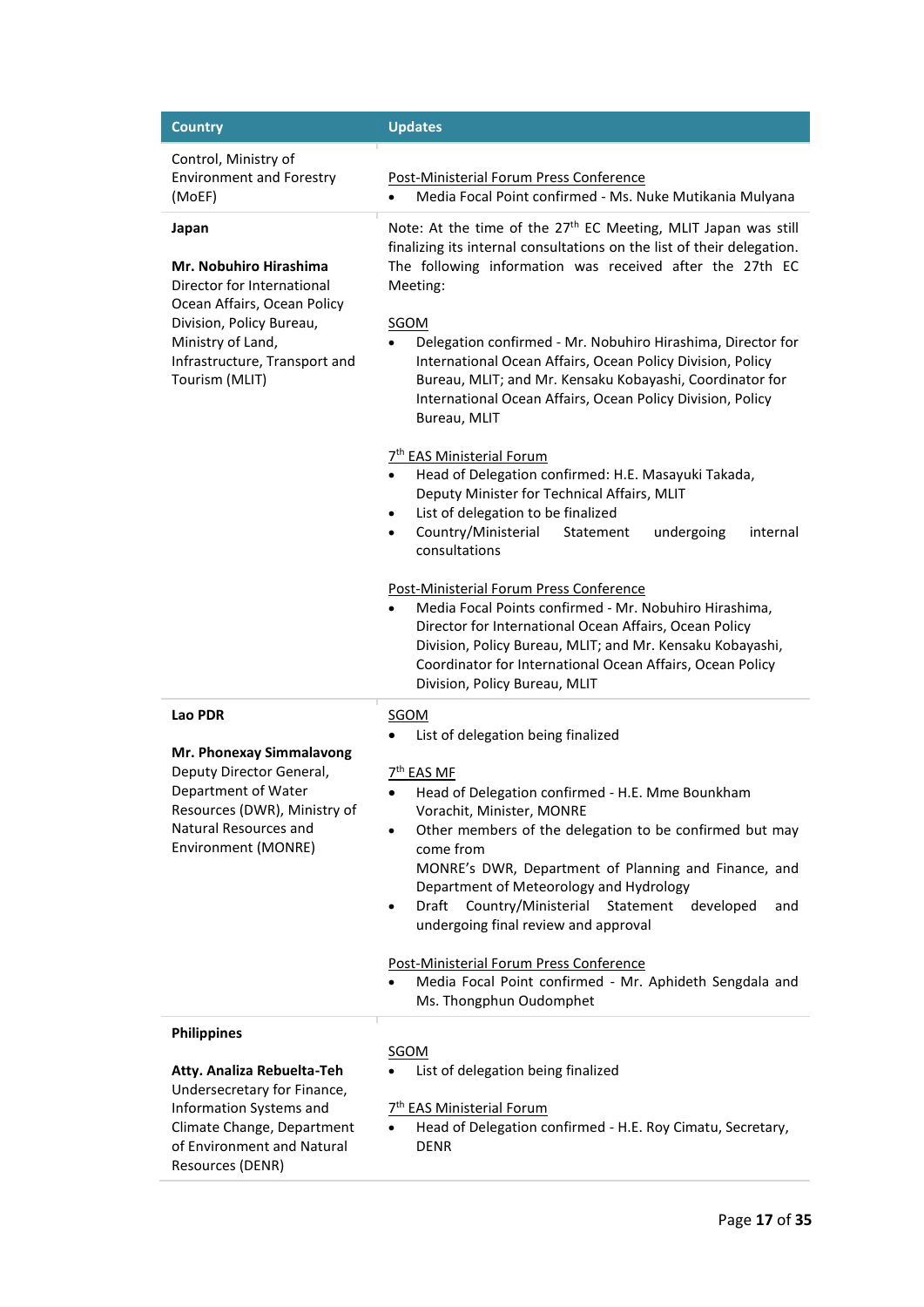| <b>Country</b>                                                                                                                                         | <b>Updates</b>                                                                                                                                                                                                                                                                                                                                                                                                                                                                                                                                                                                                                                                                                                                                                                                                                                                                                                                                                                                                                                                            |
|--------------------------------------------------------------------------------------------------------------------------------------------------------|---------------------------------------------------------------------------------------------------------------------------------------------------------------------------------------------------------------------------------------------------------------------------------------------------------------------------------------------------------------------------------------------------------------------------------------------------------------------------------------------------------------------------------------------------------------------------------------------------------------------------------------------------------------------------------------------------------------------------------------------------------------------------------------------------------------------------------------------------------------------------------------------------------------------------------------------------------------------------------------------------------------------------------------------------------------------------|
|                                                                                                                                                        | List of delegation undergoing final review and approval.<br>$\bullet$<br>Proposed list submitted to Office of the Secretary includes<br>the following individuals from DENR:<br>PEMSEA National Focal Point (Atty. Analiza Rebuelta-Teh,<br>Undersecretary for Finance, Information Systems and<br>Climate Change, DENR); Secretary's Head Executive<br>Assistant; Secretary's Chief of Staff; Undersecretary for<br>Policy, Planning and International Affairs; Assistant<br>Secretary for Policy, Planning and International Affairs;<br>Director of Biodiversity Management Bureau<br>Draft Country/Ministerial Statement<br>developed<br>and<br>$\bullet$<br>undergoing final review and approval. As back-up in case the<br>Office of the President convenes an emergency meeting, the<br>Secretary will also prepare a pre-recorded message with<br>supporting images. Otherwise, the Secretary will be present<br>live during the Ministerial Forum.<br>Post-Ministerial Forum Press Conference<br>Media Focal Point confirmed - Mr. Joseph Villaflor<br>$\bullet$ |
| <b>RO Korea</b>                                                                                                                                        | SGOM                                                                                                                                                                                                                                                                                                                                                                                                                                                                                                                                                                                                                                                                                                                                                                                                                                                                                                                                                                                                                                                                      |
| Ms. Soobin Shim<br>Deputy Director, Marine<br>Environment Policy Division,<br>Marine Policy Office, Ministry<br>of Oceans and Fisheries (MOF)          | List of delegation being finalized<br>7 <sup>th</sup> EAS Ministerial Forum<br>Head of Delegation being confirmed - Vice Minister, MOF<br>List of delegation to be finalized<br>٠<br>Country/Ministerial Statement - in view of the overlap of<br>$\bullet$<br>schedule with RO Korea's National Assembly Meeting, the<br>Minister of MOF will pre-record his message, which will then<br>be introduced by the designated Head of Delegation                                                                                                                                                                                                                                                                                                                                                                                                                                                                                                                                                                                                                              |
|                                                                                                                                                        | Post-Ministerial Forum Press Conference                                                                                                                                                                                                                                                                                                                                                                                                                                                                                                                                                                                                                                                                                                                                                                                                                                                                                                                                                                                                                                   |
|                                                                                                                                                        | Media Focal Point confirmed - Ms. Jong Hyun-Jong                                                                                                                                                                                                                                                                                                                                                                                                                                                                                                                                                                                                                                                                                                                                                                                                                                                                                                                                                                                                                          |
| Singapore<br><b>Ms. Valerie Chia</b><br>Senior Executive, International<br>Policy Division, Ministry of<br>Sustainability and the<br>Environment (MSE) | SGOM (Note: Information received after the 27 <sup>th</sup> EC meeting)<br>Delegation confirmed - Mr. Hazri Hassan, Director of<br>International Policy Division, MSE; Ms. Angeline Chui,<br>Deputy Director, International Policy Division, MSE; and Ms.<br>Valerie Chia, Senior Executive, International Policy Division,<br><b>MSE</b>                                                                                                                                                                                                                                                                                                                                                                                                                                                                                                                                                                                                                                                                                                                                 |
|                                                                                                                                                        | 7 <sup>th</sup> EAS Ministerial Forum<br>Head of Delegation - undergoing further consultation (Note:<br>In view of conflict of schedule, the Minister of MSE will not<br>be able to attend the Ministerial Forum)<br>List of delegation to be finalized<br>٠<br>Country/Ministerial Statement being developed and will<br>$\bullet$<br>include supporting PPT<br>Post-Ministerial Forum Press Conference<br>Media Focal Point confirmed - Ms. Valerie Chia, Senior<br>$\bullet$                                                                                                                                                                                                                                                                                                                                                                                                                                                                                                                                                                                           |
|                                                                                                                                                        | Executive, International Policy Division, MSE                                                                                                                                                                                                                                                                                                                                                                                                                                                                                                                                                                                                                                                                                                                                                                                                                                                                                                                                                                                                                             |
|                                                                                                                                                        |                                                                                                                                                                                                                                                                                                                                                                                                                                                                                                                                                                                                                                                                                                                                                                                                                                                                                                                                                                                                                                                                           |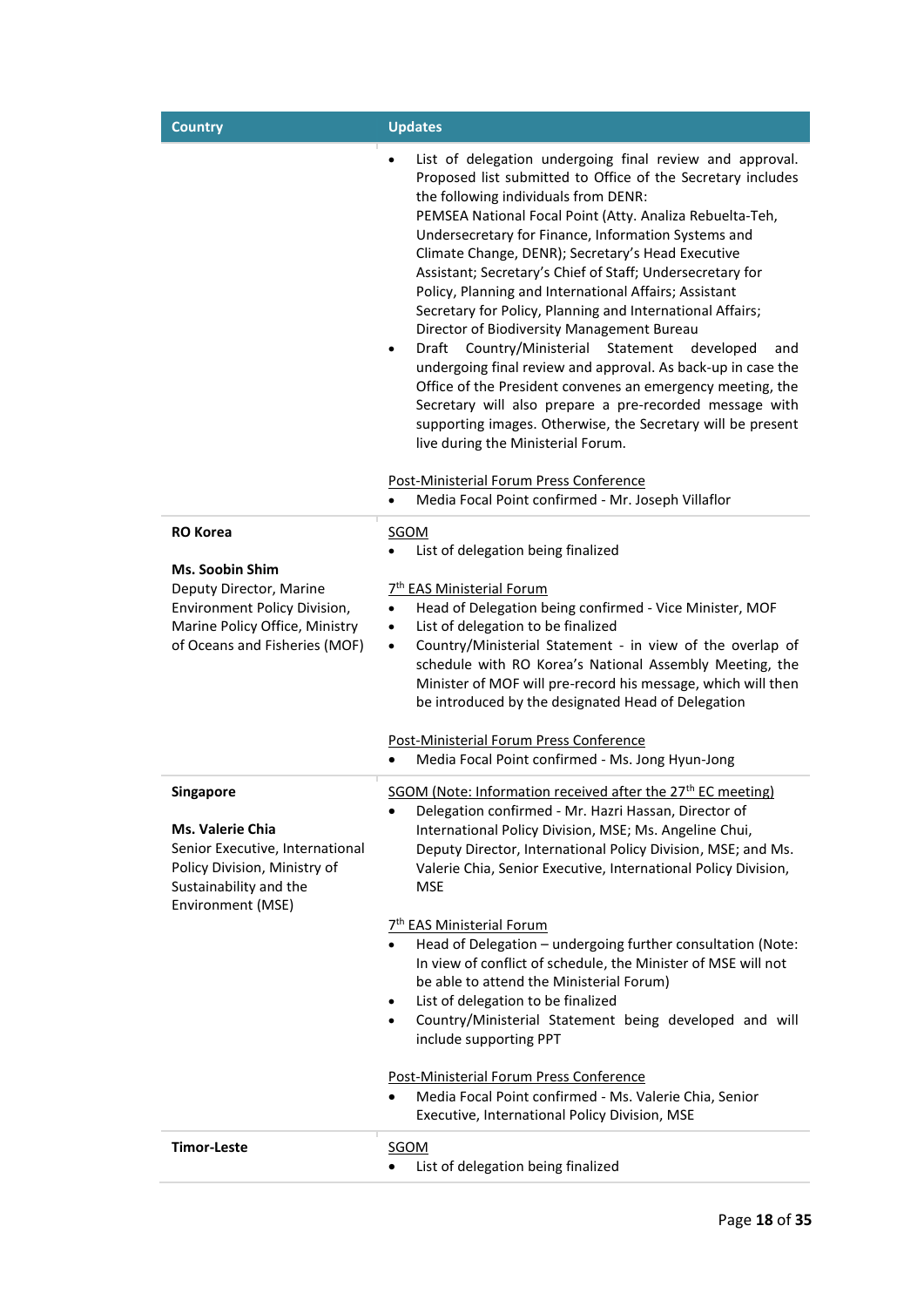| <b>Country</b>                                                                                                                                                                           | <b>Updates</b>                                                                                                                                                                                                                                                                                                                                                                                                                                                                                   |  |
|------------------------------------------------------------------------------------------------------------------------------------------------------------------------------------------|--------------------------------------------------------------------------------------------------------------------------------------------------------------------------------------------------------------------------------------------------------------------------------------------------------------------------------------------------------------------------------------------------------------------------------------------------------------------------------------------------|--|
| <b>Mr. Artur Pereira</b><br>Ministry of Agriculture and<br>Fisheries (MAF)                                                                                                               | 7 <sup>th</sup> EAS MF<br>Head of Delegation – undergoing consultation with the<br>Office of the Minister. Should MAF Minister be unavailable,<br>the Secretary of State of MAF (Vice Minister level) will serve<br>as Head of Delegation<br>List of delegation to be finalized<br>$\bullet$<br>Draft Country/Ministerial<br>Statement<br>developed<br>and<br>$\bullet$<br>undergoing review<br>Post-Ministerial Forum Press Conference<br>Media Focal Point confirmed - Mr. Artur Maria Pereira |  |
| <b>Viet Nam</b><br>Dr. Nguyen My Hang<br>Deputy Director, Department<br>of Science, Technology and<br><b>International Cooperation</b><br>(DSTIC), Vietnam<br>Administration of Seas and | SGOM<br>Delegation confirmed - Mr. Nguyen Que Lam, Deputy<br>Director General, VASI, MONRE; Dr. Nguyen My Hang,<br>Deputy Director, DSTIC, VASI, MONRE; Ms. Nguyen Ngoc<br>Hoan, Officer, DSTIC, VASI, MONRE; Ms. Nguyen Thuc Hien,<br>Officer, DSTIC, VASI, MONRE<br>7 <sup>th</sup> EAS Ministerial Forum                                                                                                                                                                                      |  |
| Islands (VASI), Ministry of<br>Natural Resources and<br>Environment (MONRE)                                                                                                              | Head of Delegation – undergoing consultation with the<br>$\bullet$<br>Office of the Minister<br>Country/Ministerial Statement being developed<br>$\bullet$<br>Post-Ministerial Forum Press Conference<br>Media Focal Point confirmed - Ms. Nguyen Thuc Hien, Officer,<br>DSTIC, VASI, MONRE                                                                                                                                                                                                      |  |

- 8.3 On behalf of MoE, Cambodia, Dr. Monyneath expressed appreciation to all CPs who have already confirmed their respective Ministers or Vice Ministers and members of delegation for the  $7<sup>th</sup>$  EAS SGOM and  $7<sup>th</sup>$  EAS Ministerial Forum as well as for designating media focal points for the Press Conference preparations. Dr. Monyneath emphasized that the  $7<sup>th</sup>$  EAS Ministerial Forum provides a crucial platform for the Ministers and senior government officials to demonstrate strengthened support and commitment towards highlighting the importance of the ocean in the overall sustainable development agenda as well as in contributing to the meaningful recovery from the global pandemic. In this regard, Dr. Monyneath reiterated MoE's request for other CPs that have yet to confirm to try their best to secure the confirmation of their respective Ministers for the 7<sup>th</sup> EAS Ministerial Forum.
- 8.4 Dr. Vu Thanh Ca, Intergovernmental Session Chair of the EAS PC, expressed appreciation to MoE Cambodia for their efforts in order to ensure the smooth and successful arrangements for the 7<sup>th</sup> EAS SGOM, 7<sup>th</sup> EAS Ministerial Forum, and the Post-Ministerial Forum Press Conference. Dr. Ca noted the developments in each CP and expressed gratitude to all Country Partners for their support and active engagement in the preparations for the Ministerial Forum related events for November and December 2021.
- 8.5 **Conclusions:** The 7<sup>th</sup> EAS Ministerial Forum serves as a crucial platform for the Ministers and senior officials of the region to demonstrate strengthened support and commitment of the importance of the ocean in the overall sustainable development agenda as well as contribute in bringing about meaningful economic recovery from the global pandemic.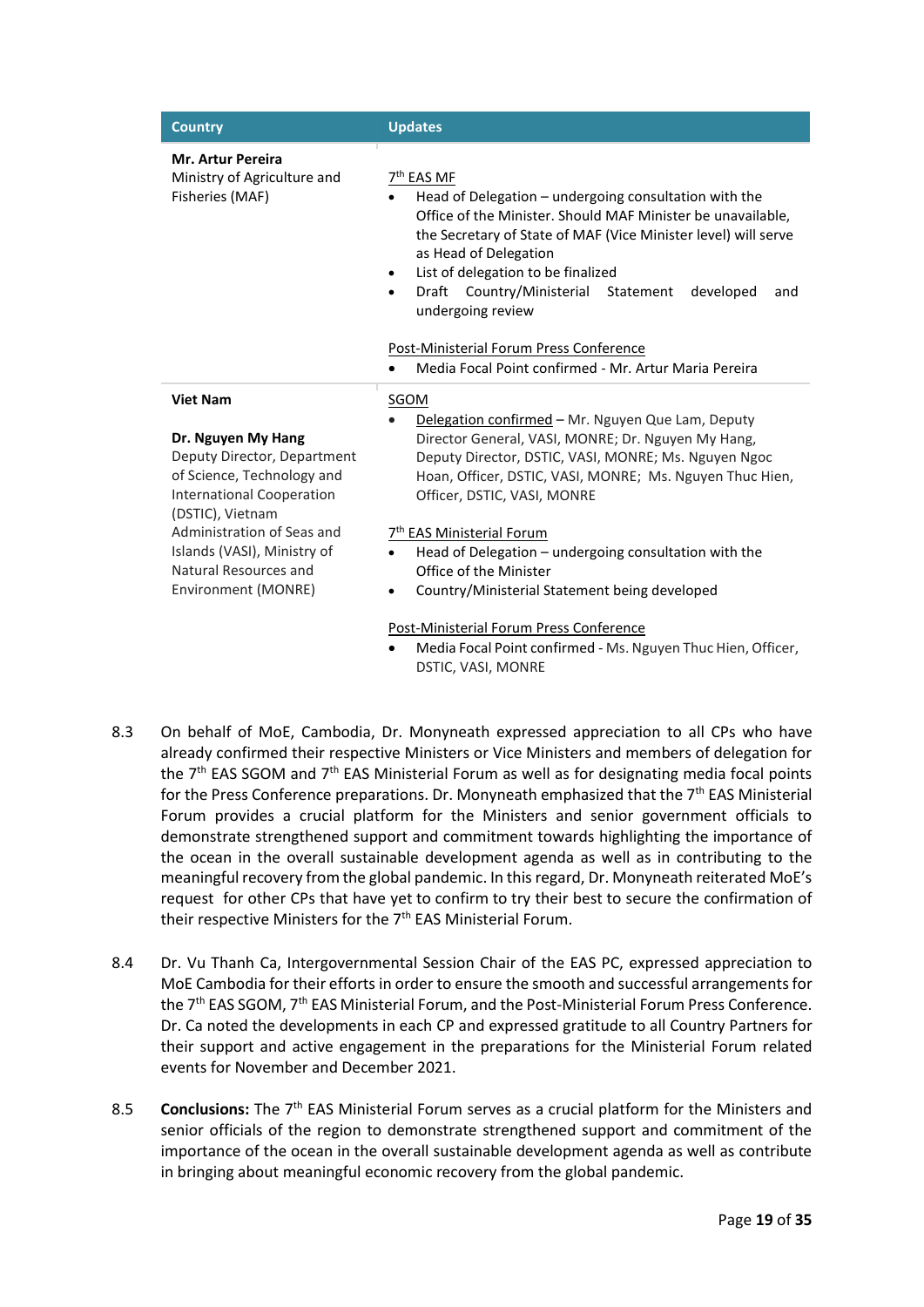8.6 **Decision:** CPs agreed to coordinate with the PRF and provide the needed information and requirements for the  $7<sup>th</sup>$  EAS Ministerial Forum in accordance with Table 7.

| <b>Activity</b>                                                                                                                                                                                                                               | <b>Target Date</b>                                           |
|-----------------------------------------------------------------------------------------------------------------------------------------------------------------------------------------------------------------------------------------------|--------------------------------------------------------------|
| Submission of list of country representatives for the 7 <sup>th</sup> EAS<br>SGOM                                                                                                                                                             | 5 November 2021                                              |
| Dissemination of media advisories from PRF by country media<br>focal points                                                                                                                                                                   | 8-12 November 2021                                           |
| Submission of country/ministerial statements to PRF                                                                                                                                                                                           | 12 November 2021                                             |
| Final submission of list of delegation, consisting of the entire<br>country delegation and the head, for the 7 <sup>th</sup> EAS Ministerial<br>Forum and submission of the photo of the head of delegation<br>(Minister/Vice Minister level) | Up to 15 November 2021                                       |
| Program orientation and guidance for physical set-up $-$ to be<br>attended by the information technology (IT) focal person and the<br>officer assigned to guide the head of delegation                                                        | 12 November 2021<br>1-3 PM Cambodia time                     |
| Final confirmation of accredited media from countries                                                                                                                                                                                         | 15 November 2021                                             |
| IT check and program rehearsal for 7 <sup>th</sup> EAS Ministerial Forum<br>using actual physical set-up - to be attended by the IT focal<br>person and the officer assigned to guide the head of delegation                                  | Batch 1:<br>29 November 2021<br>Batch 2:<br>30 November 2021 |
|                                                                                                                                                                                                                                               | Both at 1-3 PM Cambodia<br>time                              |

**Table 7. Work plan and schedule for the 7th EAS Ministerial Forum.**

#### <span id="page-19-0"></span>**9.0 2021-2022 Work Plan of the PRF (EC/27/DOC/07)**

9.1 **On the 2021 work plan,** Ms. Gonzales reported that the PRF is on track in delivering its three objectives under the 2021 work plan. It has secured well beyond USD 2 million's worth of funds to finance its operations in 2021 and will continue to achieve its USD 2 million budget target per year assuming the UNDP/GEF Integrated River Basin Management (IRBM) project is approved for implementation by 2022 and that CPs commit to an annual (cumulative) contribution of USD 300k – 400k. The PRF is currently working with the United Nations Development Programme (UNDP) to have the project proposal approved by the GEF Secretariat this year to enable the project to commence its activities by June 2022. The PRF is also on track in delivering its adjusted 2021 committed activities under the SDS-SEA IP 2018- 2022 and achieving a successful EAS Congress 2021.

#### 9.2 **Key activities for 2022** include:

• Operationalization of the commitments in the Preah Sihanouk Ministerial Declaration through the refinement of the PEMSEA Roadmap to 2030 and the development of the SDS-SEA IP 2023-2027 with corresponding indicators, targets, training needs, monitoring and evaluation (M&E) plan, and budget.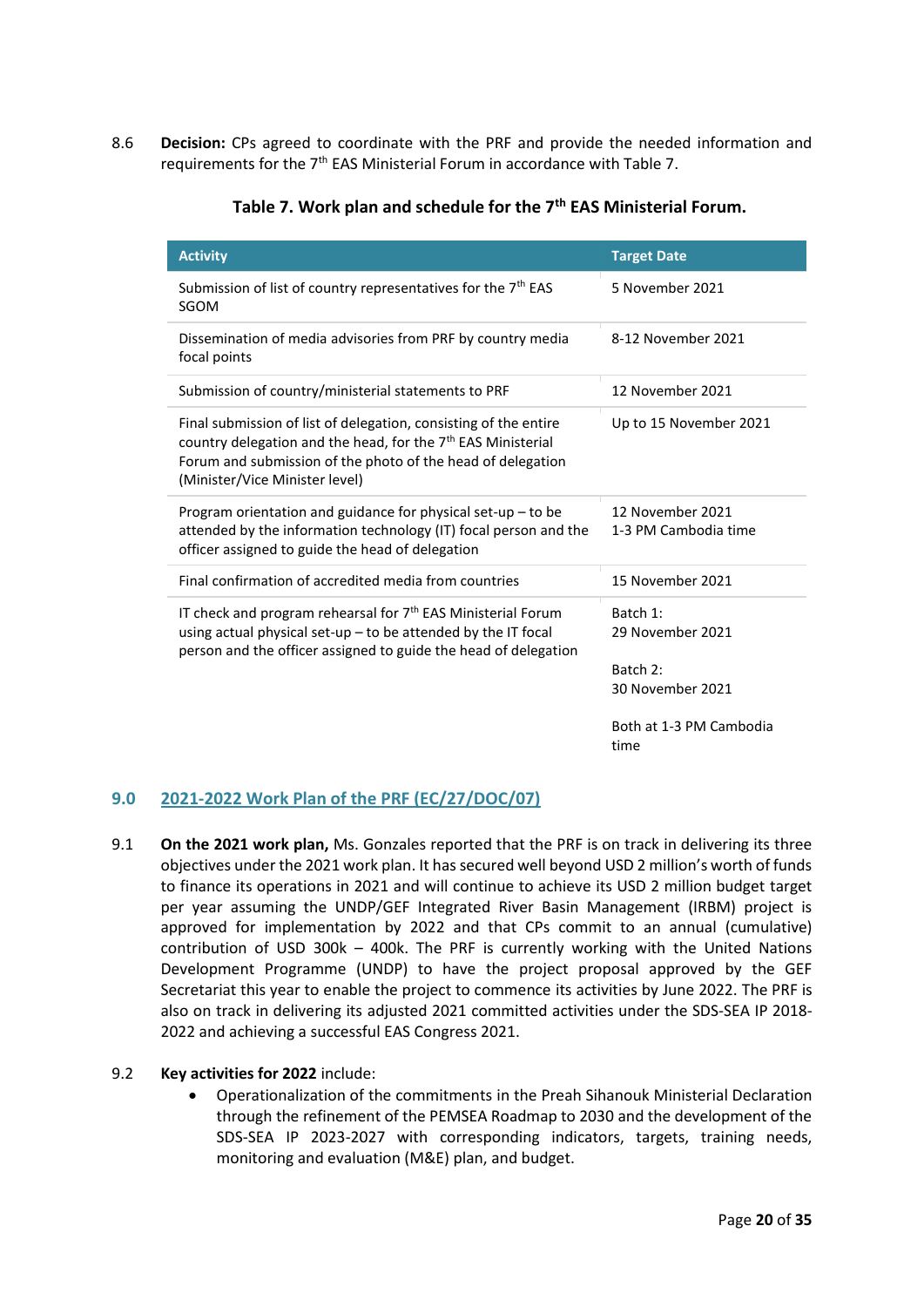- Implementation of ongoing initiatives and upcoming projects, the details and status of which are found in EC/27/DOC/07.
- Partnerships and resource mobilization through country voluntary contributions, PRF technical/advisory services, multilateral and bilateral grants (e.g., through World Bank), private sector engagement, and exploration of individual membership-based contributions as a viable revenue source.
- Pursuit of collaborative arrangements with the following:
	- o Association of Southeast Asian Nations (ASEAN) as an offshoot of existing PRF arrangements with ASEAN under the ASEAN-Norwegian cooperation project on local capacity building for reducing plastic pollution in the ASEAN region [ASEANO]; and
	- o Coordinating Body on the Seas of East Asia (COBSEA) through PRF's work on Regional State of the Ocean and Coasts (RSOC) reporting.
- Review of agreements with PEMSEA partners, especially inactive/former NCPs, the status of which will be reported at the 28<sup>th</sup> PEMSEA EC Meeting in March 2022.
- Updating of procurement guidelines and development of a risk management plan as part of the PRF's efforts to ensure effective Quality Management System (QMS).
- Strengthened activation of the Seas of East Asia Knowledge Bank (SEAKB) through the UNDP/GEF Arafura and Timor Seas Ecosystem Action Phase II (ATSEA-2) Project and ASEANO.
- Election of PEMSEA governing officers, namely:
	- o EC members;
	- o PNLG President and Vice President; and
	- o PNLC President and Vice President.
- 9.3 Ms. Gonzales informed everyone the Session that Tangerang Regency of Indonesia will host the 2022 PNLG Forum. She then requested the Session to:
	- Provide guidance and recommendations on proposed activities for 2022, especially in light of the ongoing pandemic; and
	- Continue to provide political, technical, and financial support to the EAS Partnership and PRF.
- 9.4 She reiterated Mr. Yuwono's earlier statement—on the importance of PEMSEA taking the initiative and steering the discourse to sustain its momentum of building meaningful and transformative solutions in an era of post-GEF support.
- 9.5 **Conclusions:** The Intergovernmental Session expressed its support for the proposed 2022 key activities of the PRF. The Philippine Government will endeavor to increase its country contributions to PEMSEA's operations under its 2022 national budget (e.g., through joint activities) to not only sustain but scale up PEMSEA's sphere of influence and ensure that it remains fit with the needs of the region.
- 9.6 **Recommendations:** Atty. Annaliza Rebuelta-Teh, Undersecretary for Finance, Information Systems and Climate Change of DENR Philippines, suggested the following:
	- PRF to submit project proposals for funding under the  $8<sup>th</sup>$  replenishment cycle of the Global Environment Facility (GEF).
	- PRF to communicate to the Council the needed support from each CP as part of its indicative budgetary requirements to improve and sustain its operations as the technical and secretariat arm of PEMSEA.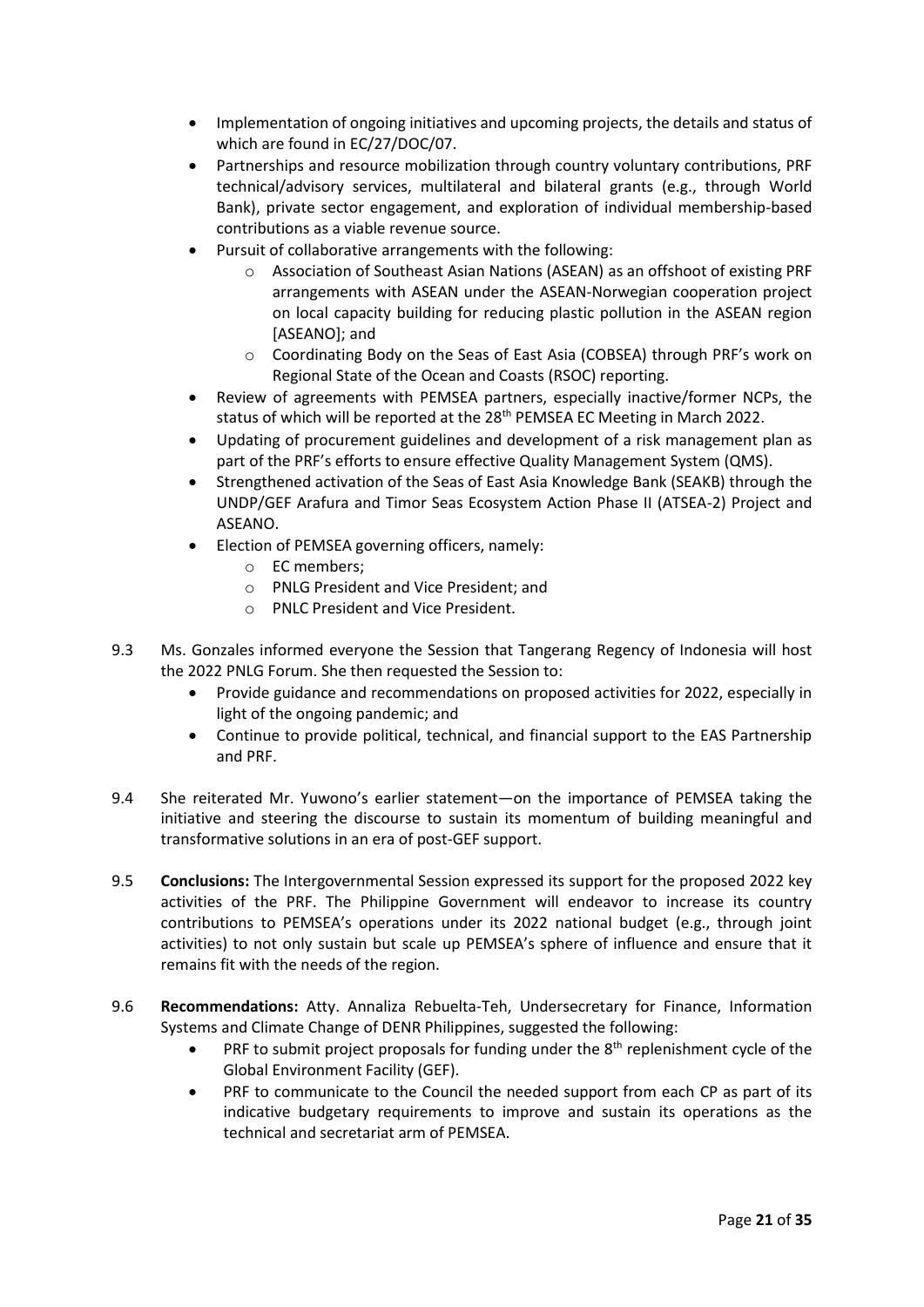#### <span id="page-21-0"></span>**10.0 Other Business**

10.1 Ms. Gonzales apprised the Intergovernmental Session that *The PEMSEA Story* coffee table book will be launched at the Partnership Night of the EAS Congress 2021 on December 1. *The PEMSEA Story* chronicles the 28-year long journey of PEMSEA from its days as a regional marine pollution project to its current state as an international organization with a legal personality coordinating the implementation of the SDS-SEA. An electronic version will be circulated to PC members by the week of 8 November 2021.

#### <span id="page-21-1"></span>**11.0 Closing of the Meeting**

- 11.1 Dr. Vann Monyneath, EAS PC Co-Chair, gave the closing remarks. He thanked CPs and NCPs for their inputs and dedicated support throughout the consultation process for developing the  $7<sup>th</sup>$ EAS Ministerial Declaration and for making sure that the draft is aligned and supportive of their respective plans and priorities, including the green recovery agenda of EAS countries. He also extended his thanks to his fellow EC members for the regular direction and guidance provided to PEMSEA partners and the PRF for their dedication in making the Congress possible.
- 11.2 He hopes to receive the continued guidance of the Council in the year ahead during the formulation process for the SDS-SEA IP 2023-2027 as this will operationalize the PEMSEA Roadmap.
- 11.3 In the meantime, as the year 2021 comes to a close, he reiterated the statement made by the PRF during the Intergovernmental Session on ensuring the delivery of PEMSEA's remaining targets for 2021 under the current SDS-SEA IP, namely to:
	- Develop a sound rationale for regional governance mechanism for the Arafura and Timor Seas;
	- Demonstrate enhanced capacity to implement innovative policies, monitoring tools, and bankable projects to reduce marine litter at the local levels;
	- Continue to provide country contributions to PEMSEA's staff and operations; and
	- Help promote the EAS Partnership as well as the benefits and opportunities provided by ICM to blue economy and SDS-SEA implementation through the EAS Congress 2021 collabs.
- 11.4 He looks forward to seeing everyone in the upcoming Congress events and hopefully face-toface next year in future meetings.
- 11.5 The meeting adjourned at 4:47 PM (GMT+8).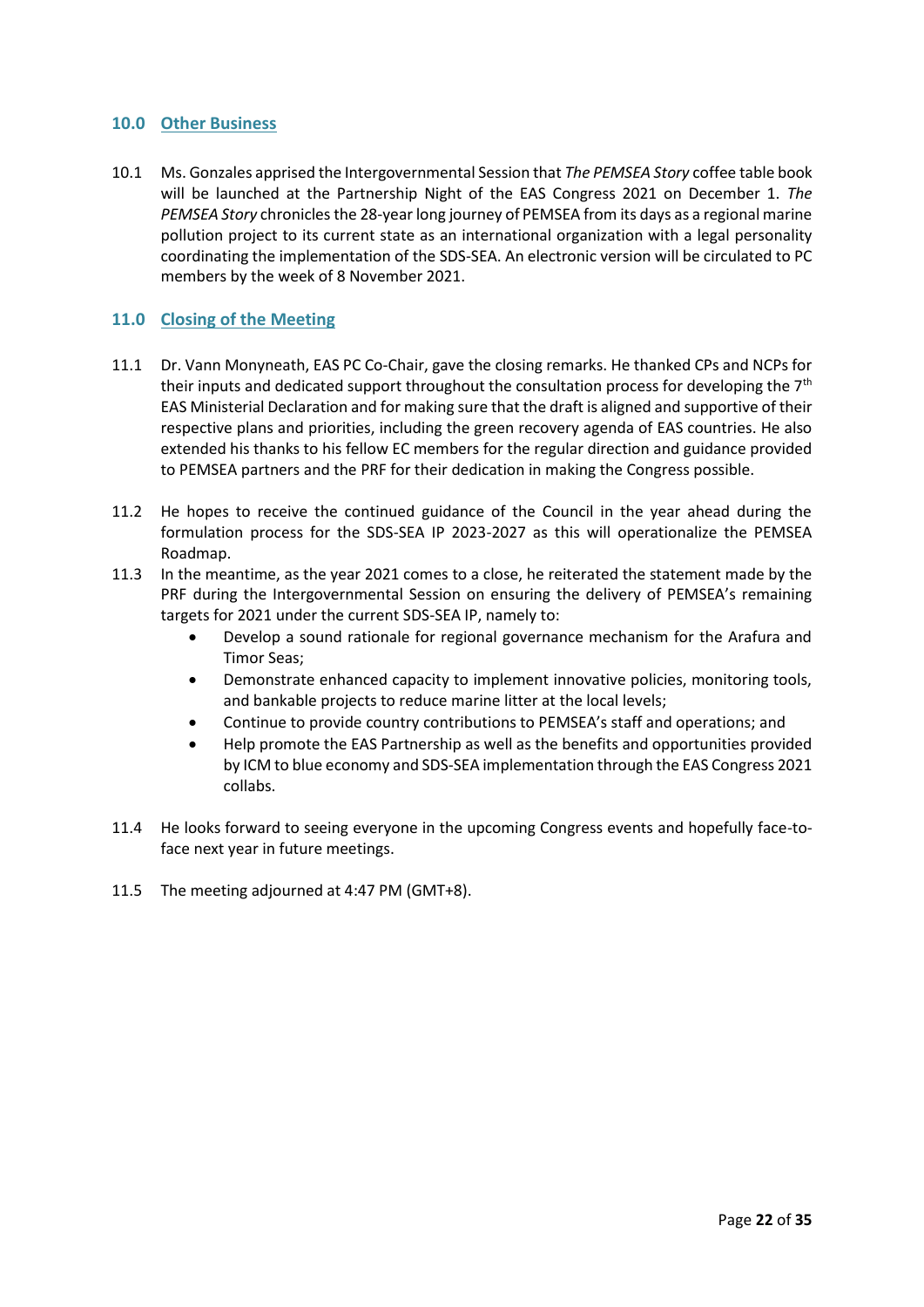# **ANNEX 1. Annotated agenda of the 27th PEMSEA EC Meeting.**

<span id="page-22-0"></span>

|    | <b>AGENDA ITEM</b>                                                                                                             | <b>REMARKS</b>                                                                                                                                                                                                                                                                                                                                                                                                                                                                                                                                   | DOCUMENT NO.  |
|----|--------------------------------------------------------------------------------------------------------------------------------|--------------------------------------------------------------------------------------------------------------------------------------------------------------------------------------------------------------------------------------------------------------------------------------------------------------------------------------------------------------------------------------------------------------------------------------------------------------------------------------------------------------------------------------------------|---------------|
| 1. | <b>Council Session</b><br>Opening of the meeting and<br>approval of the agenda of the<br><b>Council and Technical Sessions</b> | The Council Chair shall open the meeting and request the PEMSEA Resource Facility<br>(PRF), as Secretariat, to present the agenda of the Council and Technical Sessions<br>for review/approval of the meeting.                                                                                                                                                                                                                                                                                                                                   | EC/27/DOC/01c |
|    | <b>Technical Session</b>                                                                                                       |                                                                                                                                                                                                                                                                                                                                                                                                                                                                                                                                                  |               |
| 2. | 2023-2027 Implementation<br>Plan (IP) of the Sustainable<br>Development Strategy for the<br>Seas of East Asia (SDS-SEA)        | The session is expected to:<br>Approve the TOR for developing the SDS-SEA IP 2023-2027;<br>a.<br>Endorse the timeline for developing the new SDS-SEA IP;<br>b.<br>Provide feedback on the reference documents and considerations in<br>c.<br>developing the new SDS-SEA IP;<br>Agree to provide additional reference materials such as relevant<br>d.<br>country/organizational level strategies/plans in the next 5-6 years; and<br>Enlist to volunteer as part of the Technical Working Group and/or note<br>e.<br>the composition of the TWG. | EC/27/DOC/02  |
| 3. | <b>East Asian Seas (EAS) Congress</b><br>2021                                                                                  | The session shall hear from the Secretariat on the latest updates on the<br>ongoing Congress.<br>The session is encouraged to register for upcoming collabs and is requested<br>to: assist the Congress Secretariat in promoting the Congress by<br>disseminating all available marketing materials to their respective<br>information portals (as an ongoing regular activity); and provide<br>feedback/suggestions on the ongoing Congress, if any.                                                                                            | EC/27/DOC/03  |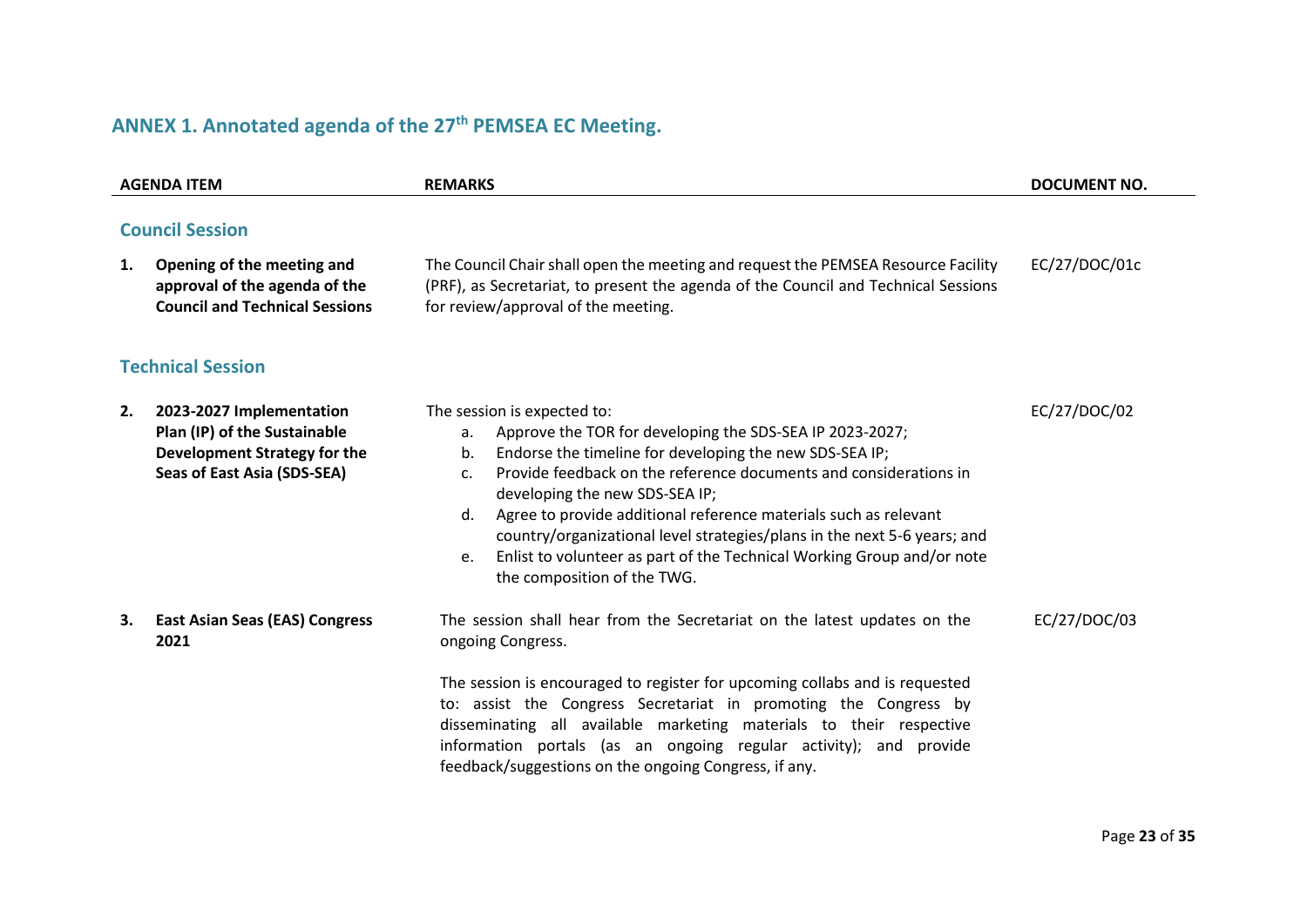|          | <b>AGENDA ITEM</b>                                                                      | <b>REMARKS</b>                                                                                                                                                                                                                                                                                                                                                                                                                                                      | <b>DOCUMENT NO.</b> |
|----------|-----------------------------------------------------------------------------------------|---------------------------------------------------------------------------------------------------------------------------------------------------------------------------------------------------------------------------------------------------------------------------------------------------------------------------------------------------------------------------------------------------------------------------------------------------------------------|---------------------|
| 4.       | 7 <sup>th</sup> EAS Ministerial Declaration                                             | The session will provide comments and feedback on version 4 of the 7 <sup>th</sup><br>Ministerial Declaration with the view to secure a final draft Declaration in time<br>for the Senior Government Officials' Meeting (SGOM) in 25/26 November 2021.<br>The SGOM intends to seek country concurrence and endorse the final draft for<br>approval and signature by Ministers at the 7 <sup>th</sup> EAS Ministerial Forum on 2<br>December 2021.                   |                     |
|          | <b>Council Session</b>                                                                  |                                                                                                                                                                                                                                                                                                                                                                                                                                                                     |                     |
| 5.<br>6. | <b>Other business</b><br><b>Closing of the Council and</b><br><b>Technical Sessions</b> | The Secretariat will remind Council members to submit a short write-up (maximum<br>of 500 words) on the 2021 highlights/accomplishments of their respective<br>organizations, including high resolution action photos of their work on coastal and<br>marine governance, by 7 January 2022 for inclusion in the 2021 PEMSEA Annual<br>Report.<br>The session will also be encouraged to share other news/information that may be of<br>interest to members, if any. |                     |
|          | <b>Intergovernmental Session</b>                                                        |                                                                                                                                                                                                                                                                                                                                                                                                                                                                     |                     |
|          |                                                                                         |                                                                                                                                                                                                                                                                                                                                                                                                                                                                     |                     |
| 7.       | Approval of the agenda of the<br><b>Intergovernmental Session</b>                       | The Intergovernmental Session Chair shall request the PEMSEA Resource Facility<br>(PRF), as Secretariat, to present the agenda of the Intergovernmental Session for<br>review/approval of the meeting.                                                                                                                                                                                                                                                              | EC/27/DOC/06        |
| 8.       | Preparations for the 7 <sup>th</sup> EAS<br><b>Ministerial Forum</b>                    | The Secretariat will also provide updates on the preparations for the Ministerial<br>Forum.                                                                                                                                                                                                                                                                                                                                                                         | EC/27/DOC/05        |
|          |                                                                                         | Actions requested from the Intergovernmental Session are as follows:                                                                                                                                                                                                                                                                                                                                                                                                |                     |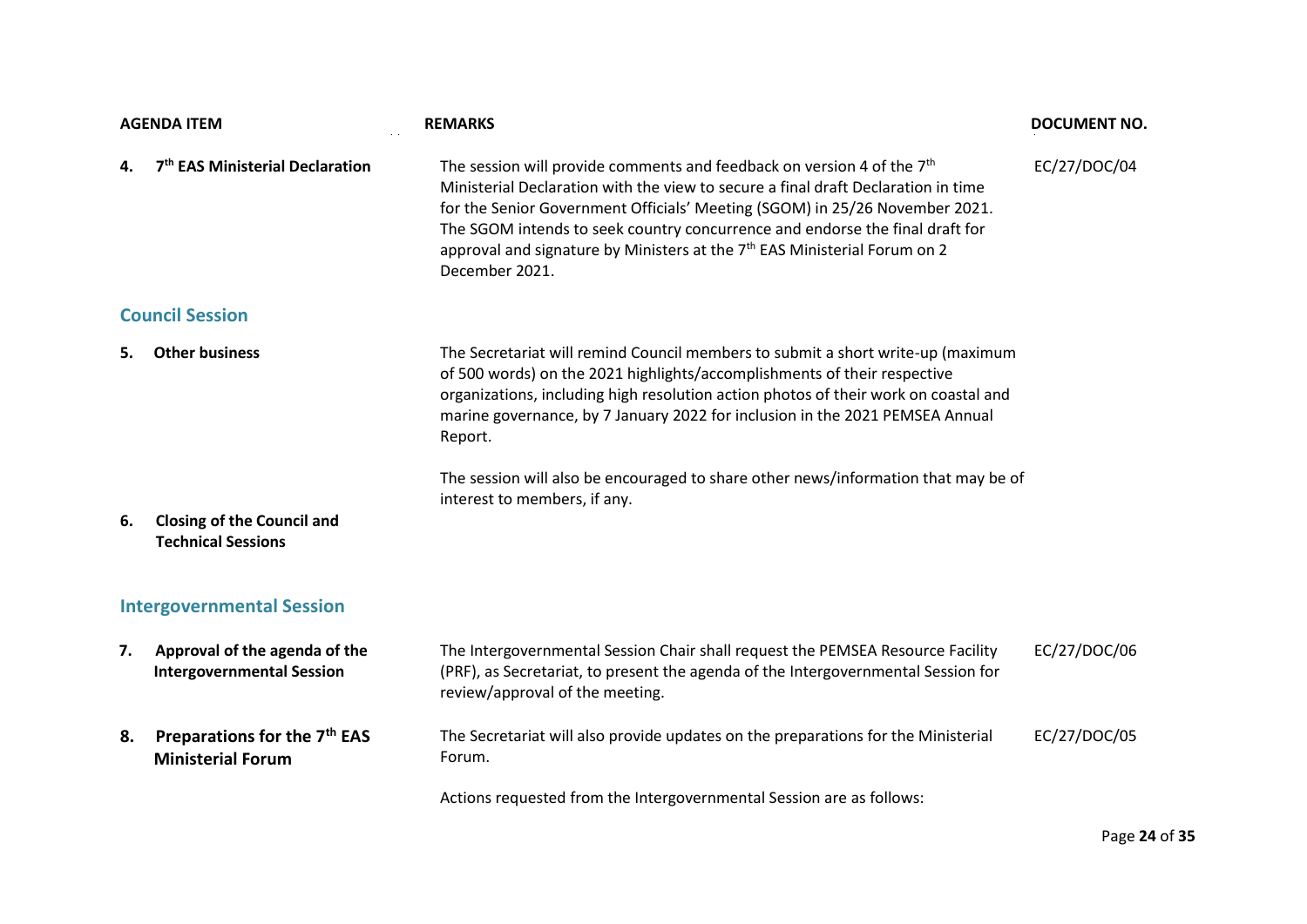| <b>AGENDA ITEM</b>                                                    | <b>REMARKS</b> |                                                                                                                                                                                                                                                                                                                                                                                                                              | <b>DOCUMENT NO.</b> |
|-----------------------------------------------------------------------|----------------|------------------------------------------------------------------------------------------------------------------------------------------------------------------------------------------------------------------------------------------------------------------------------------------------------------------------------------------------------------------------------------------------------------------------------|---------------------|
|                                                                       | a.             | CPs to report or share during the 27 <sup>th</sup> EC Meeting the status of<br>confirmation of their respective Ministers and senior government<br>officials (if not yet confirmed) as well as the status of preparations<br>of their respective Ministerial Statements.                                                                                                                                                     |                     |
|                                                                       | b.             | EC members and CPs to indicate their availability during the<br>proposed schedule for the SGOM (25 November 2021, 9-11 AM<br>Cambodia time).                                                                                                                                                                                                                                                                                 |                     |
|                                                                       | c.             | Council Chair and CPs to indicate their free time for rehearsing the<br>Ministerial Forum (29 and 30 November 2021, 1-3 PM Cambodia<br>time).                                                                                                                                                                                                                                                                                |                     |
|                                                                       | d.             | CPs and NCPs to provide delegation list and other requested<br>information/documents to PRF in accordance with the $7th$ MF work<br>plan and timeline (Section 3.0 of EC/27/DOC/05).                                                                                                                                                                                                                                         |                     |
| 9. 2021-2022 work plan of<br><b>PEMSEA Resource Facility</b><br>(PRF) |                | The Secretariat shall provide updates on the implementation of the 2021 work plan<br>and an overview of the actions that will be pursued by PRF in 2022. The Session will<br>be requested to provide guidance and recommendations on the proposed activities<br>for 2022, especially in light of the ongoing pandemic, and continue to provide<br>political, technical and financial support to the EAS Partnership and PRF. |                     |
| 10. Other business                                                    |                |                                                                                                                                                                                                                                                                                                                                                                                                                              |                     |

**11. Closing of the meeting**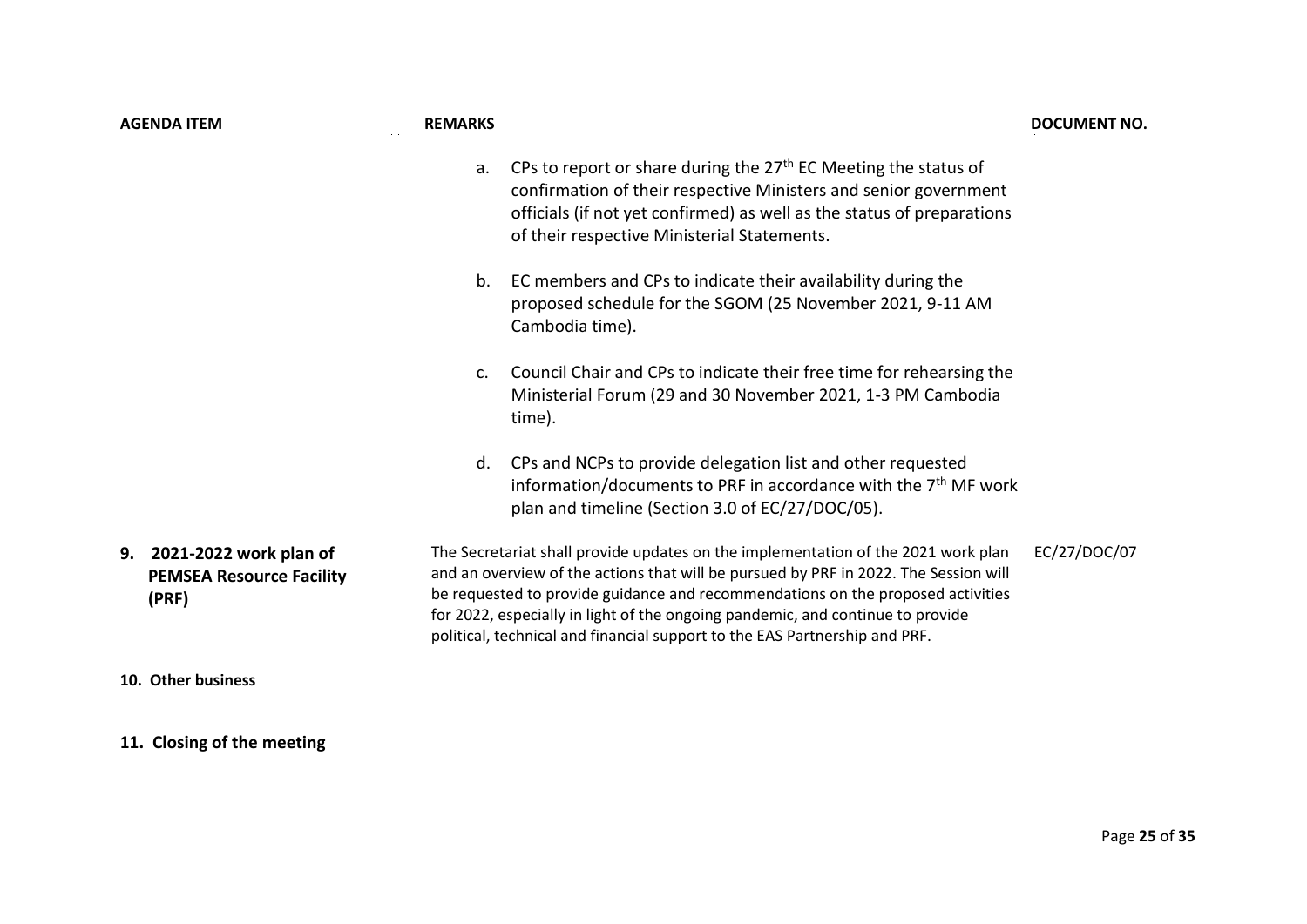# **ANNEX 2. List of participants of the 27th PEMSEA EC Meeting.**

#### **EC Members**

| <b>Position</b><br><b>Name</b> |                                          | <b>Email</b>                         |
|--------------------------------|------------------------------------------|--------------------------------------|
| Mr. Arief Yuwono               | Chair, EAS PC                            | ay.yuwono@gmail.com                  |
| Dr. Vann Monyneath             | Co-Chair, EAS PC                         | monyneath0777@gmail.com              |
| Dr. Jae-Ryoung Oh              | Chair, Technical Session, EAS PC         | jaekordi@gmail.com, jroh@kiost.ac.kr |
| Dr. Keita Furukawa             | Co-Chair, Technical Session, EAS PC      | keita@meic.jp                        |
| Dr. Vu Thanh Ca                | Chair, Intergovernmental Session, EAS PC | cavuthanh@gmail.com                  |

#### <span id="page-25-0"></span>**CPs**

| <b>Country</b>                               | <b>Ministry</b>                        | <b>Name</b>       | <b>Position</b>                                                                   | Email                  |
|----------------------------------------------|----------------------------------------|-------------------|-----------------------------------------------------------------------------------|------------------------|
| Ministry of Environment<br>Cambodia<br>(MoE) |                                        | Mr. Prak Amida    | Deputy Secretary General, National Council for<br>Sustainable Development         | amidaau@gmail.com      |
|                                              |                                        | Mr. Long Rithirak | Deputy Director General, General Department of<br><b>Environmental Protection</b> | longrithirak@yahoo.com |
|                                              |                                        | Mr. Seyla Sok     |                                                                                   | seylasok@gmail.com     |
|                                              |                                        | Ms. Ky Channimol  |                                                                                   |                        |
| China                                        | Ministry of Natural<br>Resources (MNR) | Ms. Yu Xinwei     | Deputy Division Director, International<br><b>Cooperation Department</b>          | yuxinwei08@126.com     |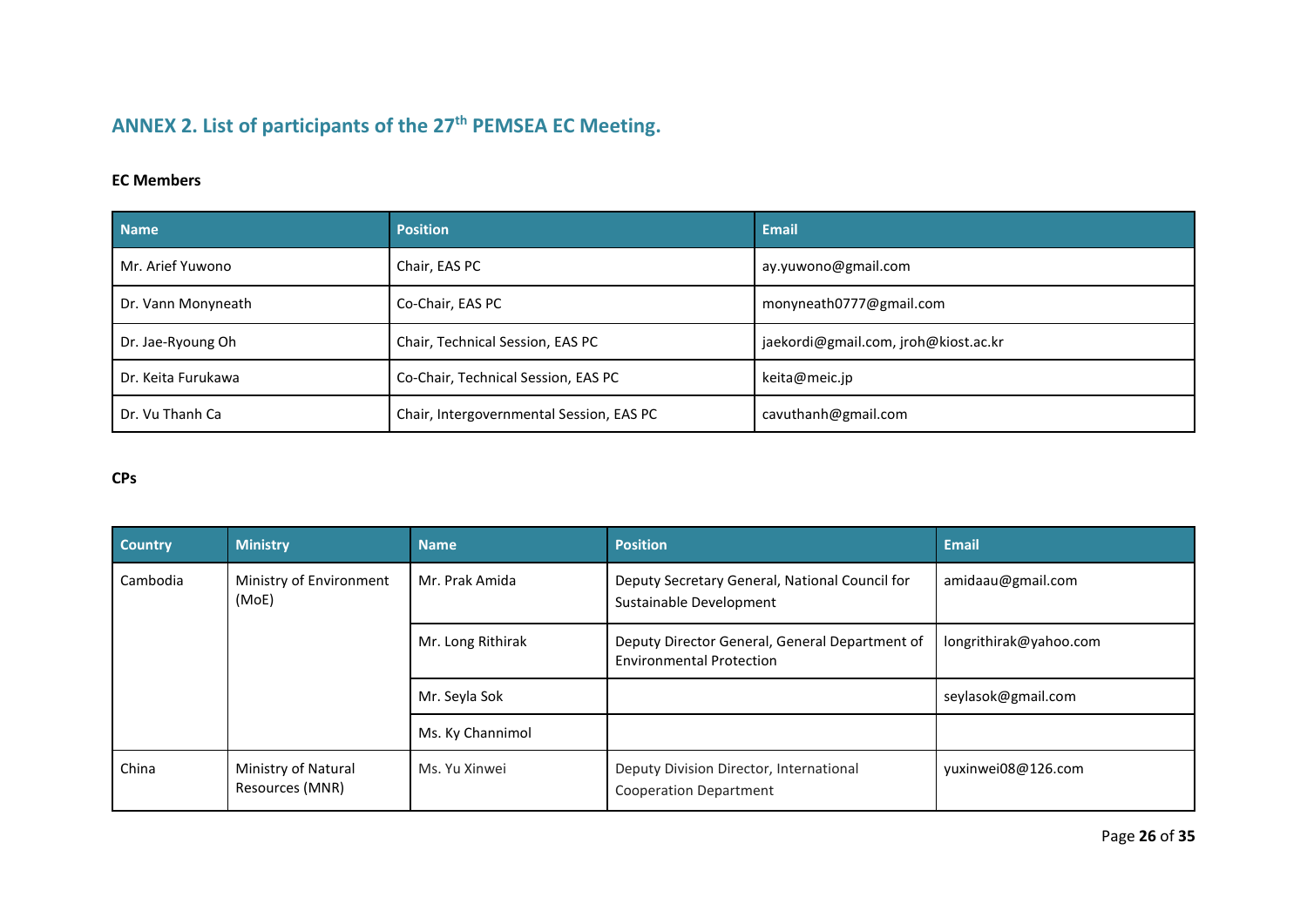| <b>Country</b> | <b>Ministry</b>                                                      | <b>Name</b>                      | <b>Position</b>                                                                                                               | <b>Email</b>              |
|----------------|----------------------------------------------------------------------|----------------------------------|-------------------------------------------------------------------------------------------------------------------------------|---------------------------|
| Indonesia      | Ministry of Environment<br>and Forestry (MoEF)                       | Ms. Novy Farhani                 | Deputy Director for Pollution and Degradation<br>Control - Regional 1                                                         | novyfarhani@yahoo.com     |
|                |                                                                      | Ms. Irene Aditya Yuniarti        | Head, Environment Quality Standards Section,<br>Directorate of Coastal and Marine Pollution and<br><b>Degradation Control</b> | widodari@yahoo.com        |
|                |                                                                      | Mr. Tedi Bagus Prasetyo<br>Mulyo | Programme and Cooperation Officer, Directorate<br>of Coastal and Marine Pollution and Degradation<br>Control                  | tedibagus@menlhk.go.id    |
|                |                                                                      | Ms. Nirwana Sari                 |                                                                                                                               |                           |
| Japan          | Ministry of Land,<br>Infrastructure, Transport<br>and Tourism (MLIT) | Mr. Nobuhiro Hirashima           | Director for International Ocean Affairs, Ocean<br>Policy Division, Policy Bureau                                             | hirashima-n2y7@mlit.go.jp |
| Lao PDR        | Ministry of Natural<br>Resources and<br>Environment (MONRE)          | Mr. Phonexay Simmalavong         | Deputy Director General, Department of Water<br>Resources (DWR)                                                               |                           |
|                |                                                                      | Ms. Chindavanh<br>Souriyaphack   | Department of Water Resources                                                                                                 | chindavanh.one@gmail.com  |
| Philippines    | Department of<br><b>Environment and Natural</b><br>Resources (DENR)  | Atty. Analiza Rebuelta-Teh       | Undersecretary for Finance, Information Systems<br>and Climate Change                                                         | annateh86@yahoo.com       |
|                |                                                                      | Ms. Marissa Cruz                 | Assistant Director, Foreign-Assisted and Special<br>Projects Service (FASPS)                                                  |                           |
|                |                                                                      | Ms. Jeslina Gorospe              | Division Chief, Project Monitoring and Evaluation<br>Division, Foreign-Assisted and Special Projects<br>Service (FASPS)       | bastian.lindy@yahoo.com   |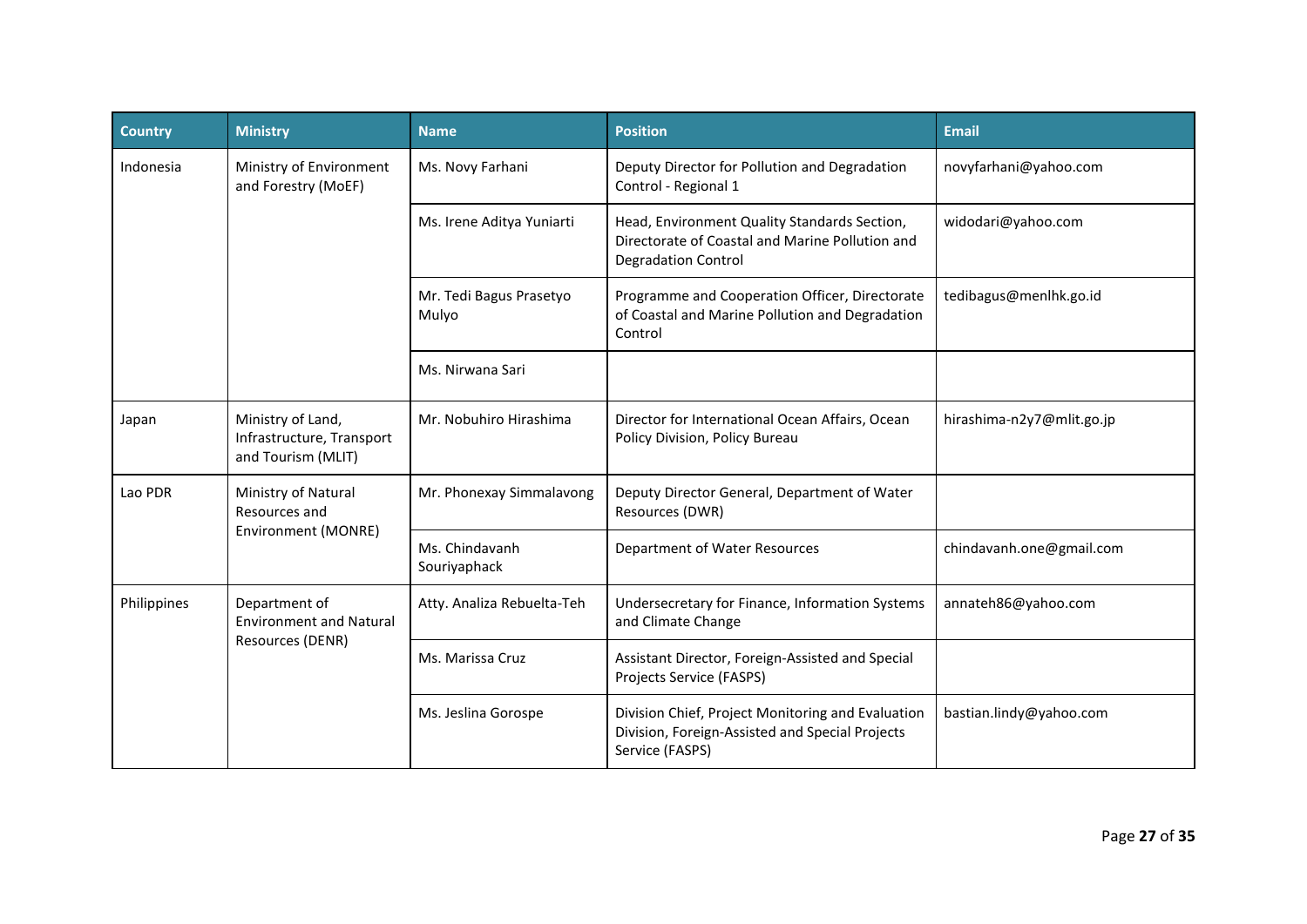| <b>Country</b> | <b>Ministry</b>                                             | <b>Name</b>                              | <b>Position</b>                                                                                                                                                               | <b>Email</b>                            |
|----------------|-------------------------------------------------------------|------------------------------------------|-------------------------------------------------------------------------------------------------------------------------------------------------------------------------------|-----------------------------------------|
|                |                                                             | Ms. Hannah Ritual                        | Project Evaluation Officer II, Project Monitoring<br>and Evaluation Division, Foreign-Assisted and<br>Special Projects Service (FASPS)                                        | hcritual@denr.gov.ph                    |
|                |                                                             | Mr. Datu Tungko Saikol                   | Director, Biodiversity Management Bureau                                                                                                                                      | director@bmb.gov.ph,<br>bmb@denr.gov.ph |
|                |                                                             | Ms. Nilda Baling                         | Chief Ecosystems Management Specialist,<br><b>Integrated Coastal and Marine Partnerships</b><br>Section, Coastal and Marine Division, Biodiversity<br>Management Bureau (BMB) | nildasbaling@yahoo.com                  |
|                |                                                             | Ms. Alita Sangalang                      | Senior Ecosystems Management Specialist,<br>Coastal and Marine Division, Biodiversity<br>Management Bureau (BMB)                                                              | alita.sangalang@bmb.gov.ph              |
| RO Korea       | Ministry of Oceans and<br>Fisheries (MOF)                   | Ms. Soobin Shim                          | Deputy Director, Marine Environment Policy<br>Division, Marine Policy Office                                                                                                  | sbin8shim@korea.kr                      |
| Singapore      | Ministry of Sustainability<br>and the Environment<br>(MSE)  | Ms. Valerie Chia                         | Senior Executive, International Policy Division                                                                                                                               | valerie chia@mse.gov.sg                 |
| Timor-Leste    | Ministry of Agriculture<br>and Fisheries (MAF)              | Mr. Celestino Da Cunha<br><b>Barreto</b> | National Director of Marine Spatial Planning,<br>Capture Fisheries, and Aquatic Resources<br>Management                                                                       | tinocunha85@gmail.com                   |
|                |                                                             | Mr. Artur Maria Pereira                  |                                                                                                                                                                               | arturmaria0294@gmail.com                |
| Viet Nam       | Ministry of Natural<br>Resources and<br>Environment (MONRE) | Dr. Nguyen My Hang                       | Deputy Director, Department of Science,<br>Technology and International Cooperation<br>(DSTIC), VASI                                                                          | nguyenmyhang255@gmail.com               |
|                |                                                             | Ms. Nguyen Thi Ngoc Hoan                 | Senior Officer, DSTIC, VASI                                                                                                                                                   | nghoan75@gmail.com                      |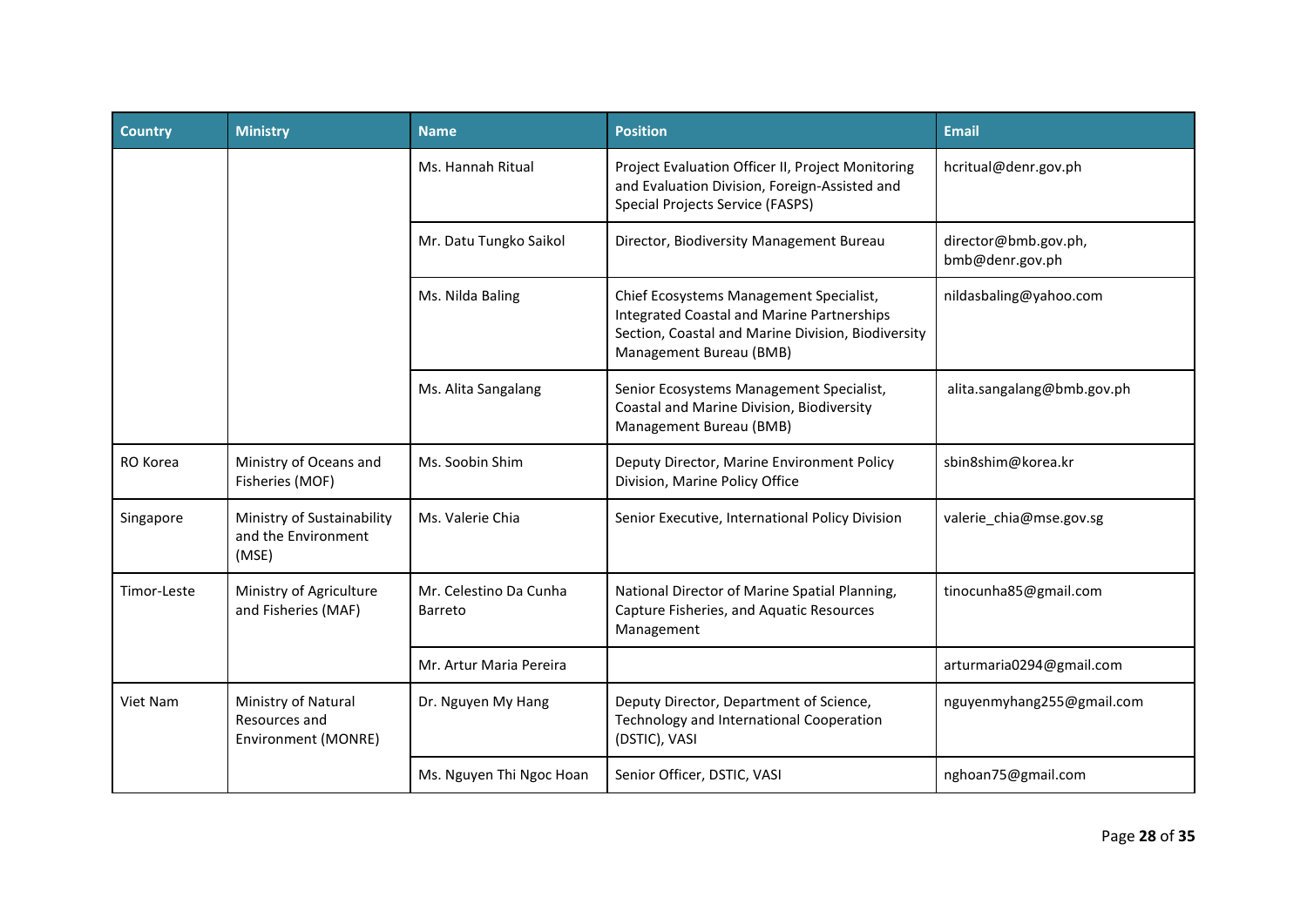#### **NCPs**

| Organization                                                        | <b>Name</b>            | <b>Position</b>                                                                                                                                             | <b>Email</b>                  |
|---------------------------------------------------------------------|------------------------|-------------------------------------------------------------------------------------------------------------------------------------------------------------|-------------------------------|
| Korea Marine Environment<br><b>Management Corporation</b><br>(KOEM) | Ms. Jung Haemin        | Deputy Manager, International Affairs Department                                                                                                            | hmjung@koem.or.kr             |
| International EMECS Center                                          | Mr. Masayuki Ishizu    | Director                                                                                                                                                    | ishizu@emecs.or.jp            |
|                                                                     | Ms. Chisato Hosomi     | Senior Staff, Planning and Research Department                                                                                                              | hosomi@emecs.or.jp            |
| <b>IPIECA</b>                                                       | Mr. Nai Ming Lee       | Project Manager, IMO-IPIECA Global Initiative for<br>Southeast Asia                                                                                         | NaiMing.Lee@ipieca.org        |
| Northwest Pacific Action Plan<br>(NOWPAP)                           | Mr. Liu Ning           | Programme Officer, Regional Coordinating Unit                                                                                                               | ning.liu@un.org               |
| Ocean Policy Research Institute -                                   | Mr. Kobayashi Masanori | Senior Research Fellow, Ocean Policy Research Institute                                                                                                     | m-kobayashi@spf.or.jp         |
| The Sasakawa Peace Foundation<br>(OPRI-SPF)                         | Dr. Watanabe Atsushi   | Senior Research Fellow, Ocean Policy Research Institute                                                                                                     | a-watanabe@spf.or.jp          |
| Oil Spill Response Limited (OSRL)                                   | Mr. James Tan          | Industry Engagement Lead - Asia Pacific Region                                                                                                              | jamestan@oilspillresponse.com |
| PEMSEA Network of Local<br>Governments (PNLG)                       | Dr. Fang Qinhua        | Deputy Secretary General, PNLG Secretariat; and<br>Concurrent Deputy Director, Coastal and Ocean<br>Management Institute (COMI), Xiamen University<br>(XMU) | qhfang@xmu.edu.cn             |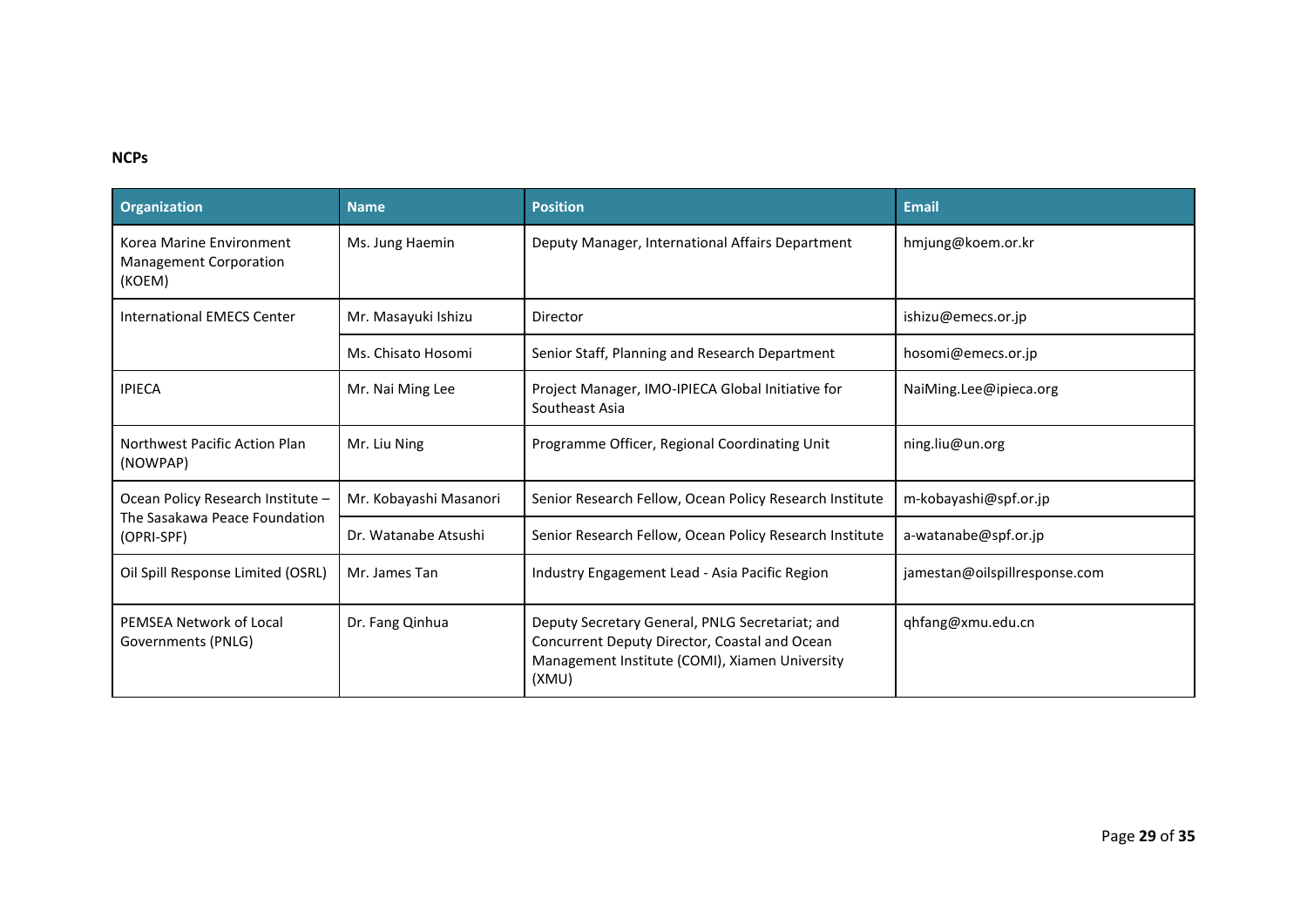#### **Observers**

| Organization                                   | <b>Name</b>        | <b>Position</b>   | <b>Email</b>             |
|------------------------------------------------|--------------------|-------------------|--------------------------|
| China-PEMSEA Sustainable<br>Coastal Management | Dr. Wang Shougiang | Program Director  | wangshouqiang@fio.org.cn |
| <b>Cooperation Center</b><br>(CPC)             | Ms. Zhu Xiaotong   | Project Assistant | zhuxtshirley@163.com     |

#### **PRF**

| <b>Name</b>                  | <b>Position</b>                                    | Email                 |
|------------------------------|----------------------------------------------------|-----------------------|
| Ms. Aimee Gonzales           | Executive Director                                 | agonzales@pemsea.org  |
| Ms. Nadine Bresemann         | Head of Maritime Transport                         | nbresemann@pemsea.org |
| Mr. Handoko Adi Susanto      | Regional Project Manager, UNDP/GEF ATSEA-2 Project | hasusanto@pemsea.org  |
| Ms. Nancy Bermas             | Senior Programme Manager                           | nbermas@pemsea.org    |
| Ms. Christine Ingrid Narcise | Policy and Result-Based Management Specialist      | cinarcise@pemsea.org  |
| Ms. Daisy Padayao            | <b>Country Programme Manager</b>                   | dpadayao@pemsea.org   |
| Ms. Karen See                | Secretariat Coordinator                            | ksee@pemsea.org       |
| Ms. Kathrine Rose Aguiling   | Consultant                                         | krsgallardo@gmail.com |
| Ms. Reggie Olalia            | <b>Communications Specialist</b>                   | rolalia@pemsea.org    |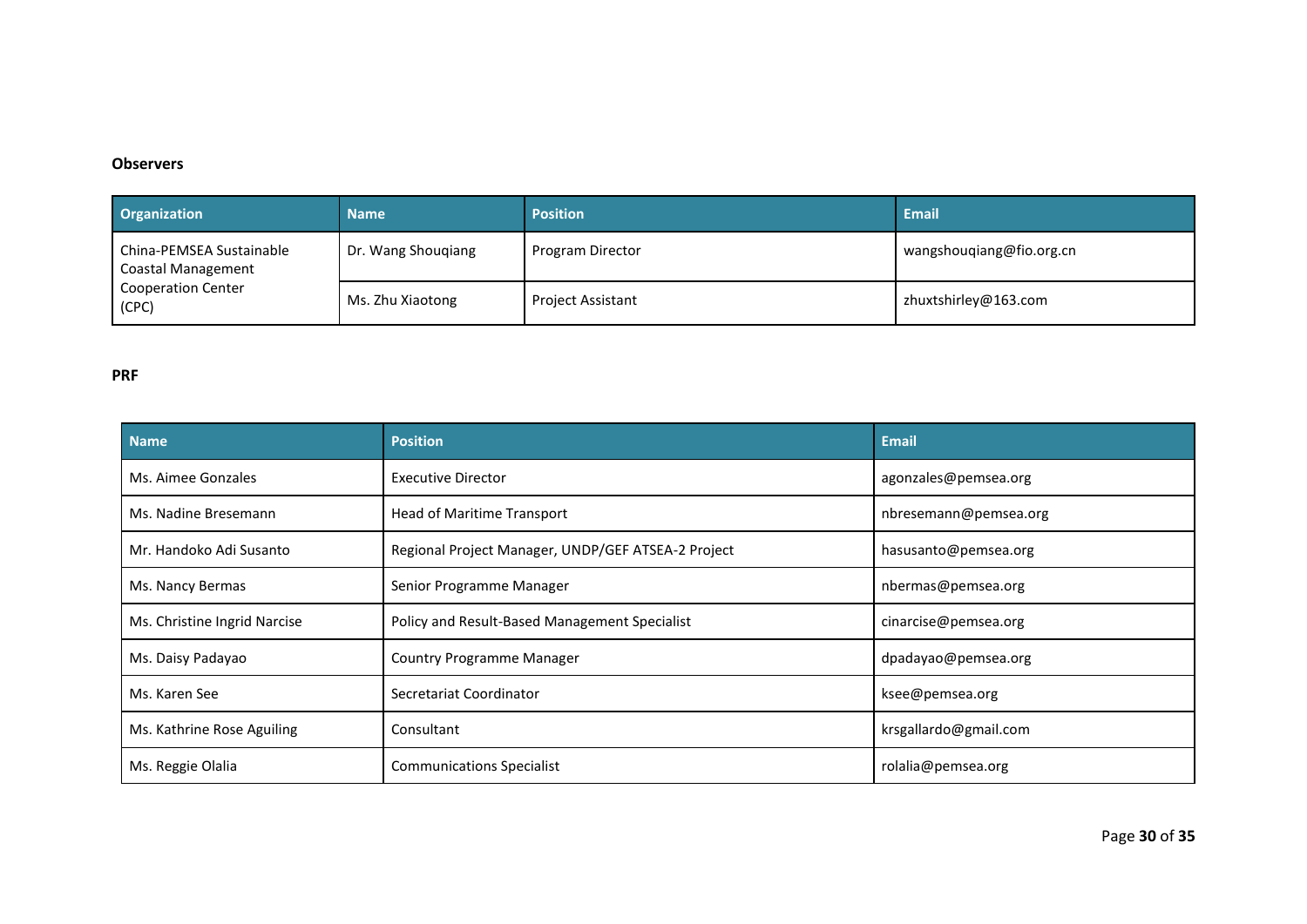| <b>Name</b>               | <b>Position</b>      | <b>Email</b>         |
|---------------------------|----------------------|----------------------|
| Mr. Rodante Corpuz        | <b>IT Specialist</b> | rcorpuz@pemsea.org   |
| Ms. Arsenio Dacaymat, Jr. | <b>IT Assistant</b>  | jdacaymat@pemsea.org |
| Ms. Diwata Cayaban        | Programme Assistant  | dcayaban@pemsea.org  |
| Ms. Isabelle Acosta       | Intern               | iacosta@pemsea.org   |
| Mr. Jan Valdez            | Intern               | javaldez@pemsea.org  |
| Ms. Toni Maceda           | Intern               | amaceda@pemsea.org   |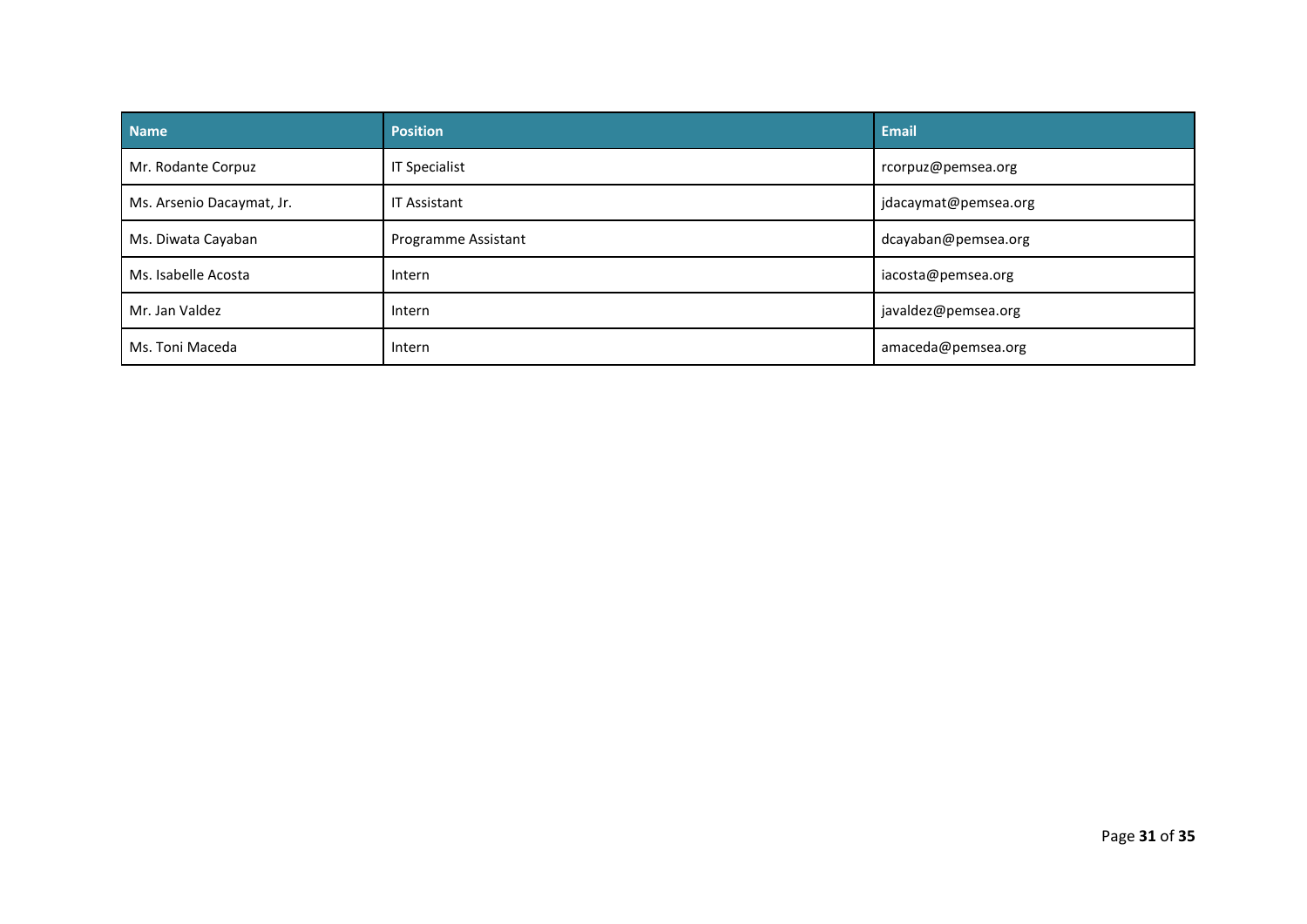### <span id="page-31-0"></span>**ANNEX 3. Links to reference materials for the 27th PEMSEA EC Meeting.**

- Meeting documents
	- o Council and Technical Sessions <https://tinyurl.com/EC27-Docs-CouncilAndTechnical>
	- o Intergovernmental Session <https://tinyurl.com/EC27-Docs-Intergovernmental>
- Presentation material <https://tinyurl.com/EC27-Presentation>
- Group photos <https://tinyurl.com/EC27-GroupPhoto>
- Video recording <https://tinyurl.com/EC27-Recording>

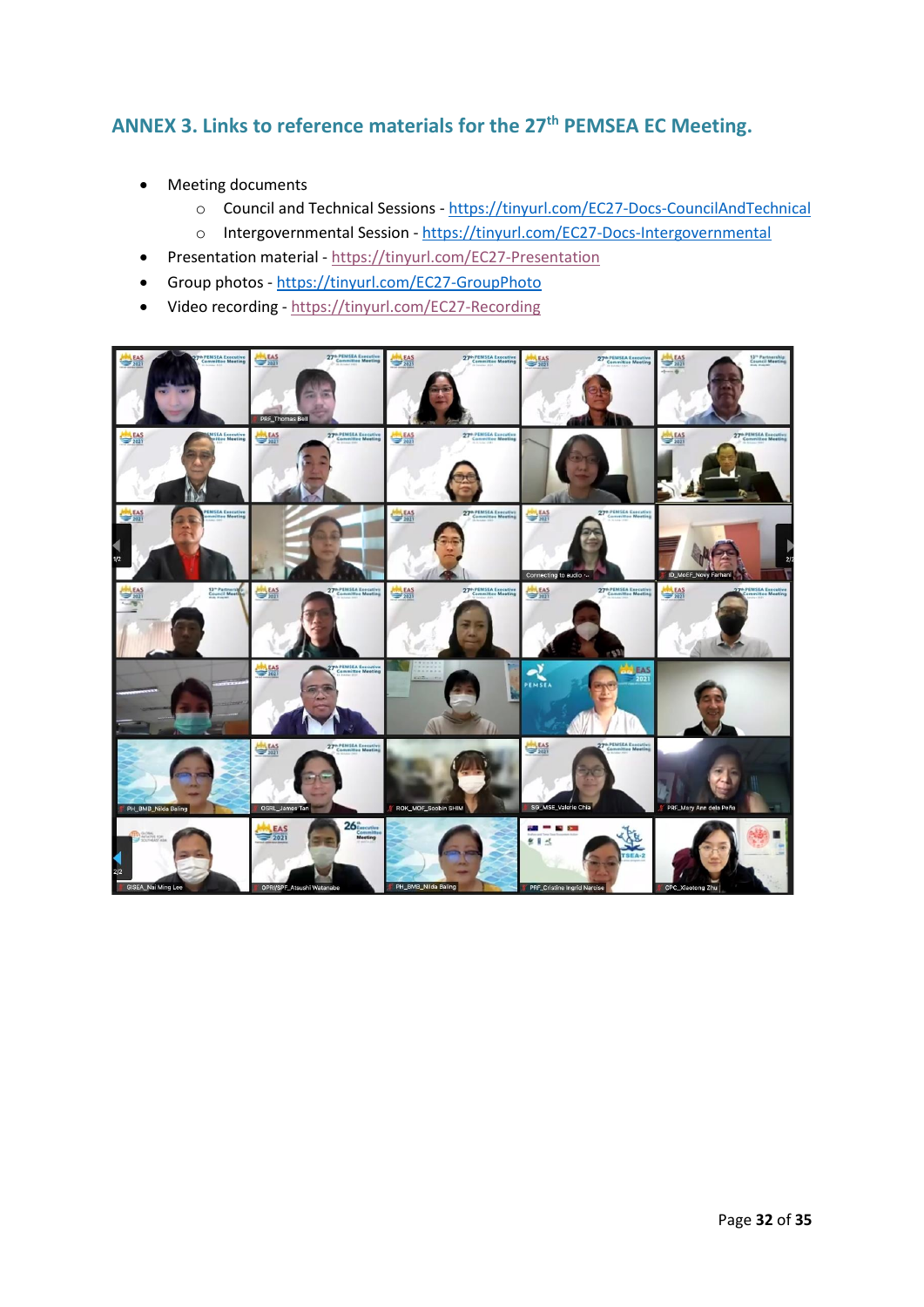# <span id="page-32-0"></span>**ANNEX 4. Fourth Draft of the 7th EAS Ministerial Declaration (including suggestion made by RO Korea during the 27th EC Meeting).**

#### **PREAH SIHANOUK MINISTERIAL DECLARATION ADVANCING OUR SUSTAINABLE DEVELOPMENT AGENDA: ROAD TO 2030 FOR HEALTHY OCEAN, PEOPLE AND ECONOMIES**

**--------------**

We, the **[Official Government Representatives/ representatives]** of eleven countries bordering the Seas of East Asia, have virtually gathered this 2nd day of December 2021 to review the progress and scale up good practices in implementing the Sustainable Development Strategy for the Seas of East Asia, chart our actions in the new decade to achieve our vision of healthy ocean, people and economies; and respond to the global call for a green recovery strategy post COVID-19 pandemic.

We recognize that the COVID-19 pandemic has led to a global crisis that disrupted trade, travel, tourism, and fisheries industries, plunging national economies across the region and affecting the lives and livelihood of the people.

We take note of the need to address the impacts of COVID-19 by implementing green recovery **[plans]**, driven by a robust Blue Economy that boosts employment and equitable growth, and brings transformation towards responsible consumption, production and investment, while protecting our natural capital, enhancing resource efficiency and resiliency, and reducing carbon footprint.

We reaffirm our commitment to Blue Economy made in the Changwon Declaration in 2012 and Climate action under the Manila Declaration in 2009, and support the global efforts to achieve the goals of the Paris Climate Agreement **[signed in 2016]**, with mitigation and adaptation as crucial underlying principles in our strategies and actions to accelerate Blue Economy and Sustainable Development.

We have taken initiatives to protect our coastal and ocean ecosystems from the impacts of climate change, marine pollution and other unsustainable patterns of resource use, mindful of the ecosystem services that it provides, including hosting nine of the world's busiest container-shipping seaports, producing 80% of the world's aquaculture and 40 million tons of annual fish catch, and supporting a third of the world's coral reefs, mangroves and seagrass beds.

We have achieved our targets set in the Danang Compact 2015, specifically 1) the completion of a regional State of Oceans and Coasts (SOC) and ten National SOC reports on Blue Economy, 2) scaling up of integrated coastal management (ICM) covering an estimated 40 percent of the region's coastline and contiguous watershed areas, surpassing the 25 percent target coverage by 2021; and 3) facilitating the formulation, adoption, and implementation of policies, action plans and programs on coastal, rivers, associated watershed areas and ocean ecosystems.

We acknowledge the recognition of PEMSEA as a model for regional ocean governance and partnerships, and reaffirm the SDS-SEA as the regional framework of commitments for collaborative and inclusive actions, thus providing PEMSEA with the essential institutional foundation to take on a greater role in contributing to achieving global and regional commitments in the UN Sustainable Development Goals, UN Framework Convention on Climate Change and the Paris Climate Agreement, Convention on Biological Diversity, and Sendai Framework, which were confirmed through the Danang Compact and the Iloilo Declaration.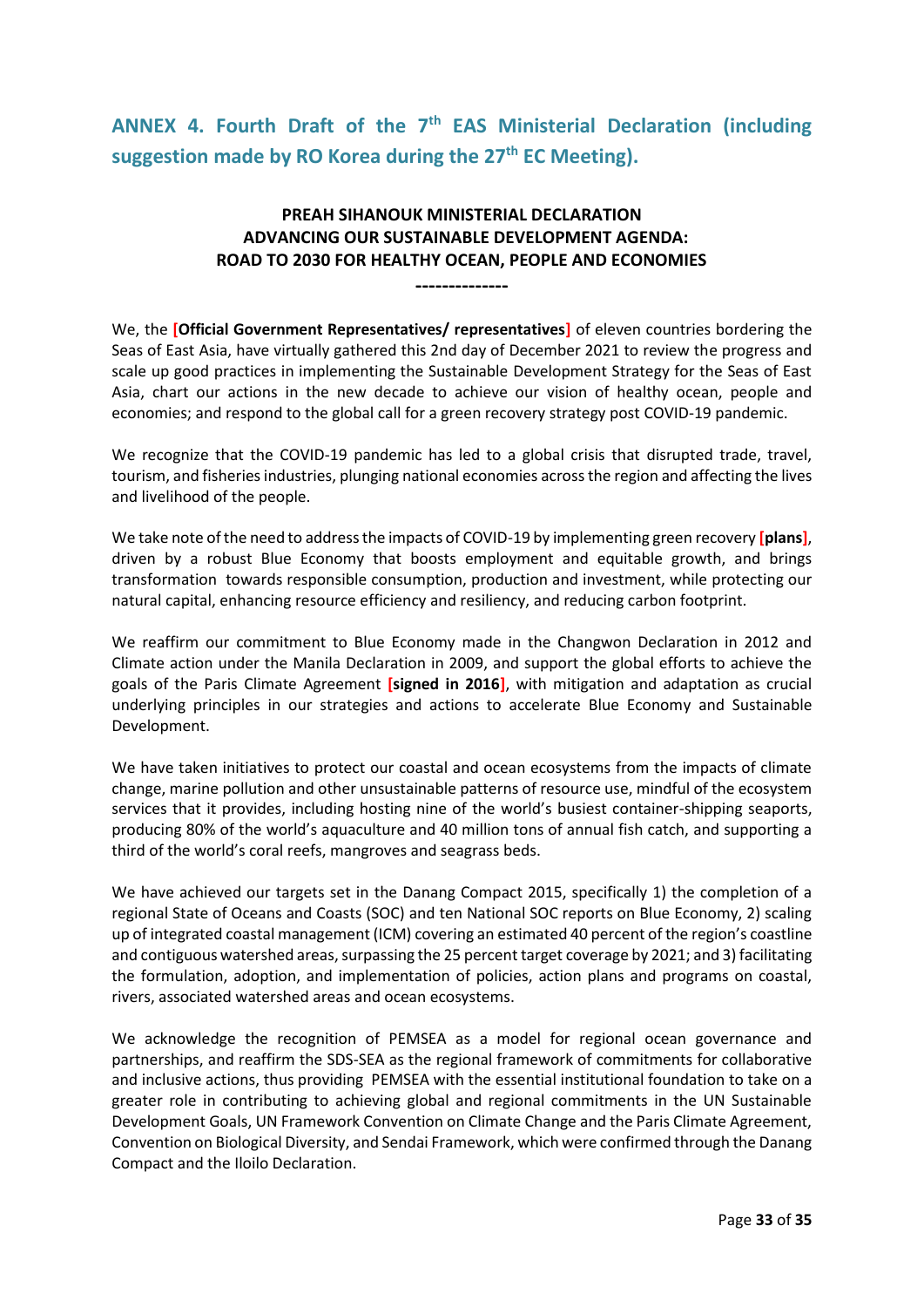We welcome the United Nations proclamation of a Decade of Ocean Science for Sustainable Development (2021-2030), the UN Decade of Ecosystem Restoration, and the UNEA-4 Ministerial Declaration and support the global efforts in facilitating access to ocean science data and information to support science-informed coastal and ocean policies and interventions.

We are grateful to our non-country partners, development partners, collaborators, and donors; the PEMSEA networks of local governments, learning institutions, and youth; as well as non-government organizations, local communities, private sector and the media, which continue to support PEMSEA in achieving the SDS-SEA vision and goals.

#### **PEMSEA ROADMAP TO 2030**

We support the PEMSEA Roadmap 2030, which is anchored on SDS-SEA's vision and will complement PEMSEA Countries' green recovery plans. We commit to guide and work with the PEMSEA Resource Facility in the development of the PEMSEA Roadmap 2030 and the SDS-SEA Implementation Plan 2023-2027, based on the following regional priorities:

- 1. **EFFECTIVE GOVERNANCE**. Improve policies for mainstreaming ICM and adopt relevant tools and mechanisms that will support an integrated, inclusive and science-based decision making process; and strengthen institutional, technical and resource capacities by adopting innovative financing mechanisms and generating knowledge and regional best practices on **[river]**, coasts and ocean management through learning and technology exchange platforms, science research and information management initiatives.
- 2. **HEALTHY OCEAN.** Scale up ICM as a proven sustainable management approach to strengthen coastal resilience and protect the health of **[river]**, coasts and ocean ecosystems from the threats and impacts of climate change, land-based pollution, marine litter and debris, unsustainable fishing practices, and other unsustainable patterns of use that lead to coastal and marine environmental degradation and biodiversity loss.
- 3. **HEALTHY PEOPLE.** Engage the community as responsible and effective stewards and enhance their capacities to protect and sustainably use and manage coastal, ocean **[and**  water] resources thereby facilitating food security and nutrition, access to livelihood opportunities and better quality of life.
- 4. **HEALTHY ECONOMIES.** Accelerate blue investments and ensure efficient utilization of coastal and ocean ecosystems, **[and water]** resources, to support national green recovery initiatives that will generate jobs and livelihood and contribute to the countries' sustainable economic development*.*

#### **CALL FOR ACTION**

We recognize the importance of the PEMSEA Resource Facility as **[the coordinating and enabling mechanism]** for the implementation of the SDS-SEA, **[which is aligned with the global targets / objectives / goals] [that EAS Countries have signed to]**. We further assure the PRF of our continued **[financial and technical / voluntary contributions and technical/ resource contribution and technical ]** support in sustaining partnerships in the region and call on our partners, local governments, private sector, academe, youth network, non-governmental organizations, financing institutions, and the international community to extend the necessary assistance to enable PRF to build regional capacities, facilitate knowledge exchange and leverage technical expertise, skills and resources for the sustainable management of coastal and ocean ecosystems.